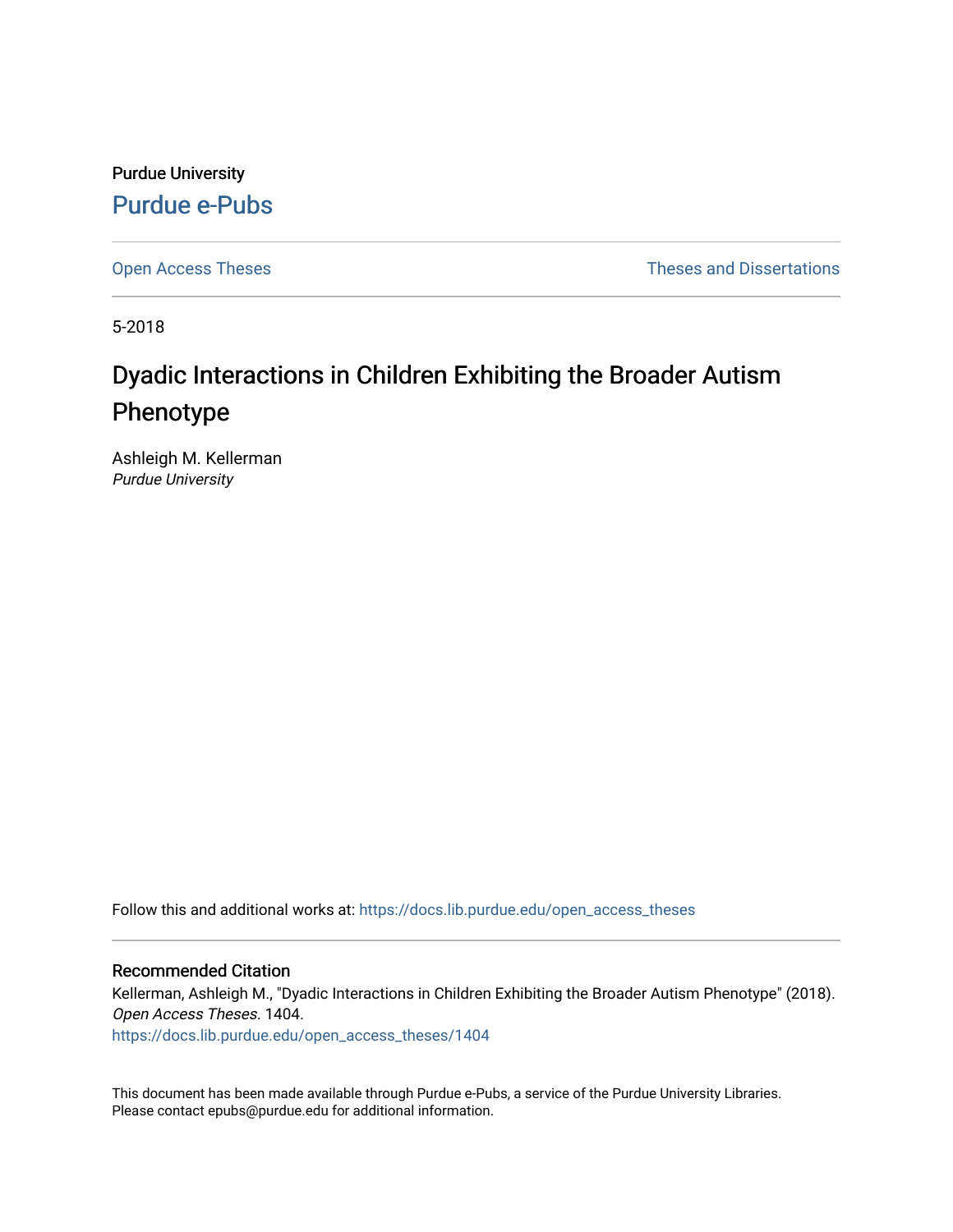## **DYADIC INTERACTIONS IN CHILDREN EXHIBITING THE BROADER AUTISM PHENOTYPE**

by

**Ashleigh M. Kellerman**

## **A Thesis**

*Submitted to the Faculty of Purdue University In Partial Fulfillment of the Requirements for the degree of*

**Master of Science**



Department of Human Development & Family Studies West Lafayette, Indiana May 2018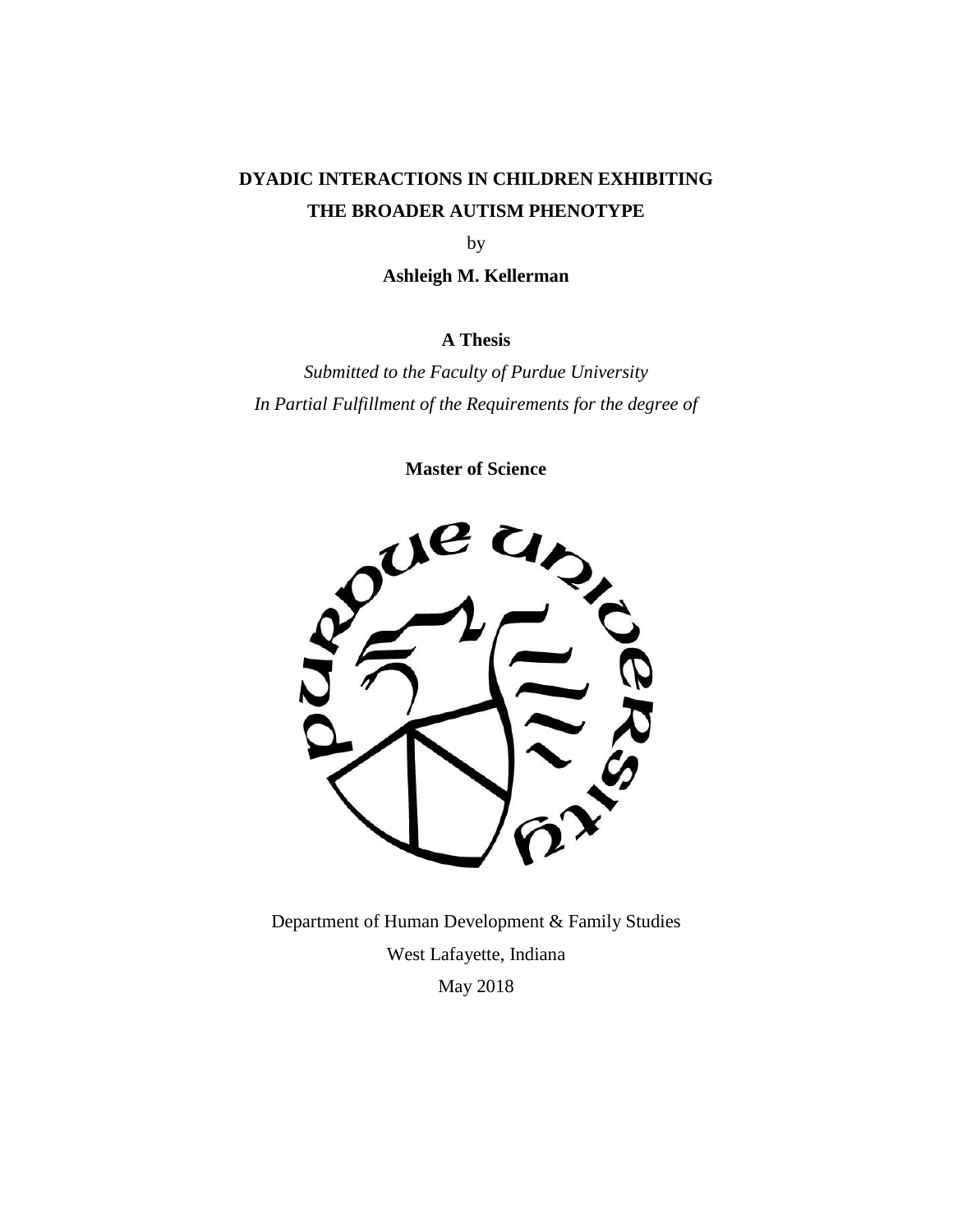## **THE PURDUE UNIVERSITY GRADUATE SCHOOL STATEMENT OF COMMITTEE APPROVAL**

## Dr. A.J. Schwichtenberg, Chair

Department of Human Development and Family Studies

## Dr. Germán Posada

Department of Human Development and Family Studies

## Dr. Bridgette Tonnsen

Department of Psychological Sciences

## **Approved by:**

Dr. Doran French

Head of the Graduate Program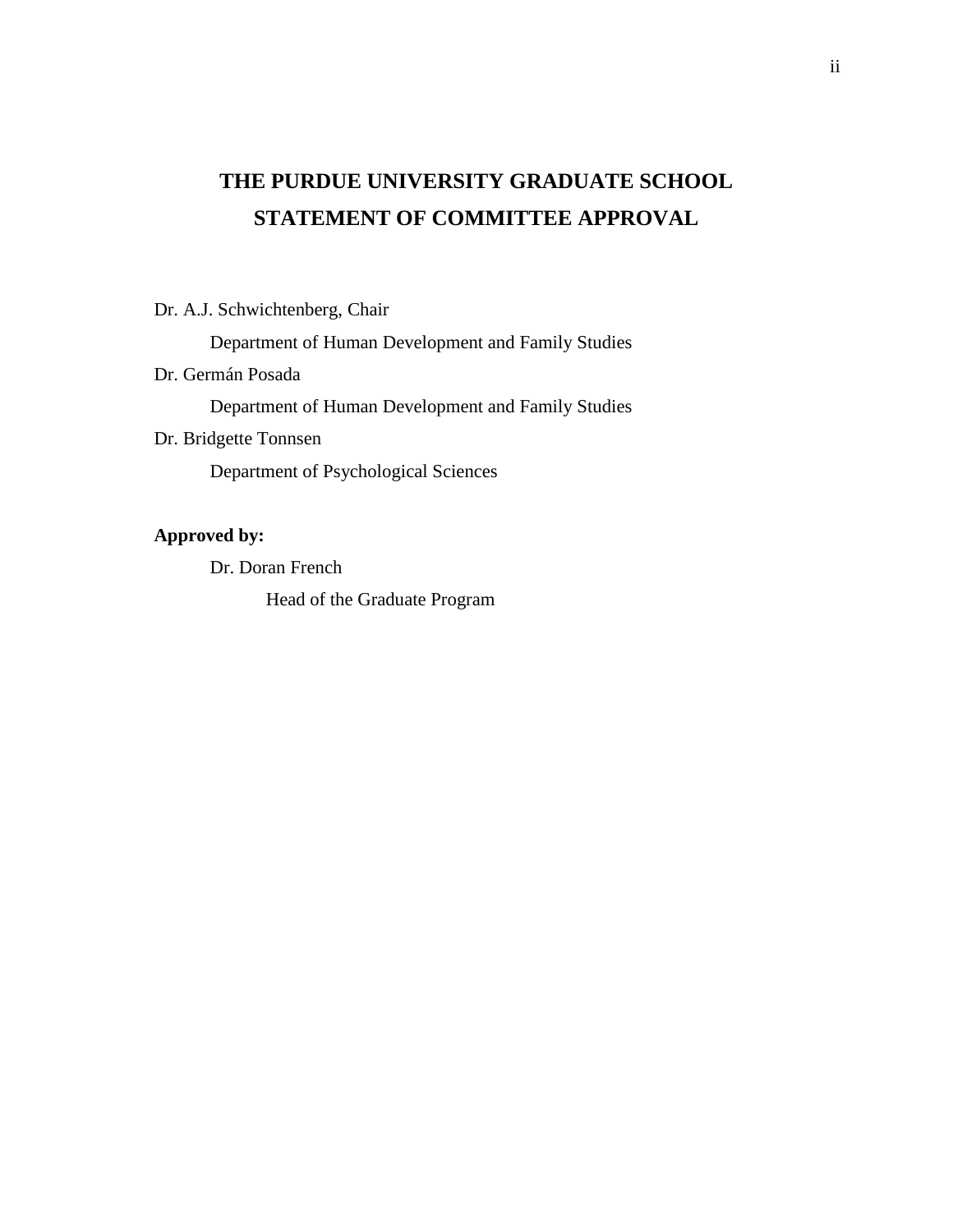## **ACKNOWLEDGMENTS**

I have been fortunate to be surrounded by encouraging and insightful mentors during my graduate career at Purdue thus far. First, I would like to thank my advisor, Dr. A.J. Schwichtenberg, for her phenomenal mentorship and continuous support throughout this process. I would also like to thank my committee members, Drs. Germán Posada and Bridgette Tonnsen, for their expertise and constructive feedback over the past year.

In addition, I would like to thank Dr. Stephen Shiring for his patience teaching me how to streamline my post-processing data procedures. And finally to my parents, Sherry and BK Kellerman, for prioritizing my access to higher education and their unwavering support throughout this process.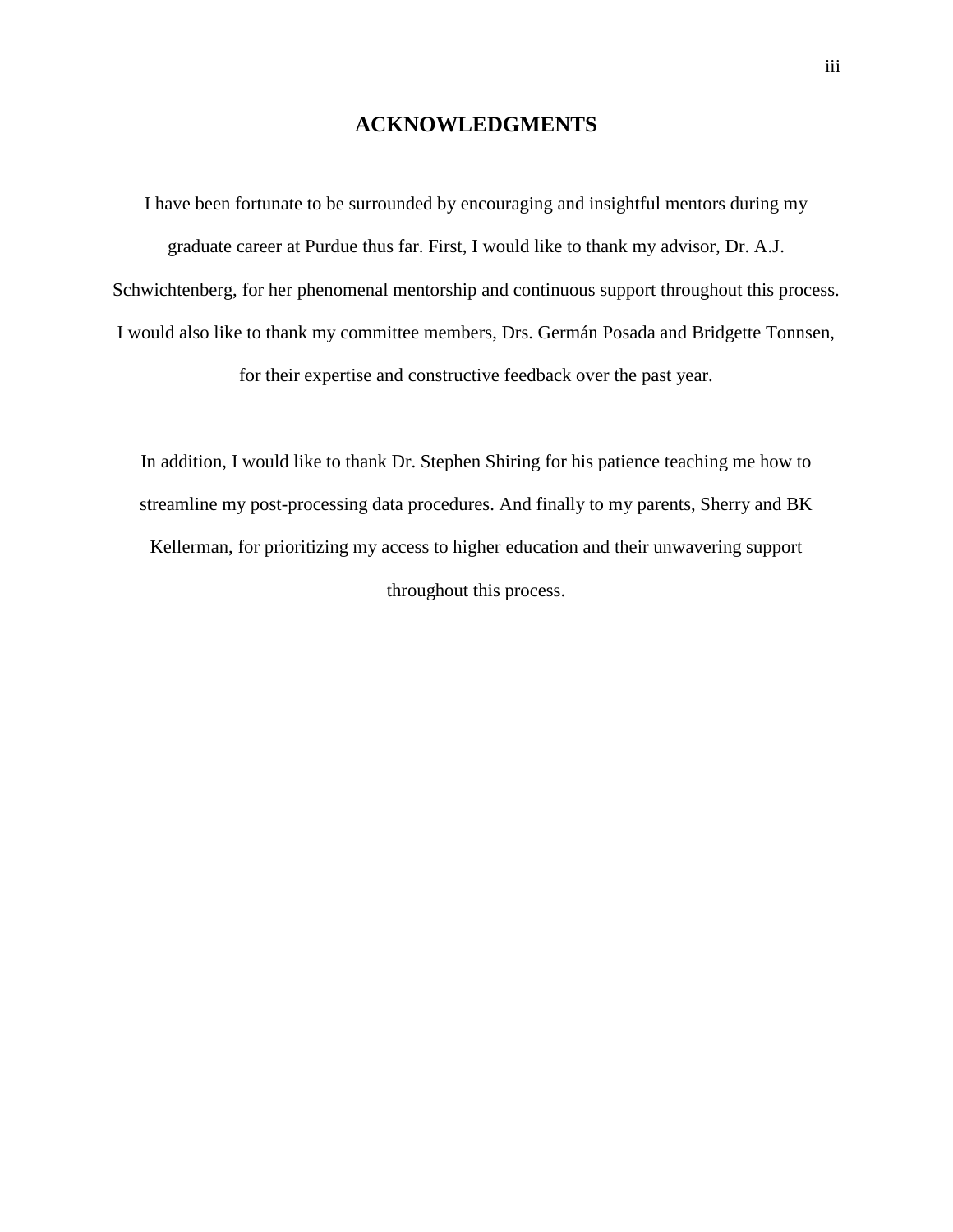## **TABLE OF CONTENTS**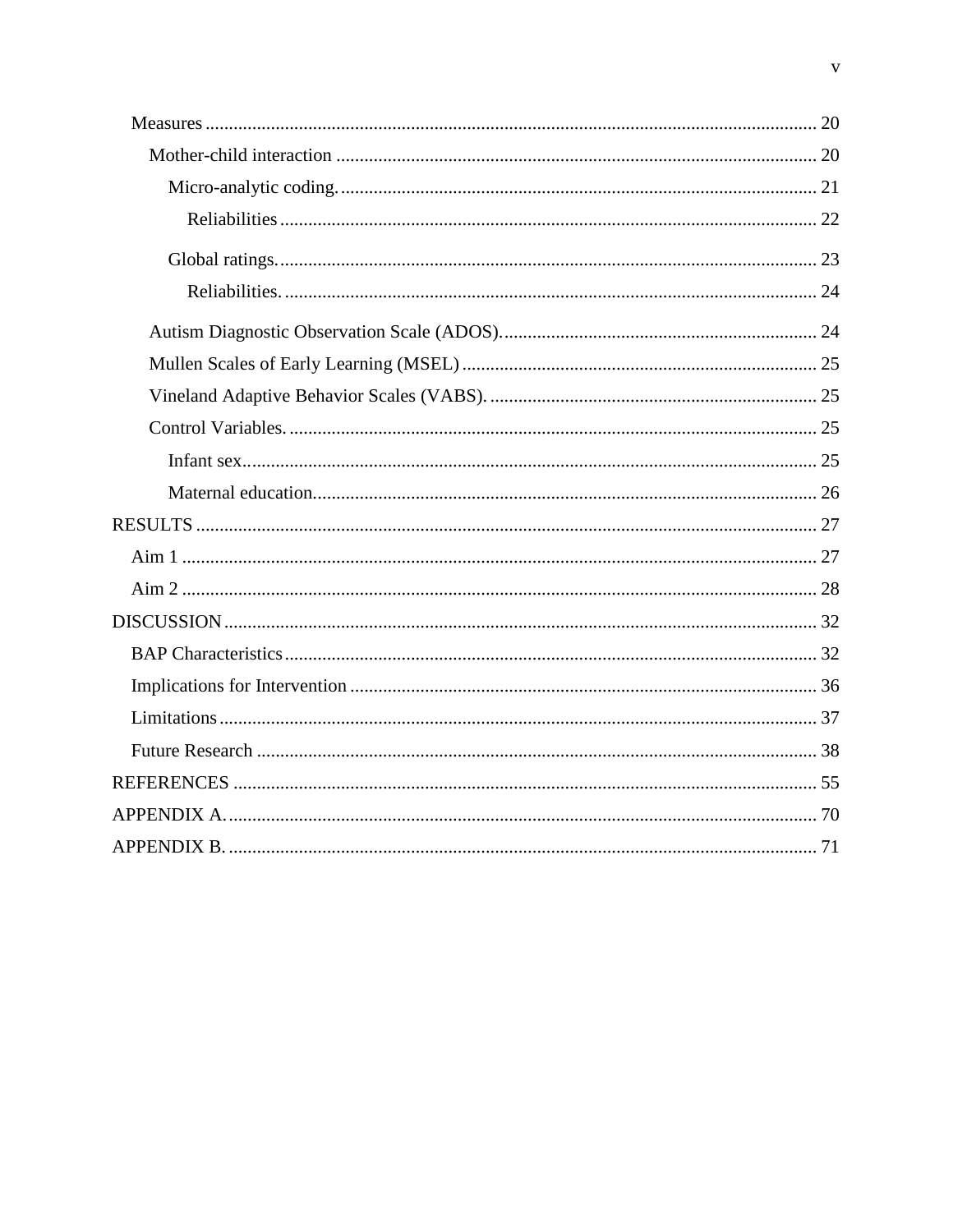## **LIST OF TABLES**

<span id="page-6-0"></span>

| Table 6. Descriptive statistics and outcome group analyses for MSEL and VABS 48     |  |
|-------------------------------------------------------------------------------------|--|
| Table 7. Descriptive statistics and outcome group analyses for social constructs 48 |  |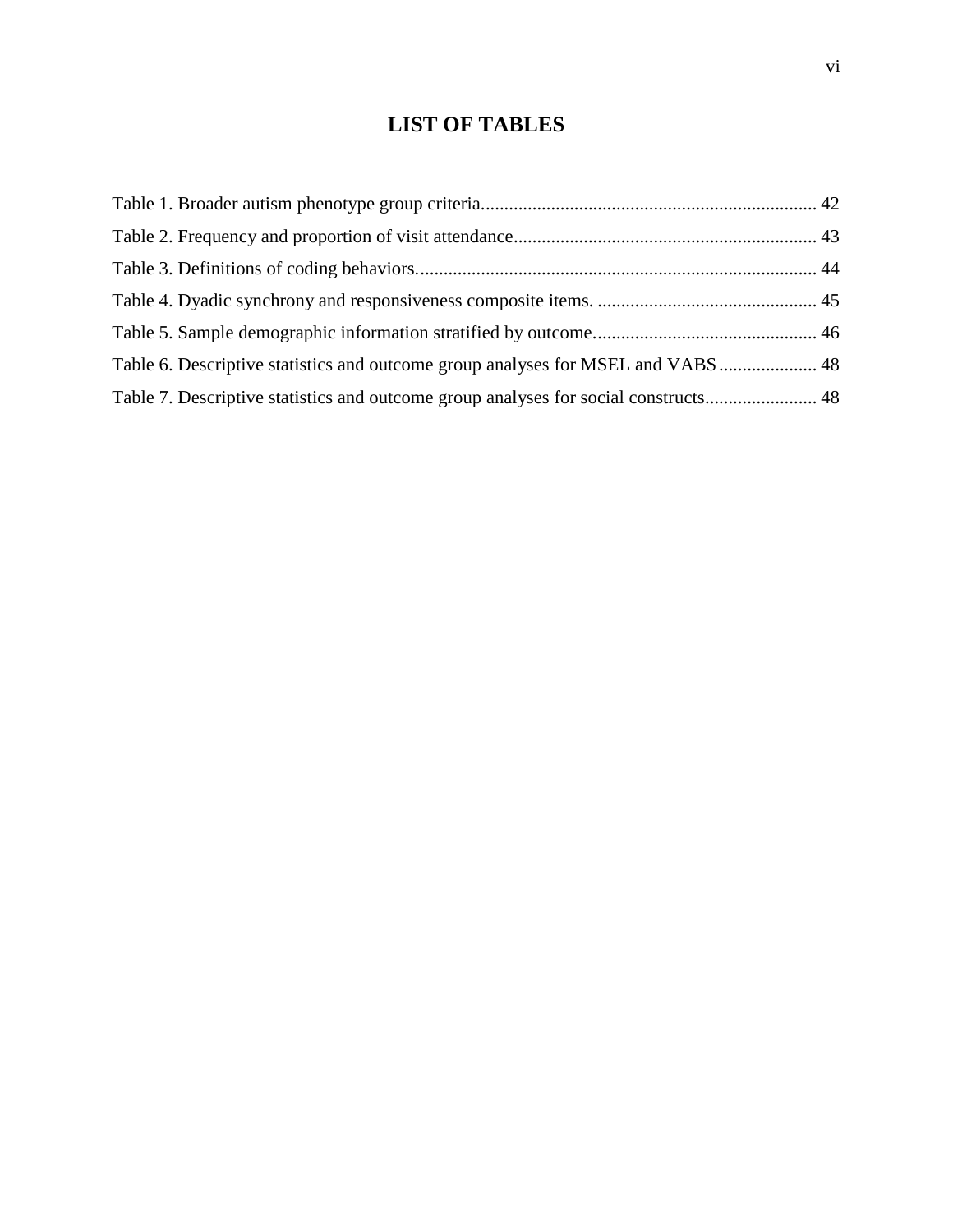## **LIST OF FIGURES**

<span id="page-7-0"></span>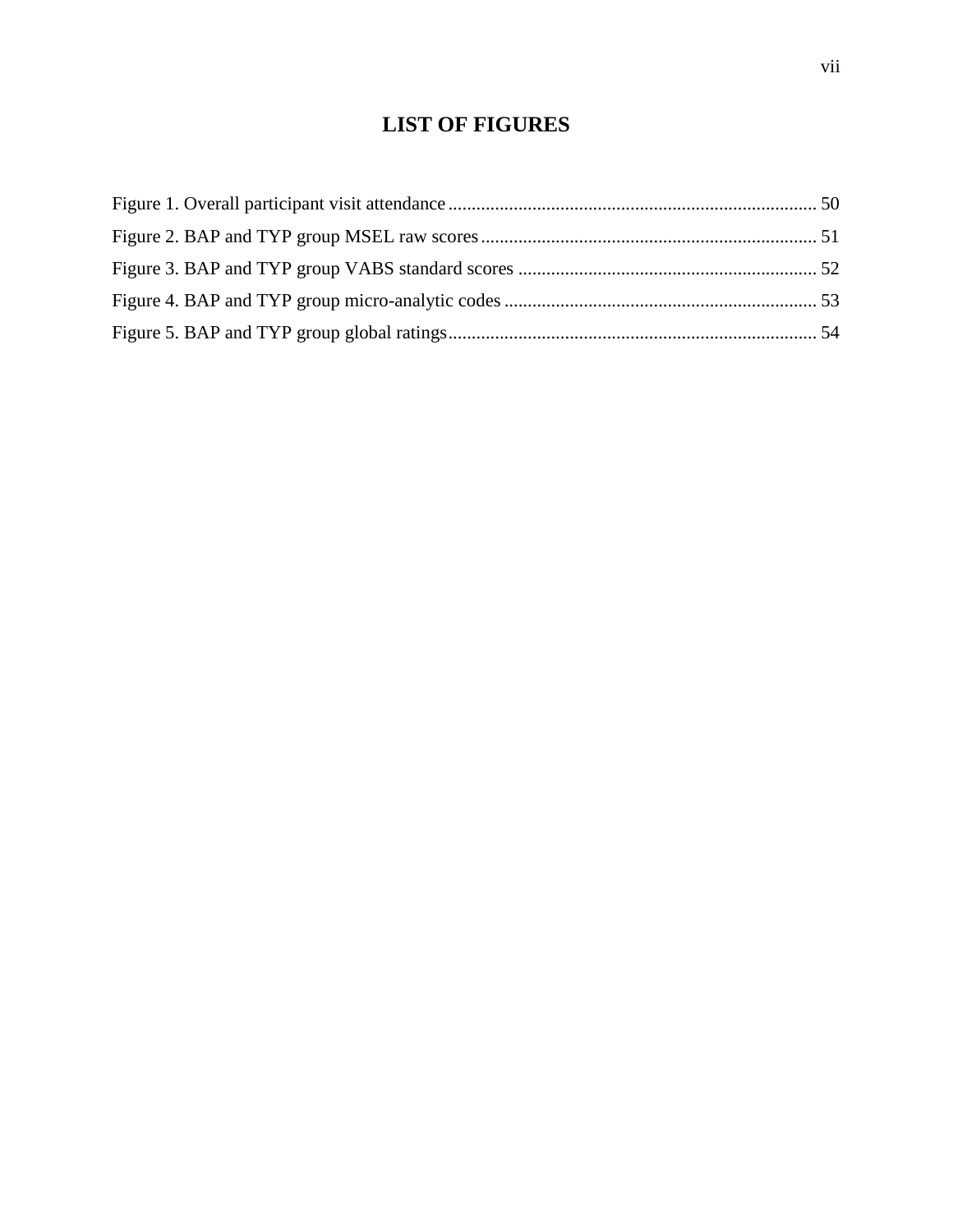### **ABSTRACT**

<span id="page-8-0"></span>Author: Kellerman, Ashleigh, M. MS Institution: Purdue University Degree Received: May 2018 Title: Dyadic Interactions in Children Exhibiting the Broader Autism Phenotype Major Professor: A.J. Schwichtenberg

In families raising a child with an autism spectrum disorder (ASD), infant siblings are at elevated risk for ASD and other developmental concerns including subclinical ASD features, often called the Broader Autism Phenotype (BAP). Recognizing the importance of parent-child social interactions in early development and the known social difficulties associated with BAP, the present study aimed to expand our developmental understanding of the BAP by (1) examining performance on standardized measures, and (2) describing dyadic characteristics to determine if the BAP group is distinguishable from the TYP group on select dyadic constructs. As part of a prospective study, dyads were recruited from families with at least one older child with ASD and families with no history of ASD. Mother-child play interactions were coded when children were 12, 15, 18, and 24 months of age for dyadic synchrony, responsiveness, and joint engagement, respectively. By 36 months, children received outcome classifications for BAP (*n* = 22) and TYP (*n* = 52). A series of ANCOVAS were conducted, with terms for infant sex and maternal education, and primarily revealed significant group differences on joint engagement measures by 15 months of age. However, these results were not consistent across visits. Overall, this study provides preliminary support for the importance of dyadic exchanges in the BAP, which may inform later developmental outcomes and early intervention efforts. Recognizing the increasing demand for elevated-risk interventions, these findings highlight several social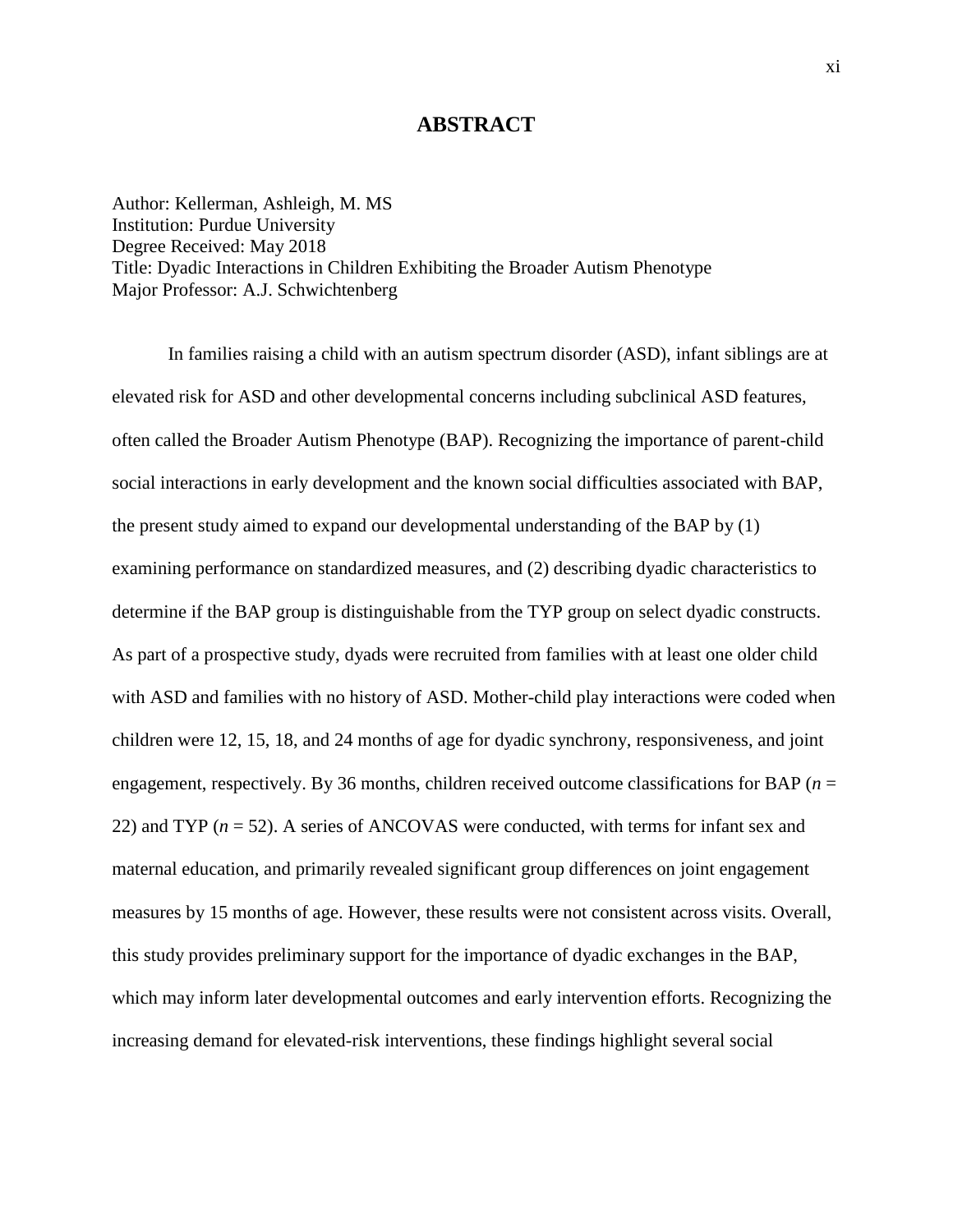constructs through which interventions may promote optimal development in children developing at risk.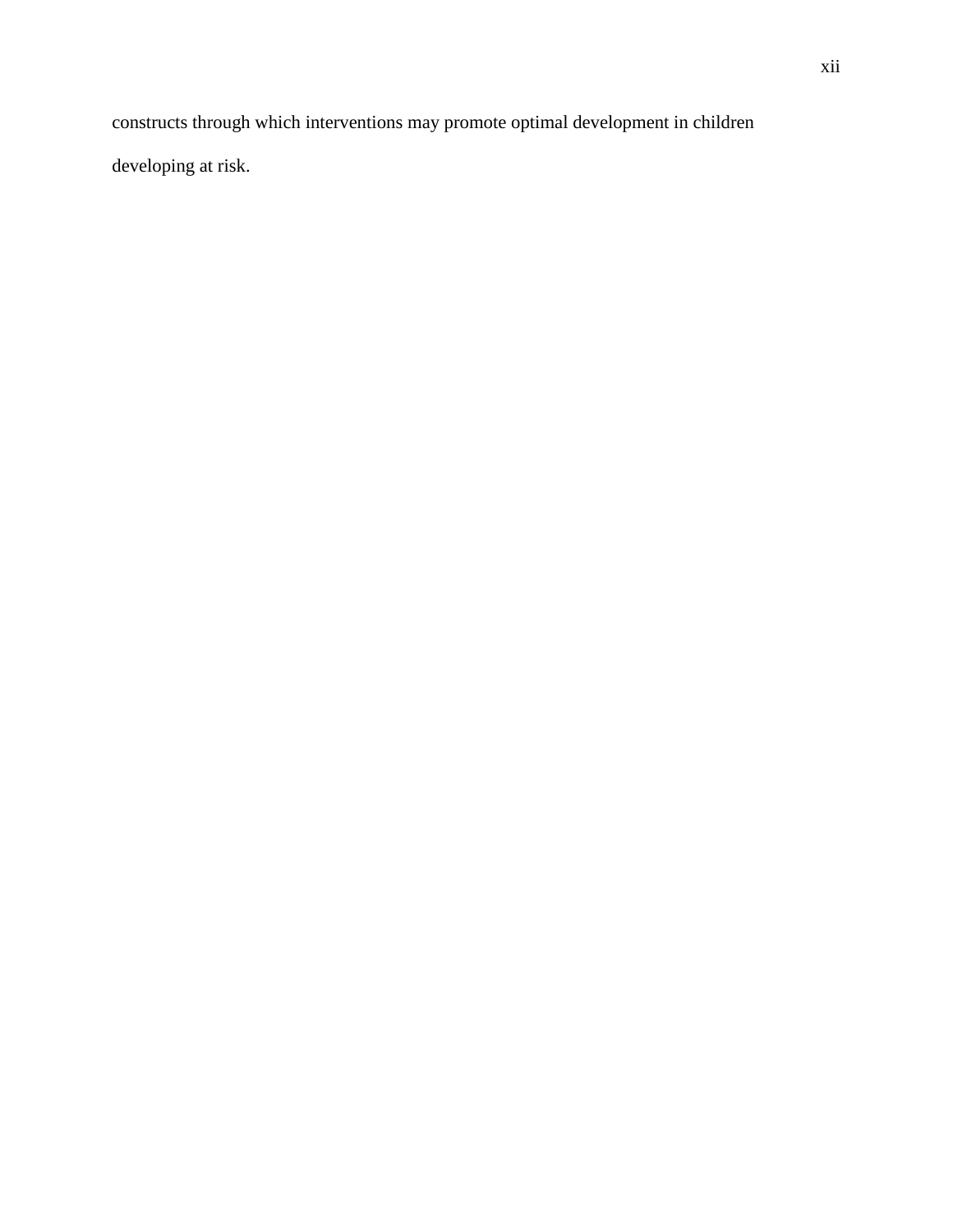## **INTRODUCTION**

<span id="page-10-0"></span>With the current prevalence of autism spectrum disorder (ASD) being 1 in 68 (CDC, 2014), early detection researchers are committed to examining genetic and environmental factors that contribute meaningfully to the early ASD identification, stability of risk markers, and early intervention practices. Current research demonstrates that reliable diagnoses are established by 3 years of age, with some samples showing reliable diagnoses by 18 months of age (Ozonoff et al., 2015; Sacrey et al., 2015). As early detection researchers continue to screen young children for ASD risk markers, more children are being identified for a range of developmental concerns, including children exhibiting subclinical features of ASD.

Children with an older sibling diagnosed with ASD (henceforth referred to as high-risk infant siblings) are at an increased risk with roughly 20% receiving an ASD diagnosis in early childhood, compared to approximately 1% of the general population (Ozonoff et al., 2011). Additionally, high-risk infant siblings also exhibit elevated rates of subclinical ASD features, sometimes referred to as the Broader Autism Phenotype (BAP; Constantino, Zhang, Frazier, Abbacchi, & Law, 2010; Messinger et al., 2013). Features of the BAP include social and cognitive impairments (on standardized assessments) that emerge as early as 12 months of age (Georgiades et al., 2013). Thus high-risk infant siblings provide researchers with an accessible sample to study early behavioral markers of the full expression of ASD and subclinical BAP features. Additionally, as speculated in Dawson and Bernier (2013), systematic behavioral observations of infants exhibiting BAP characteristics may identify behavioral differences among high-risk infants that could inform phenotypic ASD risk markers and early interventions. However, to date few studies have explicitly examined early dyadic exchanges in infants later identified with elements of the BAP. The present study aims to contribute to this growing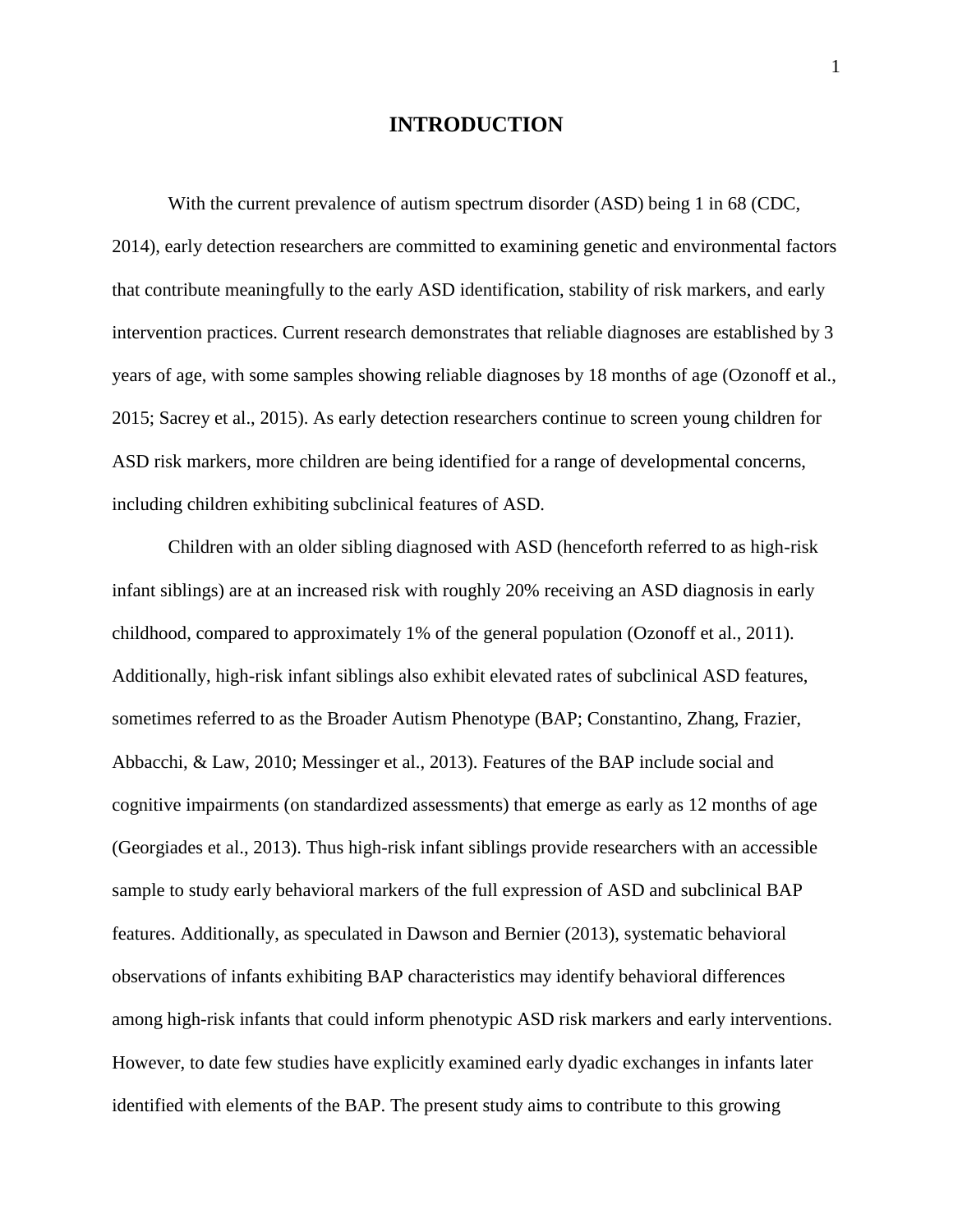literature by examining infant-mother dyadic exchanges longitudinally, as indexed by synchrony, responsiveness, and joint engagement, in high-risk infant siblings later characterized with elements of the BAP.

Studying infants with phenotypic expressions of ASD in the present study is two-fold. First, from a developmental psychopathology perspective, in order to fully understand ASD, it is necessary to understand similarities and differences in developmental trajectories and/or pathways of subclinical phenotypes. Systematic longitudinal examination of development allows researchers to track possible underpinnings that may lead to adaptive or maladaptive outcomes (Cicchetti, 2014; Sameroff & Fiese, 2000). This also allows developmental trajectories to be observed within equifinality or multifinality contexts, such as family affectedness (Ozonoff et al., 2014; Schwichtenberg et al., 2010). Additionally, since we do not yet fully understand what may contribute to the full manifestation of ASD, as opposed to exhibiting phenotypic features (Rutter, 2013), it is important to document subclinical features that may inform the full expression. It's possible the degree of genetic vulnerability is a deciding factor, or possibly a two-hit mechanism for genetics and another currently unidentified environmental factor (Rutter, 2013). As geneticists continue to examine candidate genes for autism (e.g., Li, Zou, & Brown, 2012), as well as endo-phenotypical properties of genes that may influence the expression of certain traits in BAP (Yirmiya & Ozonoff, 2007), a recent review of environmental risks for ASD highlighted the need to examine gene by environment correlations between genetic risk and parent-child interactions (Mandy & Lai, 2016). Specifically, Mandy and Lai (2016) recently proposed a model illustrating that genetic risk of ASD (e.g., high-risk infant siblings) and experiences in early social environment may contribute to distressed dyadic interactions, which in turn may lead to an increased risk of later ASD outcomes. Though current research has yet to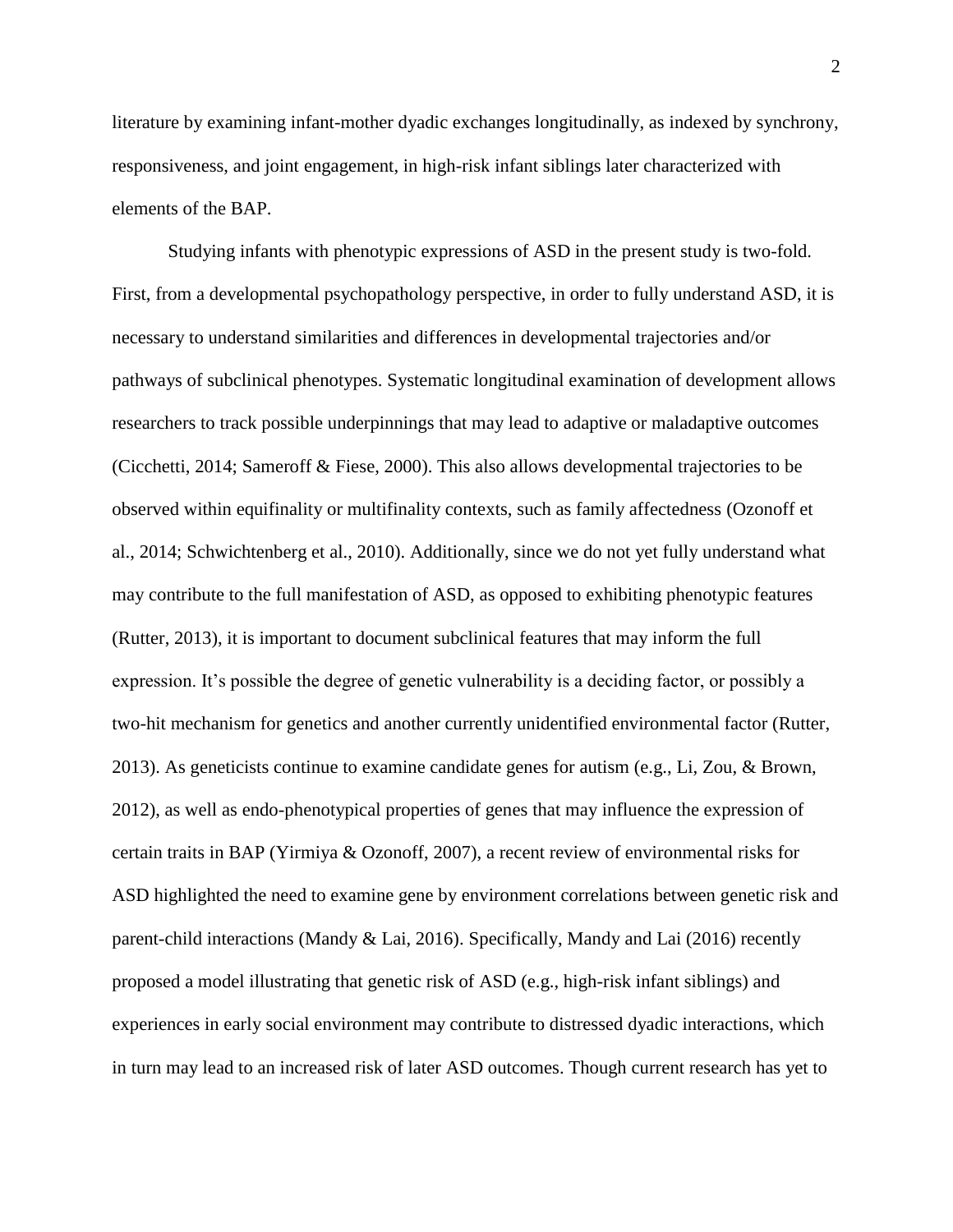explore this link extensively, Mandy and Lai (2016) suggest that infant sibling designs afford opportunities to begin examining if early social communication difficulties observed during parent-child interactions (e.g., Wan et al., 2013) causally inform ASD risk.

Second, although children exhibiting BAP do not meet diagnostic criteria for ASDspecific intervention services, they do struggle more than typically developing peers on standardized developmental assessments (e.g., Mullen Scales of Early Learning-MSEL, Mullen 1995; Vineland Adaptive Behavior Scales-VABS, Sparrow, Balla, & Cicchetti, 1984), or may engage in restricted or repetitive behaviors that are maladaptive in nature (e.g., Autism Diagnostic Observation Schedule-ADOS, Lord et al., 2000; see section on BAP characteristics for specifics). And thus could benefit from targeted interventions. However, less is known about the developmental trajectories of children who exhibit subclinical features in early childhood. One preliminary study documented language deficits in school-age high-risk infant siblings but little is known about their social skills/competence (Gamliel, Yirmiya, Jaffe, Manor, & Sigman, 2009). Additional studies tracking children's development through early childhood may inform the effects of phenotypic features in later development. In addition, follow-up designs may identify the proportion of children who develop ASD after 36 months of age, which may be misrepresented in early childhood studies (Charman et al., 2017).

As discussed in a review of prospective infant sibling studies, researchers are beginning to conduct interventions targeting early social communication development in high-risk infant siblings, prior to measuring diagnostic outcomes (Szatmari et al., 2016). For example, recent randomized control trial (RCT) intervention designs for high-risk infant siblings target social communication behaviors prior to young children displaying diagnostic features of ASD (Green et al., 2013; 2015; 2017). Results from Green and colleagues' (2017) RCT demonstrated an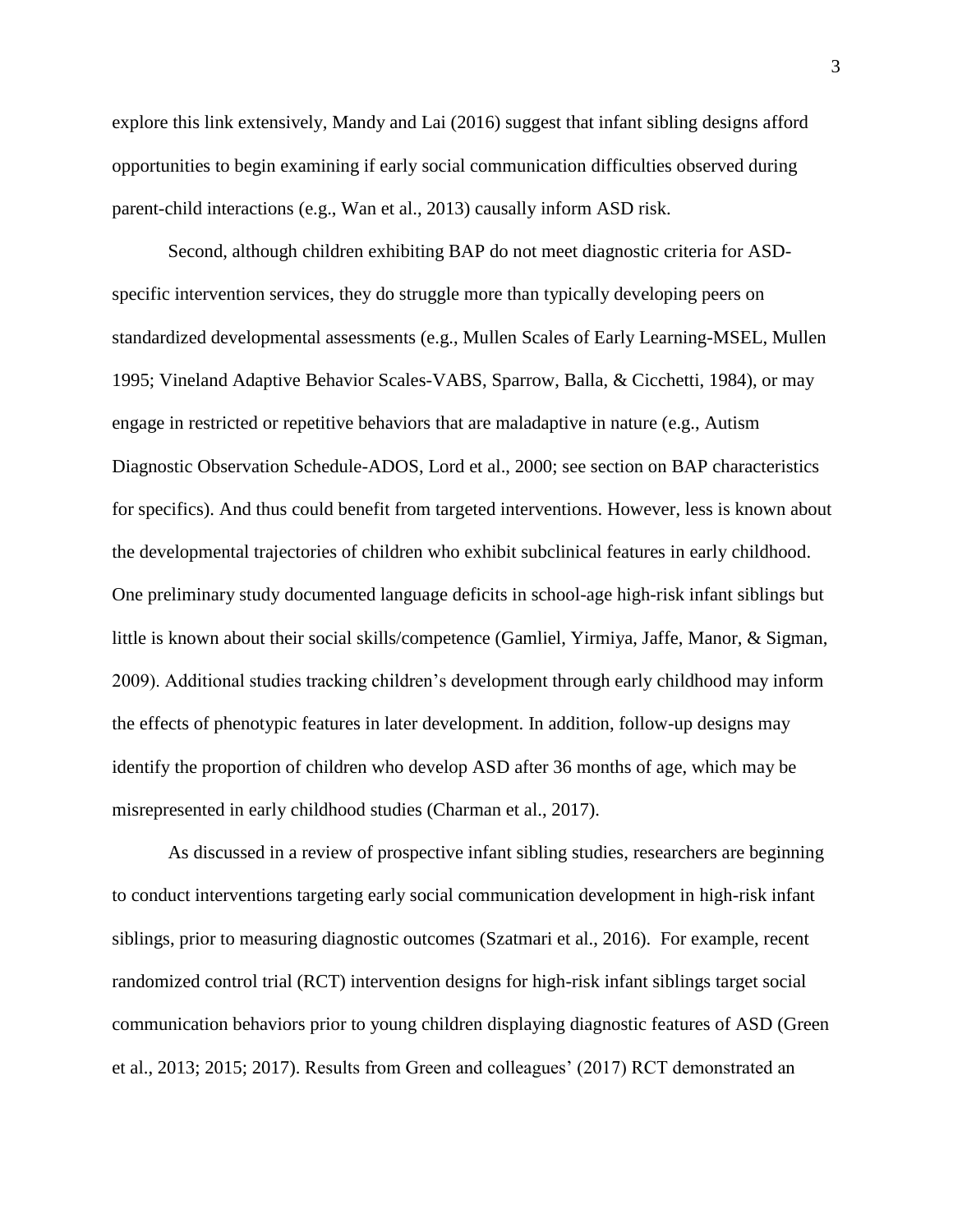increase in the experimental group's infant-led initiations and attentiveness to their mothers, as indexed by two behavioral coding techniques (i.e., event coding- Dyadic Communication Measure for Autism-DCMA, Aldred, Green, Emsley, & McConachie, 2012; global rating scale-Manchester Assessment of Caregiver-Infant Child Interaction, Wan, Brooks, Green, Abel, & Elmadih, 2016). These early interventions are primarily parent-mediated, cost-effective, and have simple guidelines. However, until more studies are conducted, it is currently unknown if implementing parent-mediated interventions early in development to high-risk infant siblings will significantly improve developmental outcomes. Furthermore, future studies examining BAP features beyond early childhood may assist clinicians in "best practice" considerations to avoid inflicting unnecessary distress on families by overpathologizing symptoms, while also not denying children services that may benefit their development (Yirmiya & Ozonoff, 2007).

To inform the proposed study, this introduction will: (1) distinguish between the diagnostic criteria for ASD and characteristics of BAP - highlighting current measurement techniques for classifying BAP in early childhood, (2) document infants' social communication development within the first two years of life, relative to ASD-risk and outcome status (i.e., ASD, BAP, TYP), (3) incorporate theoretical frameworks that guide our understanding of early social development during a parent-child free-play interaction between infants with BAP and typically developing peers, respectively, and (4) discuss the role parent-child interactions play on infants' early social development, and how to meaningfully capture/quantify their interactions (i.e., dyadic synchrony, responsiveness, joint engagement). In examining the literature on BAP and social communication development within parent-child interactions, the current study aims to (1) replicate previous research distinguishing infants with BAP from their typically developing peers in the domains of communication, visual reception, and socialization as indexed on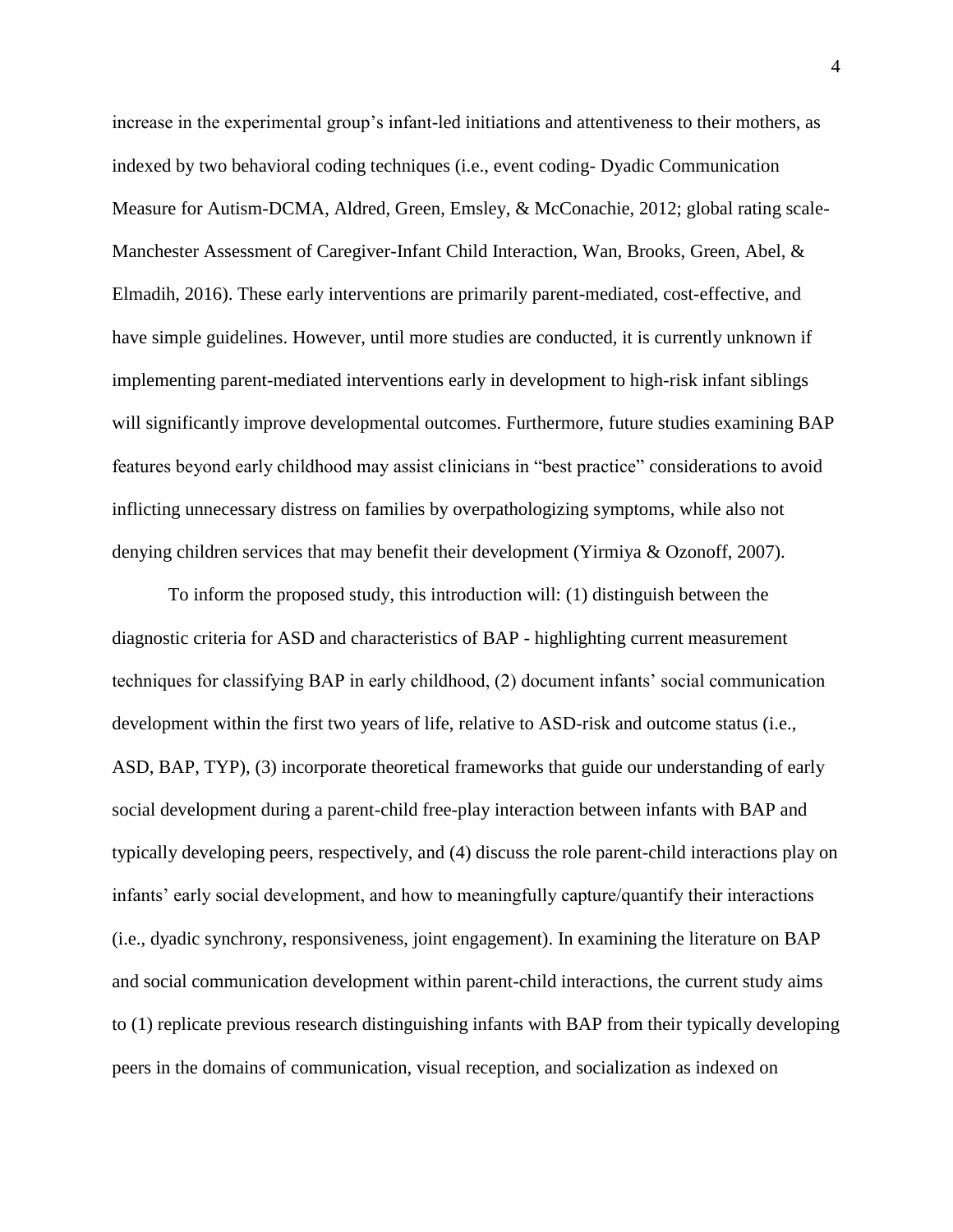standardized developmental measures, and (2) describe dyadic characteristics of the BAP by examining how and when differences emerge, relative to their typically developing peers.

#### <span id="page-14-0"></span>**Autism Spectrum Disorder**

<span id="page-14-1"></span>**ASD diagnostic criteria.** The Diagnostic and Statistical Manual of Mental Disorders (DSM-5), characterizes ASD by social and communicative deficiencies and restricted, repetitive behaviors that must be present within the early developmental period. The extent of these communicative and behavioral differences may not be fully manifested at the time of diagnosis; however, these differences are not better explained by intellectual disability or a more global developmental delay. Social and communicative deficiencies may include, but are not limited to poorly modulated eye contact and/or the integration of gestures, lack of spontaneously initiated social bids or responding to others, and difficulties engaging in pretend play. Common restricted and repetitive behaviors may include unusual sensory interests in objects, highly restricted intense and repetitive fixations, and repetitive motor movements (American Psychiatric Association, 2013).

<span id="page-14-2"></span>**ASD early detection.** Early work by Peter Mundy and colleagues (1986) noted that children at risk for ASD exhibit notable decreases or absence of social communicative behaviors such as coordinated eye gaze shifts, gestures (e.g., pointing to objects; requesting), positive affect, and spontaneously directed vocalizations. Difficulties in combining these communicative behaviors into multimodal bids is also evident in observing group differences in higher-order constructs, such as joint attention and later theory of mind (e.g., Bennett et al., 2012; Siller  $\&$ Sigman, 2002). These behaviors, as well as unusual prosody in one's voice, echolalia, rigidity in routines, sensory sensitivities, unusual motor movements, and tendency to prefer playing with parts of toys in a socially inappropriate manner encompass the majority of early ASD risk factors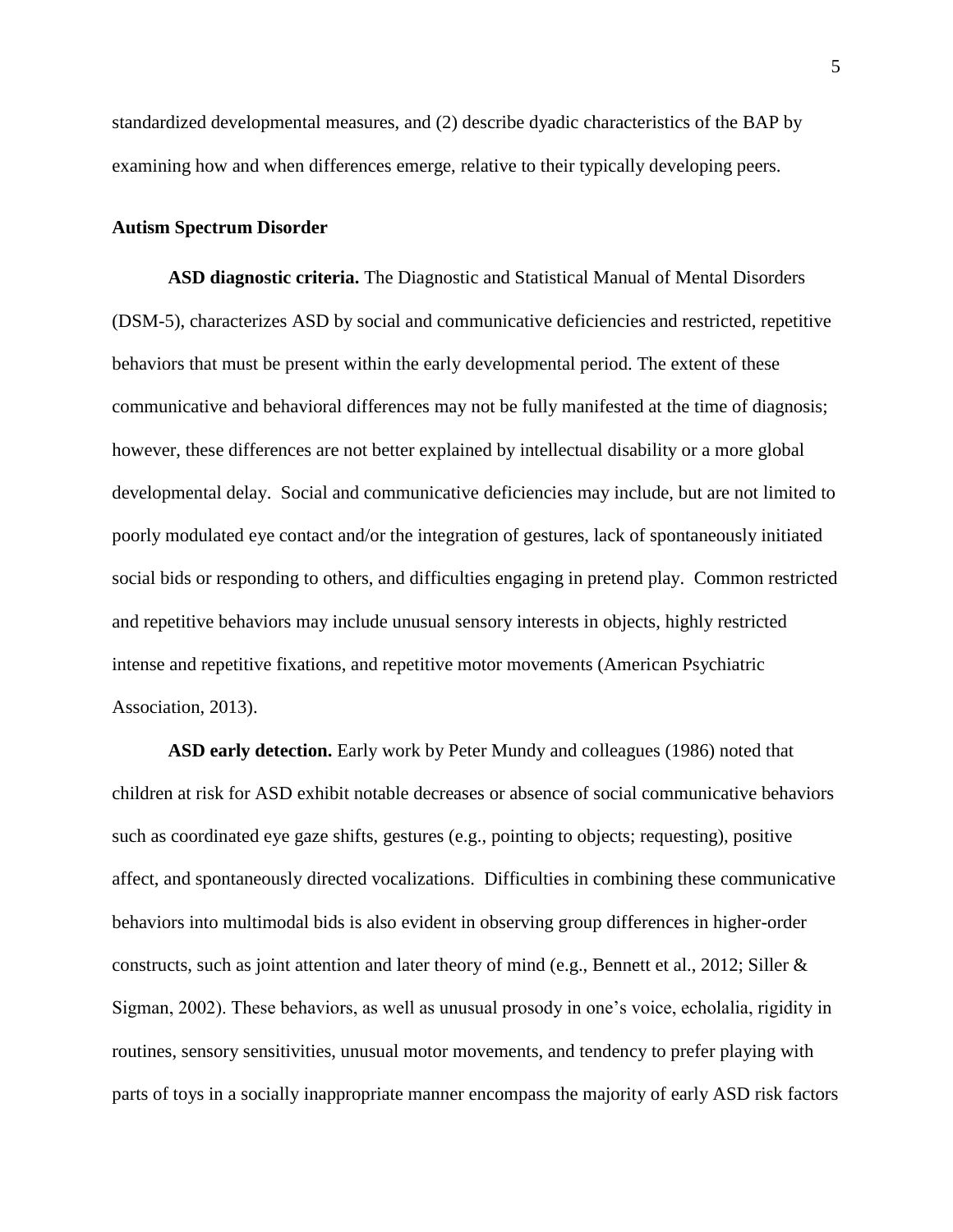that researchers have documented at various stages throughout early childhood in prospective infant sibling designs, as well as retrospective designs (CDC, 2016). In identifying risk factors for ASD, it is also necessary to consider the developmental progression of infants' social communication.

<span id="page-15-0"></span>**ASD within the first year.** Within the first year, researchers begin documenting the progression of infants' social development by classifying their early communicative behaviors. In high-risk infant siblings, researchers are able to begin tracking differences amongst infants, such as gross motor delays, lack of positive affect, and early signs of regression in skill sets (e.g., eye gaze and gestures) by 6 months of age; however, these differences are modest on current standardized measures (Messinger et al., 2013; Ozonoff et al., 2010).

For prospective infant sibling studies examining dyadic interactions between infants and their mothers, findings within the first year are inconsistent. This likely reflects difficulties detecting subtle behavioral differences, as well as the possibility that basic social communication skills (e.g., gaze and affect) do not appear atypical within the first year (see reviews, Zwaigenbaum, Bryson, & Garon, 2013; Jones, Gliga, Bedford, Charman, & Johnson, 2014; Szatmari et al., 2016). For example, by 4 months of age, Yirmiya and colleagues (2006) detected more neutral affect directed at their mothers during the Still Face Paradigm (SFP; Tronick, Als, Adamson, Wise, & Brazelton, 1978) in high-risk siblings later diagnosed with ASD. Whereas in a similar design, Rozga et al. (2011) did not find significant differences in high-risk infants' frequency of gaze, positive affect, or vocalizations directed to their mothers during the SFP at 6 months of age; however, the high-risk infants diagnosed with ASD by outcome began showing significantly less communicative bids by 12 months on an examiner-administered measure (i.e., Early Social Communication Scales-ESCS; Mundy et al., 2003). Similarly, Wan et al. (2013)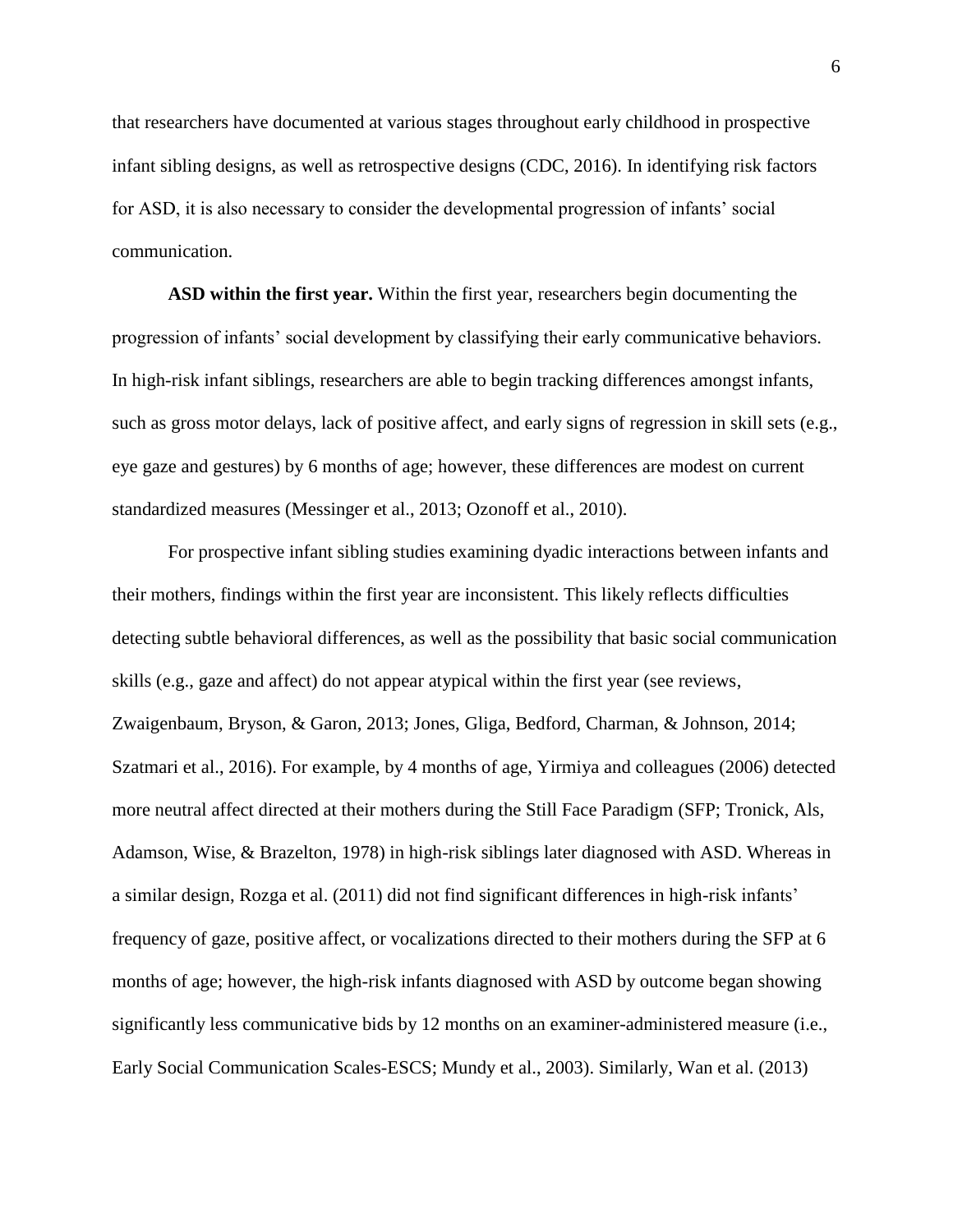found within a dyadic interaction that infant siblings' positive affect and attention to mothers prior to 12 months did not inform later ASD. Most recently, two studies observing mother and infant play behaviors and dyadic synchrony and responsiveness in high-risk siblings within the first year also did not find consistent group differences until 12 months of age (Schwichtenberg, Kellerman, Young, Miller, & Ozonoff, in review; Schwichtenberg et al., in preparation). Overall these findings highlight that distinct behavioral differences linked to later ASD and Non-TYP outcomes begin to emerge at 12 months (Ozonoff et al., 2014). However, to date no known studies have further evaluated the Non-TYP group to examine early dyadic play behaviors in infants exhibiting features of BAP prior to their first birthday.

<span id="page-16-0"></span>**ASD within the second year.** By 12 months of age, ASD and TYP group behavioral differences become clearly evident and consistent across studies. As typically developing children's social communication skills begin to predominately involve multimodal bids (e.g., social smiling, combined eye contact with vocalizations), distinct differences between those at elevated ASD risk emerge. For example, Chawarska et al. (2014) identified three behavioral combinations at 18 months that distinguished between children later diagnosed with ASD and Non-TYP infants: (1) poorly modulated eye contact with minimal gesture use, (2) poorly modulated eye contact with minimal pretend play, and (3) appropriate eye contact with repetitive behaviors and no giving gestures.

Specific to characterizing Non-TYP high-risk infant siblings, Toth and colleagues (2007) examined a variety of measures (i.e., developmental assessments; parent-report measures; direct observation) and found variable group differences across these measures; the most consistent findings highlighting significant differences in Non-TYP receptive language, adaptive behaviors, and lower frequencies of communication. Additionally, prospective studies examining social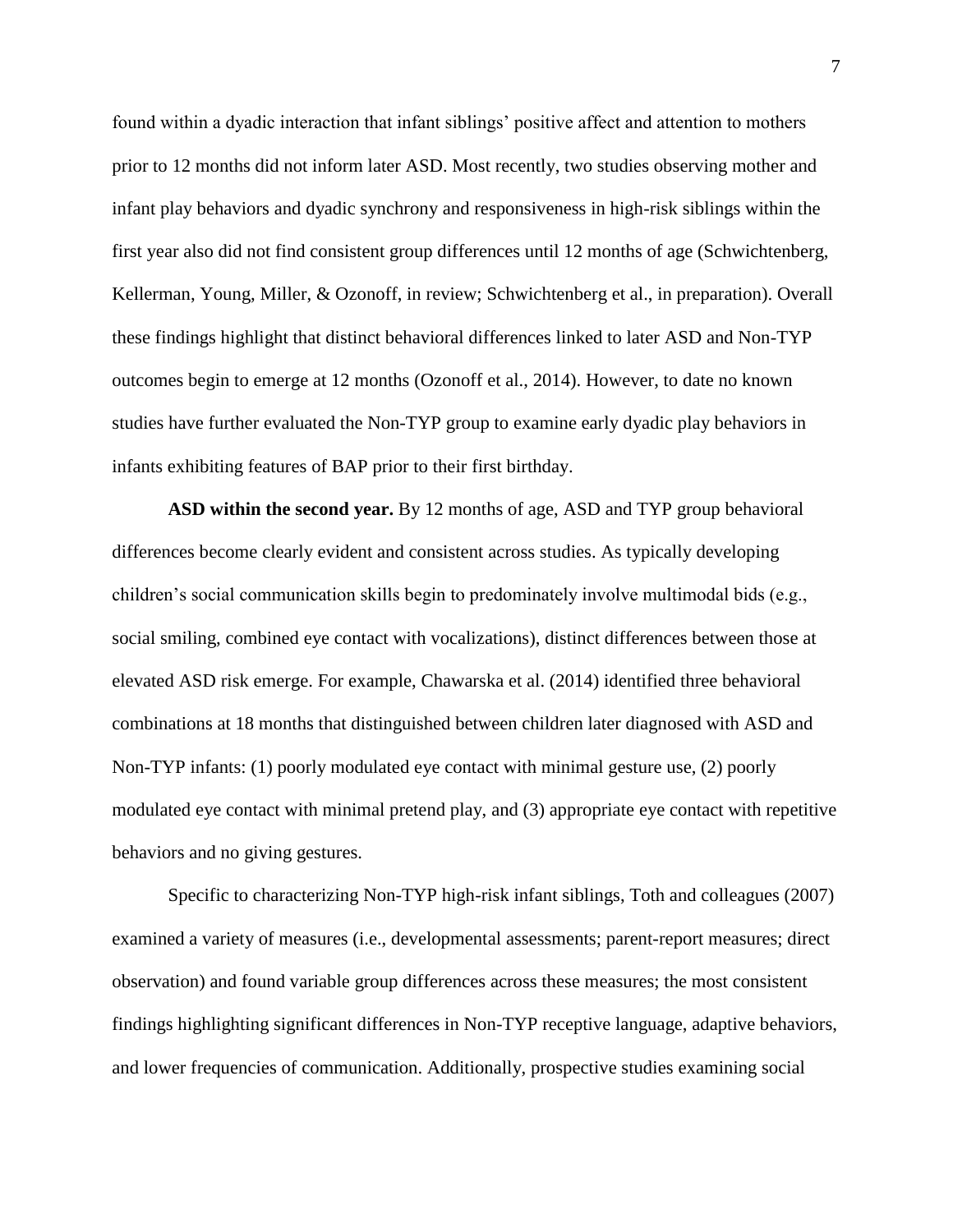communication differences between Non-TYP and TYP have found differences in responding to joint attention bids by 14 months (Sullivan et al., 2007). Overall these findings highlight the variety in behaviors and distinct differences observed in infants within the second year, with special consideration for identifying Non-TYP group differences.

#### <span id="page-17-0"></span>**Broader Autism Phenotype**

<span id="page-17-1"></span>**BAP characteristics.** As researchers continue to identify distinctions between psychopathological risk and neurotypical development, patterns of subclinical features of ASD in individuals have been identified, particularly within families with at least one first-degree relative diagnosed with ASD. In defining the BAP, multiple levels of analyses have been explored with some consensus on what the BAP encompasses, such as difficulties in social communication skills, language delays, cognitive deficits, and/or some restricted and repetitive behaviors. However, due to the range of functioning levels within these observed differences and countless possible combinations of risk factors, there is no current standardized criteria for BAP in the field (e.g., see recent reviews Pisula & Ziegart-Sadowska, 2015; Gerdts & Bernier, 2011; Sucksmith, Roth, & Hoekstra, 2011; Dawson et al., 2002). To quantify BAP features Messinger and colleagues (2013), focused on high-risk infant siblings with non-ASD outcomes and compared them to their low-risk peers on the MSEL (i.e., verbal and nonverbal developmental quotients) and the ADOS severity score at 36 months of age. Specifically, Messinger et al. (2013) identified five patterns based on MSEL developmental quotients and ADOS severity scores that characterized non-ASD infants. Two of these patterns were distinctly different than those of their low-risk peers: (1) children that demonstrated higher severity scores on the ADOS, with low to moderate developmental quotients as indexed by the MSEL, and (2) children that demonstrated low severity scores on the ADOS, with lower developmental quotients on the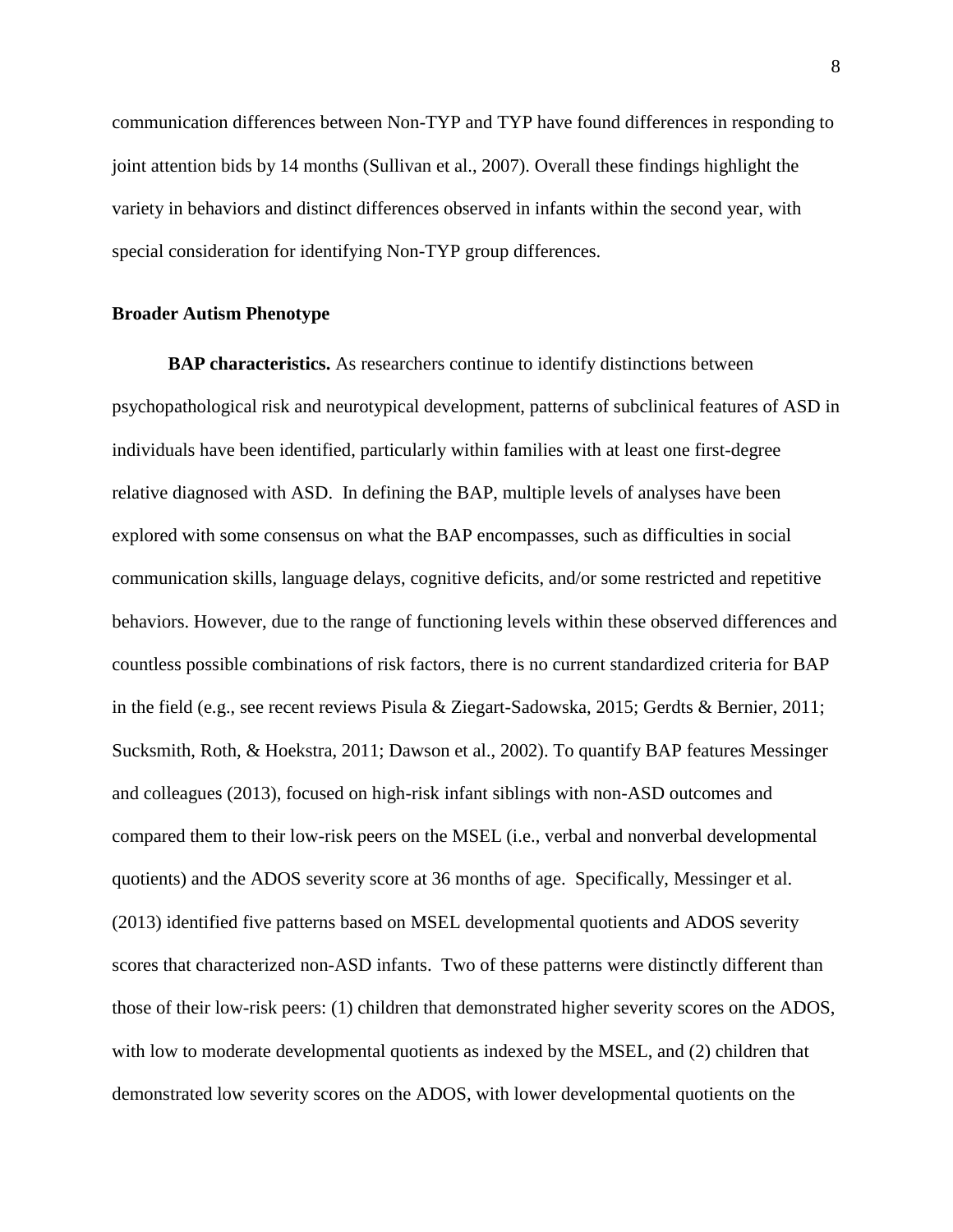MSEL. The remaining three patterns were not significantly different from low-risk infants (e.g., lower ADOS severity score with average verbal and nonverbal developmental quotients). To ground the current study within this framework, ADOS severity scores and verbal and nonverbal developmental quotients from the MSEL, respectively, were calculated (see Outcome Characteristics in Table 4) and BAP groupings were explored.

<span id="page-18-0"></span>**BAP early detection.** Initial measurement techniques for capturing BAP involved clinical interviews (e.g., Dawson et al., 2007); however, now a variety of questionnaires exist for quickly measuring BAP characteristics in adults and/or children aged 3 and older (e.g., Broader Autism Phenotype Questionnaire, Hurley, Losh, Parlier, Reznick, & Piven, 2007; Social Responsiveness Scale, Constantino, 2002; Autism Spectrum Quotient, Baron-Cohen, Wheelwright, Skinner, Martin, & Clubley, 2001). The self- or parent-reported questionnaires listed above have been used in numerous studies to either characterize BAP or distinguish between BAP and ASD in individuals beyond early childhood (e.g., Ruzich et al., 2015; Sasson et al., 2014; Maxwell, Parish-Morris, Hsin, Bush, & Schultz, 2013; Wheelwright, Auyeung, Allison, & Baron-Cohen, 2010). However, for children under 3 years, clinical judgments and standardized developmental assessments typically inform impressions of the BAP (e.g., ADOS, MSEL, and VABS).

In measuring BAP outcomes across developmental assessments in early childhood, recent studies have established criteria for capturing BAP in high-risk infant siblings. In Landa and colleagues (2012), BAP group membership required a clinical judgment from a trained clinician for social or language delay, a social or communication score at least 1.25 standard deviations below the mean on a developmental measure (e.g., VABS), elevated ADOS scores on key items from the Social Affect section (without a clinical impression of ASD), and either qualified for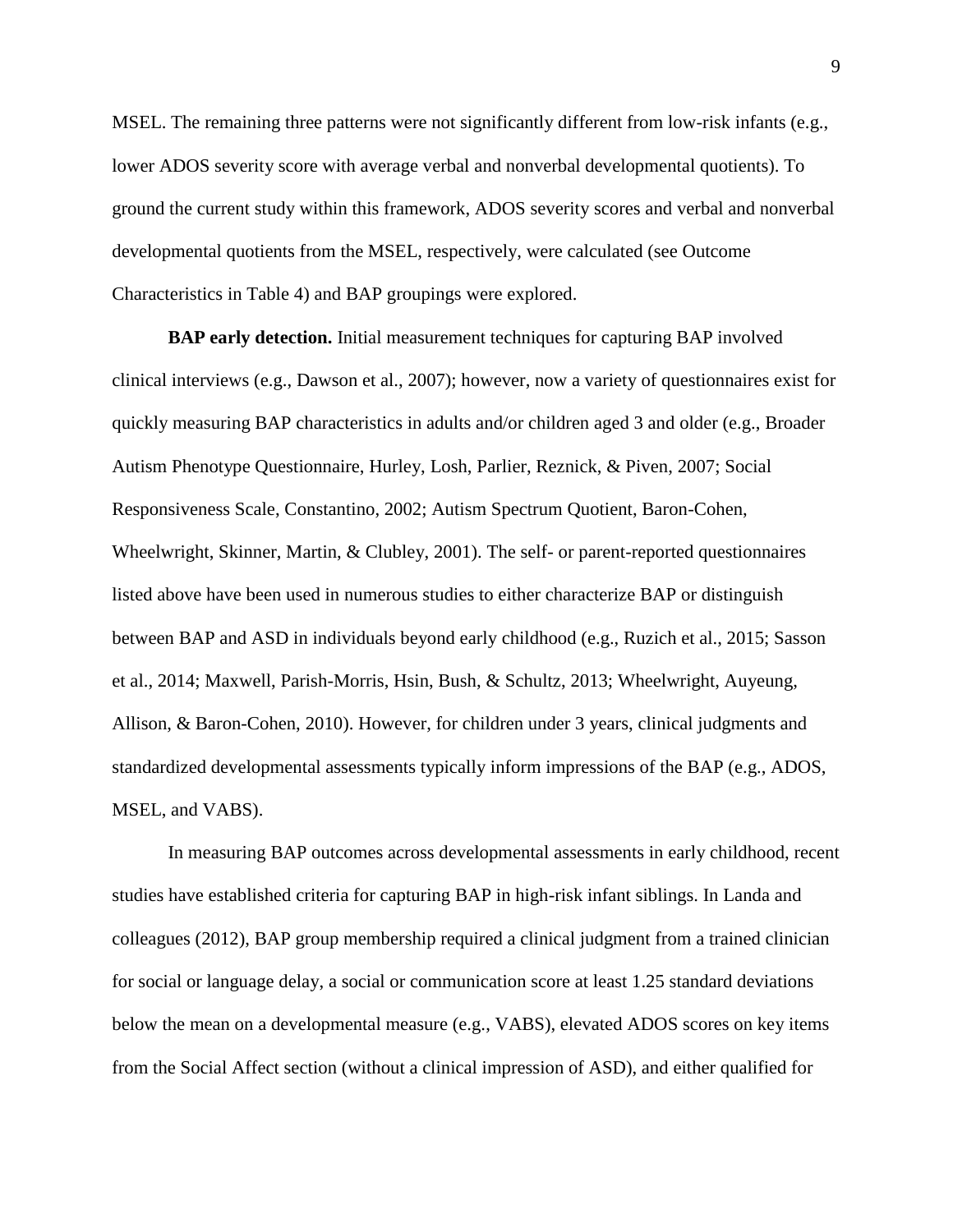speech-language services or met criteria on a subscale of the Test of Early Grammatical Impairment (Rice & Wexler, 2001). Most recently, Ozonoff and colleagues (2014) defined outcome criteria for non-typical development associated with BAP, as being a high-risk infant sibling not meeting clinical best estimate criteria for an ASD, and at least one of the following: a minimum of two subscale scores on the MSEL that are 1.5 standard deviations below the mean, a minimum of one subscale score on the MSEL 2 standard deviations below the mean, or an elevated ADOS total score that falls at least 3 points below cutoff for ASD. The current study will replicate Ozonoff and colleagues' (2014) criteria for characterizing BAP given the similarities in study design and data collection measures (i.e., MSEL, ADOS; see Table 1).

<span id="page-19-0"></span>**BAP within the first year.** To date few studies have examined the emergence of BAP prior to 36 months of age. Most recently, Ozonoff and colleagues (2014) tracked high-risk infant siblings from 6 to 36 months and noted that by 12 months, Non-TYP infants - consistent with BAP, displayed significantly slower growth in language and visual reception skills when compared to typically developing infants, as indexed by the MSEL. In terms of behavioral differences, one high-risk infant sibling design including a parent-child interaction at 4 months, and found that five high-risk non-ASD infants with language delays were slightly less synchronous with their mothers than high-risk non-language delay and typically developing peers, respectively (Yirmiya et al., 2006). However, it is important to note that this study did not clearly define the BAP as a subgroup. Similarly, other behavioral differences in Non-TYP infants have been reported within the second year.

<span id="page-19-1"></span>**BAP within the second year.** Few studies have examined BAP beyond developmental assessments, or parent-report questionnaires, recent prospective infant sibling studies interested in behavioral differences in high-risk to ASD outcomes, have included results on infants falling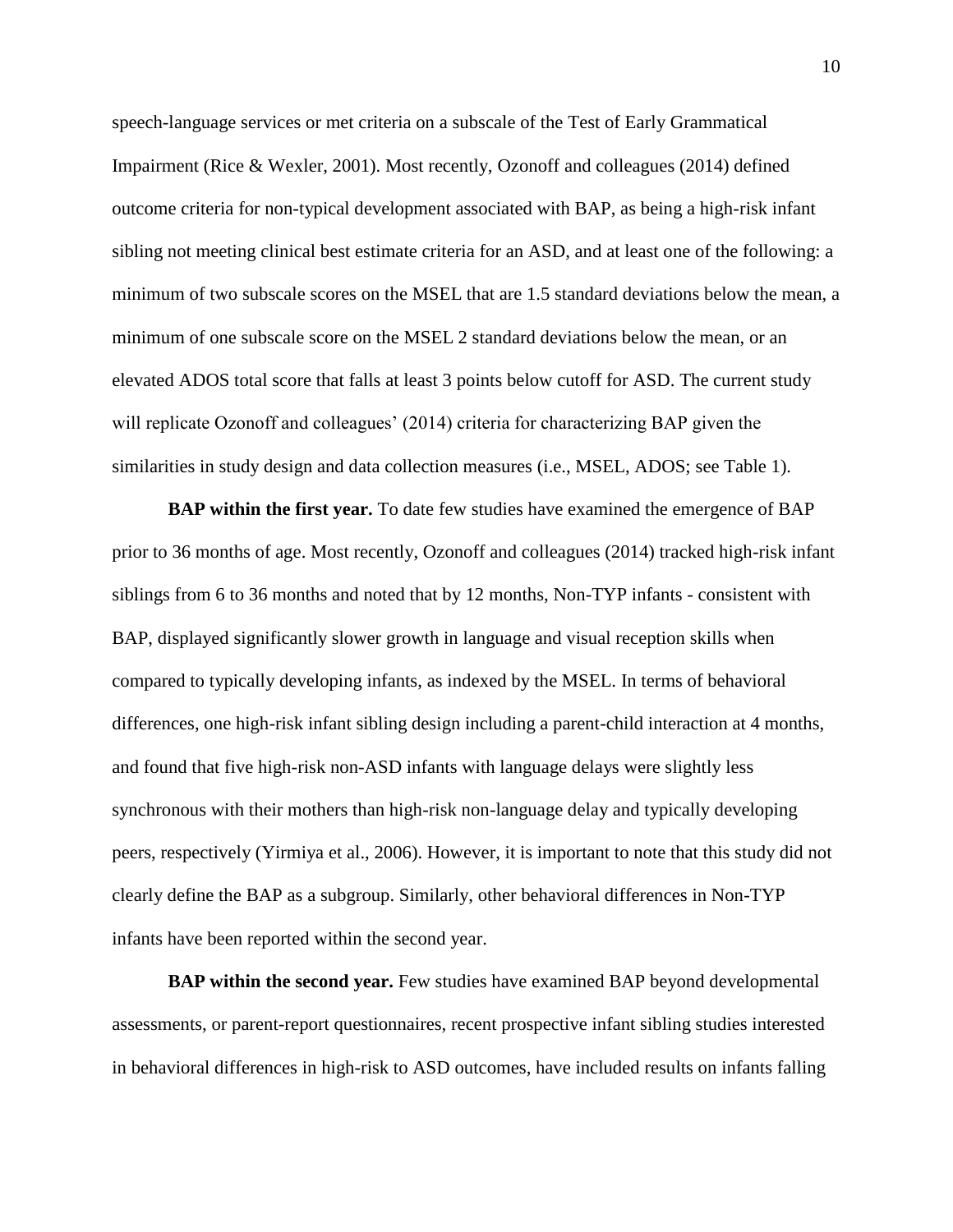into a high-risk non-ASD and non-typical classification, compared to ASD and typically developing peers. Though it is often unclear if these high-risk infants with non-ASD and non-TYP outcomes meet current considerations to be classified as BAP, these studies do provide some preliminary evidence of emerging differences in social communication. Specific to social referencing, Cornew and colleagues (2012) found that high-risk infants with non-ASD and non-TYP outcomes only showed slightly lower frequencies of information seeking when playing with novel toys, than their typically developing peers, at 18 months of age. Additionally, one study examining response to joint attention bids in high-risk infants with clearly defined outcomes of ASD, BAP, and non-BAP, descriptively noted that infants with BAP at 14 months did not look towards target cues during the task, compared to ASD, and non-BAP. However, further analyses examining responding performance dichotomized the groups into impaired (ASD and BAP combined) and Non-BAP (Sullivan et al., 2007).

Overall, these recent studies have moved the field forward from primarily conducting cross-sectional studies to longitudinally examining developmental trajectories (e.g., Ibanez, Grantz, & Messinger, 2013; Ozonoff et al., 2014). However, studies examining the BAP in early childhood primarily focus on data collected from parent-report questionnaires, standardized developmental assessments (as mentioned above; also see review Szatmari et al., 2016), or possibly include behavioral differences between ASD and subgroups of atypical development (e.g., ASD, BAP and Non-BAP; Sullivan, et al., 2007; Clifford et al., 2013). To build on previous work, the present study will expand our understanding of BAP within a dyadic context over the first two years of life. This longitudinal data may inform when BAP social differences emerge.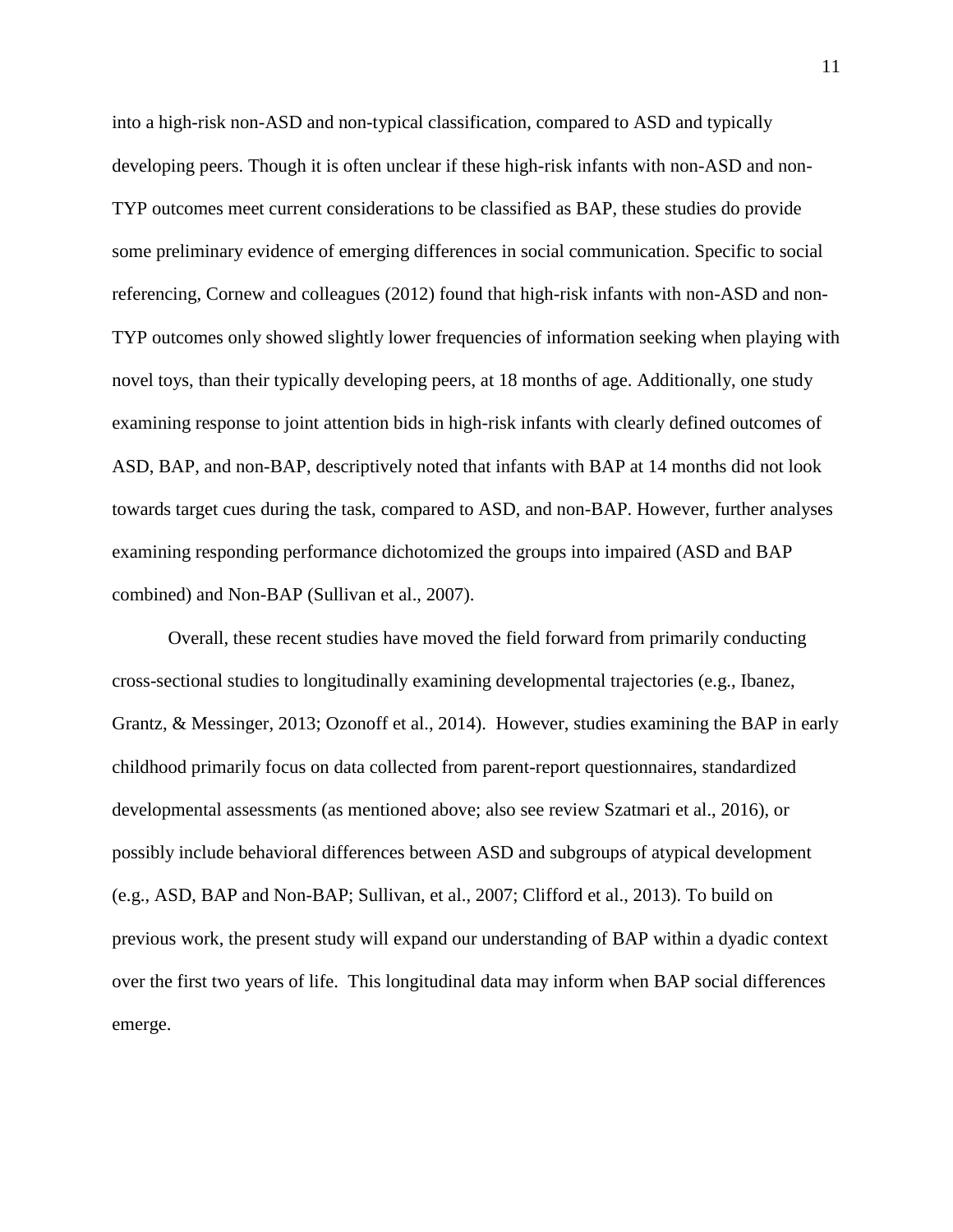#### <span id="page-21-0"></span>**Theoretical Framework**

Building on a developmental psychopathology perspective, the current study is guided by two theoretical frameworks widely recognized in understanding dynamics within parent-child interactions. In interpreting nuances specific to observable behaviors within a dyadic interaction, Sameroff's transactional model of human interaction is well suited to aid in our interpretation of temporal relations, at the micro-analytic level, in dyadic synchrony and responsiveness between infants and their mothers. Additionally, Vygotsky's sociocultural theory will be useful in describing children's motivation, or active role in jointly engaging with their mothers, within a larger dyadic context.

<span id="page-21-1"></span>**Transactional model of human development.** The transactional model of human development suggests that parents and their children are both significant contributors to the direction and flow of the interaction (Sameroff, 2009; Sameroff & Fiese, 2000). Similarly, the *intricate dance* of dyadic synchrony involves an interactive exchange between play partners, from matching behaviors to sequentially responding to one another (Feldman, 2007). To capture these brief and intense social exchanges, process-oriented micro-level coding techniques are often used to examine who primarily leads the interaction, how responsive play partners are to one another, and the quality of their dyadic states (Feldman, 2003). This allows researchers to examine how each play partner contributes to the interaction, as well as provides an opportunity to identify asynchronous interactions, which may be related to developmental risk (i.e., BAP).

<span id="page-21-2"></span>**Sociocultural theory.** Aside from capturing moment-to-moment transactional processes of dyadic interactions to inform developmental outcomes, examining global representations of dyads social engagement captures higher-order social constructs, such as coordinated joint engagement (Adamson, Deckner, & Bakeman, 2012). These constructs are difficult to assess at a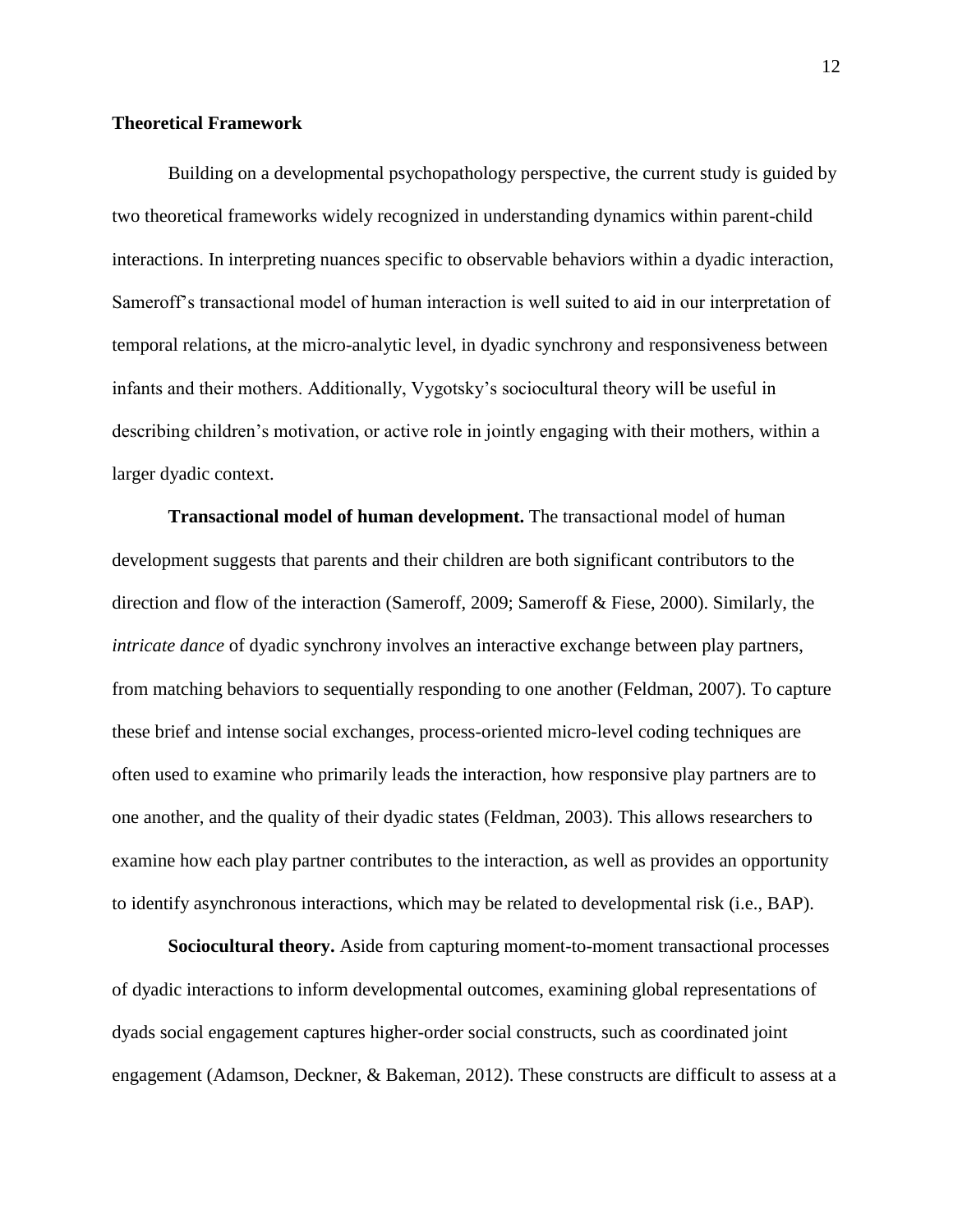base behavior level without context. Thus Vygotsky's sociocultural theory is particularly relevant in describing development formed by dynamic interactions between two individuals (e.g., parent-child), surrounding social contexts, and cultures (Vygotsky, 1978). Interactions are also fostered in guided participation, which supports the idea that a skilled parent could encourage a child by being actively involved in the child's learning process (Tudge  $\&$ Winterhoff, 1993). By applying sociocultural theory, 'gestalt' ratings of dyadic engagement states are informed by the overall context of the interaction, which may highlight dyadic differences not observed in a micro-analytic approach.

#### <span id="page-22-0"></span>**Dyadic Interactions**

Parent-child relationships play a pivotal role in children's early development and promote opportunities for observing early social communication development. To examine early social communication development in high-risk infants within a dyadic setting, several play paradigms and coding techniques exist. The current study will examine dyadic synchrony, responsiveness, and joint engagement within a semi-structured free play, using existing coding schemes.

### **Types of dyadic exchanges.**

<span id="page-22-2"></span><span id="page-22-1"></span>*Dyadic synchrony.* Dyadic interactions promote opportunities for observing temporal relation of early social behaviors between the infant and mother over time (Feldman, 2007). Specifically, dyadic synchrony encompasses a temporal relationship between dyads' social behaviors that are often classified as being brief and intense moment-to-moment exchanges (Feldman, 2007). By 3 months, typically developing infants begin to match other's behavior as well as sequentially regulate one's behavior with the other's behavioral response (Feldman, 2007; Fogel 1993; Tronick & Cohn, 1989). Research investigating the influence of developmental psychopathology on synchrony highlights that biological risks associated with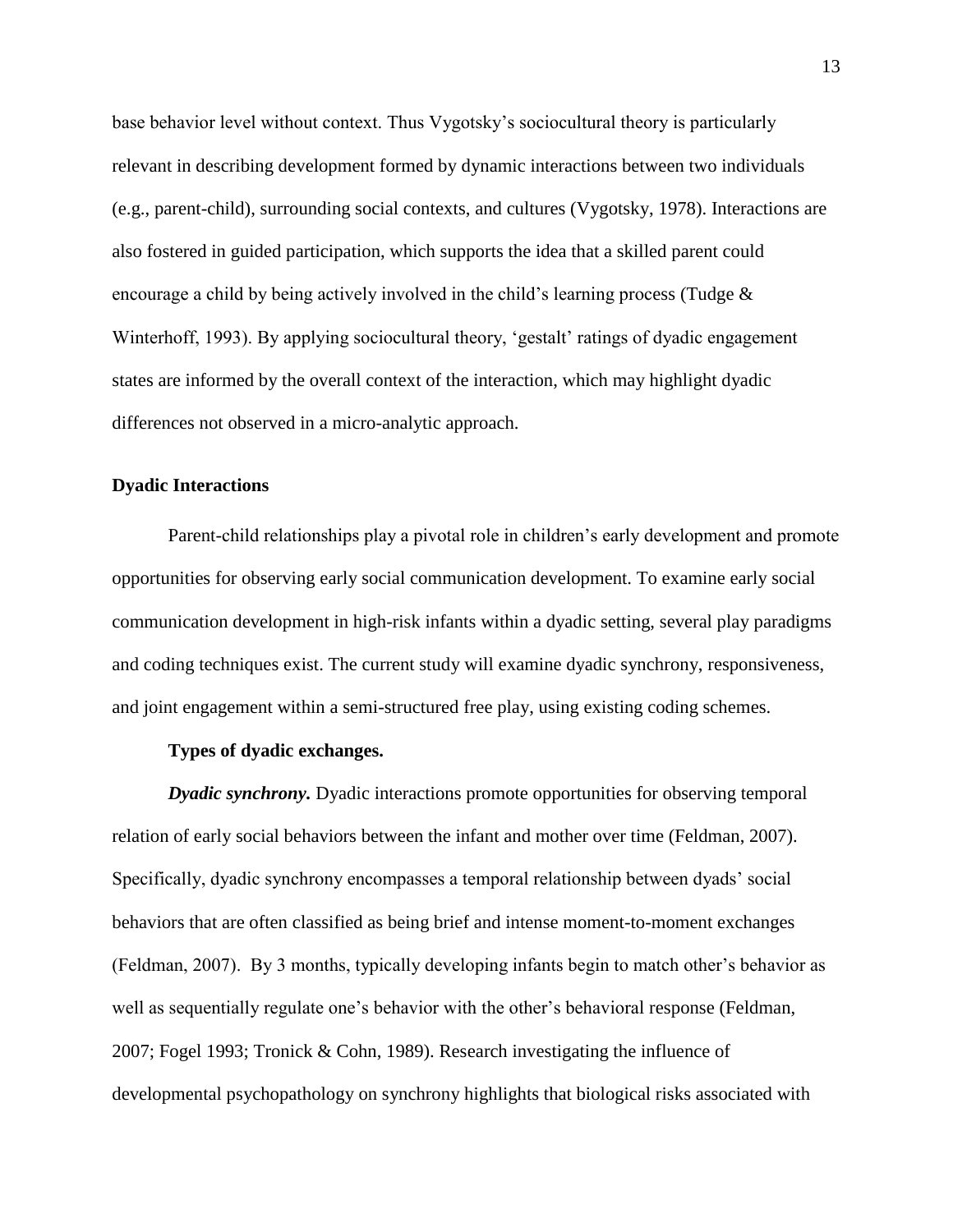infants may negatively impact their interactions (Feldman, 2007; Feldman, 2015). Previous research examining ASD demonstrates that infants' synchrony may be related to later deficiencies in theory of mind and joint attention skills (e.g., Siller & Sigman, 2002; Yirmiya et al., 2006).

<span id="page-23-0"></span>*Responsiveness.* In addition to matching and sequentially regulating behaviors, by 9 months, typically developing infants' interactions shift to focusing more heavily on partners' responsiveness to their social bids (Stern, 1985). Specifically, responsiveness as a temporal process involves capturing the lag in time from the end of one play partner's behavior (e.g., vocalizations) to the start of the other partner's behavior (e.g., look face). The lag in response may be especially salient in dyads with known psychopathological risk markers, such as maternal depression or infants with ASD (Feldman, 2015). Understanding the development of synchronous interactions and responsiveness in infant siblings of ASD may provide meaningful insight into the development and/or divergence of early social behaviors.

<span id="page-23-1"></span>*Joint engagement*. Joint engagement involves coordinating behaviors in conjunction with a communicative partner; this process typically begins to emerge at 6 months and continues to develop through at least 36 months of age (Bakeman & Adamson, 1984; Adamson, Bakeman, Deckner, & Nelson, 2014). Joint engagement is often examined in the context of being supportive or coordinated. Supported joint engagement involves object/event-oriented dyadic play, such that from the child's perspective he/she is engaging in more mutually directed object/event play with mother. This typically includes behaviors such as manipulating an object, and vocalizing about the object or experience. Though the dyad is engaged together, this requires less effort and sustainment for observation (Adamson et al., 2014). Alternatively, coordinated joint engagement requires more social motivation from the child, such that in addition to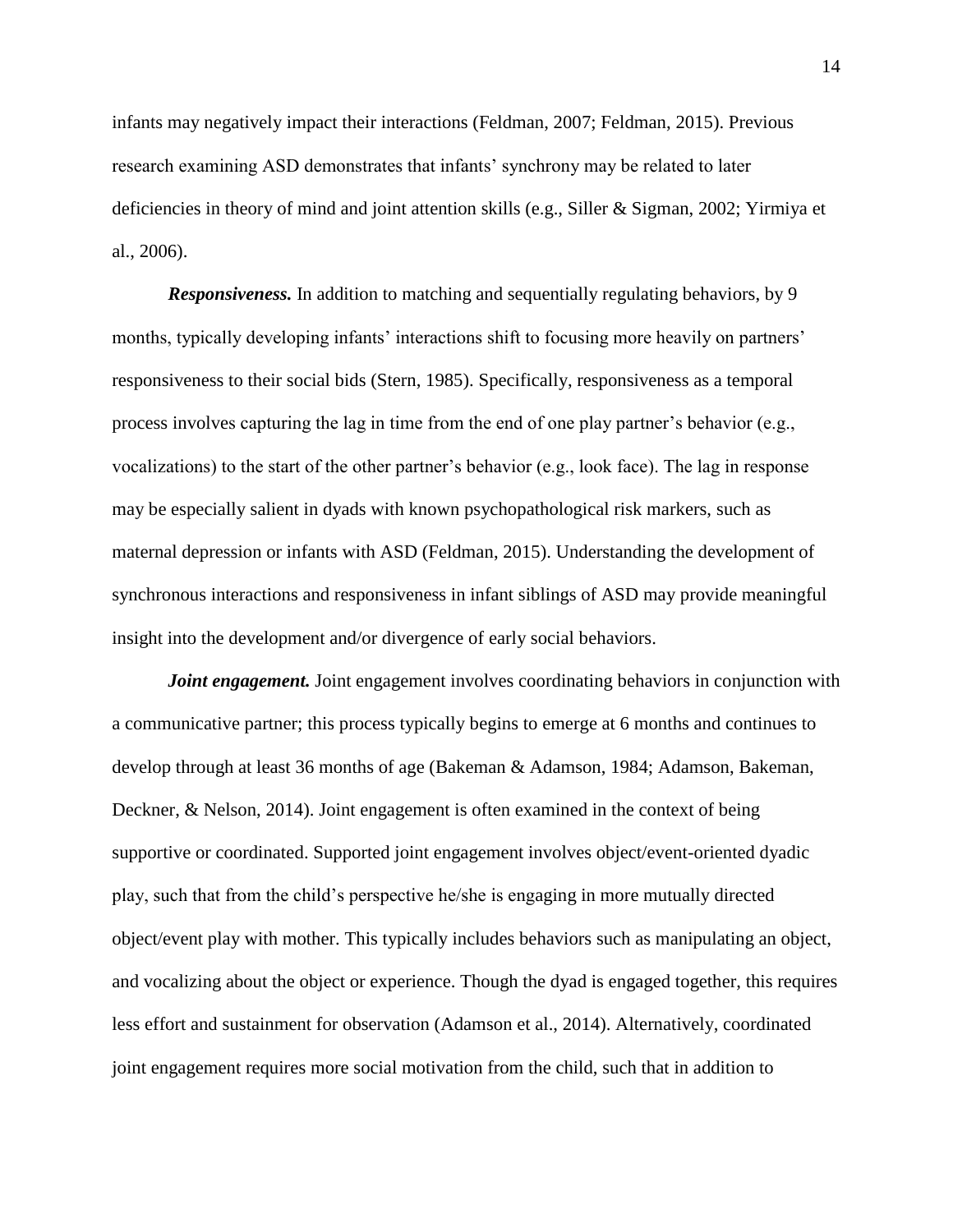engaging in an object/event with the mother, there are clear instances of direct references to mother, in relation to the object/event, identified by looking towards mother's face or vocally acknowledging her (e.g., "Mommy, look"; Bakeman & Adamson, 1984).

Within a joint engagement state, there are also several observable types of communicative bids. The joint attention skills of initiating joint attention (IJA) and responding to joint attention (RJA) typically emerge by 24 months, but they may be markedly delayed by developmental disorders. For example, typical social communication behaviors in small children consist of coordinated eye gaze shifts, gestures (e.g., pointing to objects; requesting), positive affect, and vocalizations; whereas, children at risk of ASD express notable decreases or absence of these communicative acts (Mundy et al., 1986). Typically developing children also begin to combine social communicative behaviors, such as coordinated eye contact, into initiating communicative bids (e.g., initiates joint attention by shifting gaze from toy to partner to share the experience), and responding to communicative bids (e.g., responds to joint attention by following a partner's point towards a picture; Mundy & Newell, 2007); however, children at risk of ASD express difficulties initiating these bids with clear communicative intent.

<span id="page-24-0"></span>**Measurement.** Social communication skills of children at risk of ASD have been previously observed in parent-child interactions; however, the measurements applied to document/quantify dyadic interactions vary (Halle, Anderson, Blasberg, Chrisier, & Simkin, 2010). Currently, researchers tend to apply their own unique coding systems when observing dyadic interactions, whether it is micro-level coding for duration and frequency of directed child and/or parent behaviors, or global rating systems (Halle et al., 2010). Varied measurement techniques likely reflect the types of research questions, as well as the age of the participants. For example constructs requiring more context to the behavior, such as joint engagement, maternal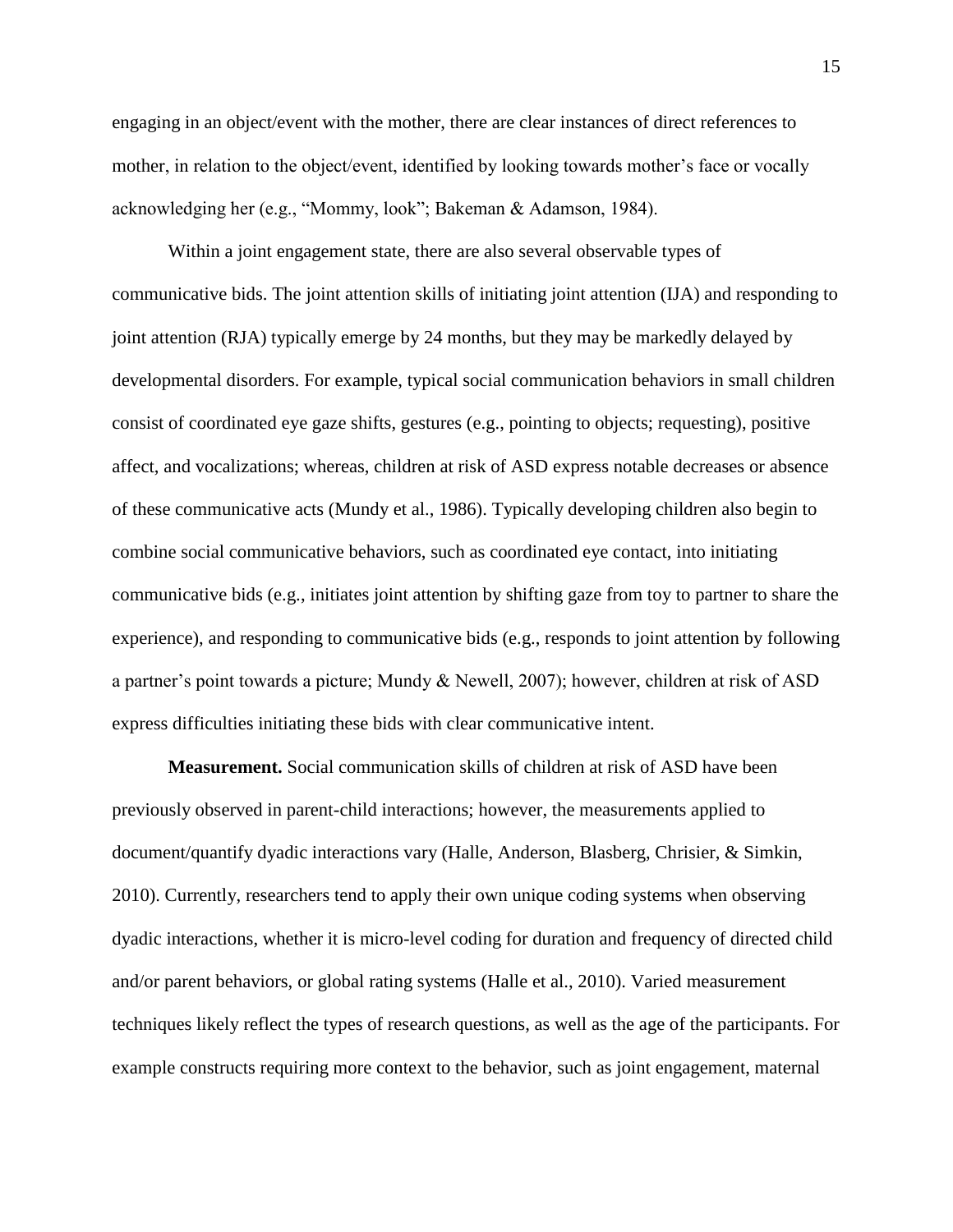sensitivity or directedness, often use rating scales (e.g., see Adamson et al., 2012; Freeman & Kasari, 2013). Alternatively, when answering questions related to temporal order or process (e.g., synchrony), micro-level codes allow researchers to document subtle differences (Bakeman & Quera, 2011) that may not be captured at a broader level. These diverse coding techniques, may be contributing to the reported mixed representations of observed behavioral differences across outcome groups (particularly within the first year), as well as an inability to directly compare results with similar samples across multiple studies. Given the BAP within a dyadic setting is not yet clearly defined and characterized in the field, it is unknown if a micro-analytic or gestalt approach will better capture meaningful dyadic characteristics between children and their mothers.

The present study builds on existing paradigms to examine dyadic constructs at the micro-level for temporal processes and more global dyadic representations, respectively, in order to provide a more complete representation of dyads' interactions over time. From a systems theory perspective, micro-level coding may be more appropriate to capture subtle differences and/or deficits in the current targeted sample. However, research quantifying the overall quality of social communication development, highlights that children with BAP may exhibit intact early social behaviors (e.g., eye contact, positive affect, vocalizations) similar to typically developing peers but struggle with higher-order social communication skills, such as multimodal bids (Ozonoff et al., 2014). Given the uncertainty of which coding techniques may best capture dyadic differences in children with BAP, the current study will incorporate predefined microanalytic duration and frequency codes for eye contact, positive affect, and vocalizations, based on Ozonoff et al. (2010), in order to create the dyadic composites (see Tables 2- 3 for code descriptions and composites; see Appendix A for excerpts from coding manual). In addition, the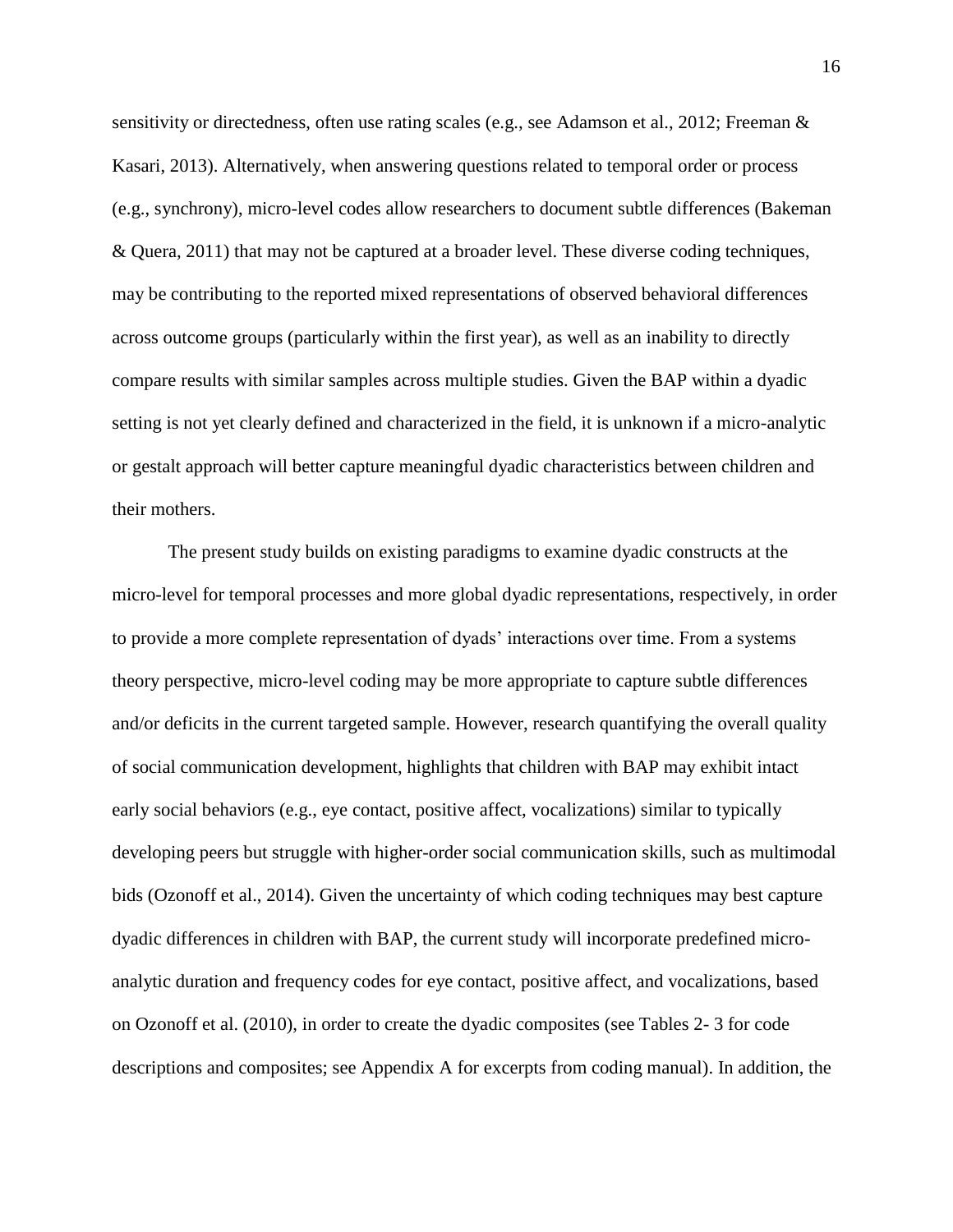parent-child interactions will be rated on an established 7-point Likert rating scale for joint engagement and responsiveness (see Table 2 for definitions; see Appendix B for excerpts from coding manual). Both coding systems have known reliability and validity in the field.

### <span id="page-26-0"></span>**Current Study**

The goals of the current study are two-fold. First, to replicate previous research that distinguishes between BAP and TYP groups using standardized developmental assessments (i.e., MSEL: visual reception, receptive language, and expressive language subscales; VABS: socialization and communication domains). And second, to explore how dyadic interactions in early childhood may capture social difficulties associated with BAP, when compared to their typically developing peers. The current study's unique contribution includes longitudinally examine BAP social/communication characteristics within a naturalistic social task (designed to capture dyadic synchrony, responsiveness, and joint engagement).

<span id="page-26-1"></span>**Aim 1)** to replicate previous studies describing the BAP, across standardized developmental assessments (i.e., MSEL, VABS)

**Question 1:** How do children with BAP perform on standardized assessments, compared to their typically developing peers?

**Hypothesis 1:** Based on previous research (Ozonoff et al., 2014; Landa et al., 2012), we expect infants within the BAP group (compared to TYP group) to perform lower on visual reception, language, communication, and socialization measures.

<span id="page-26-2"></span>**Aim 2)** to describe dyadic characteristics of the BAP within a social context-specifically, dyadic synchrony, responsiveness, and joint engagement from 12 to 24 months of age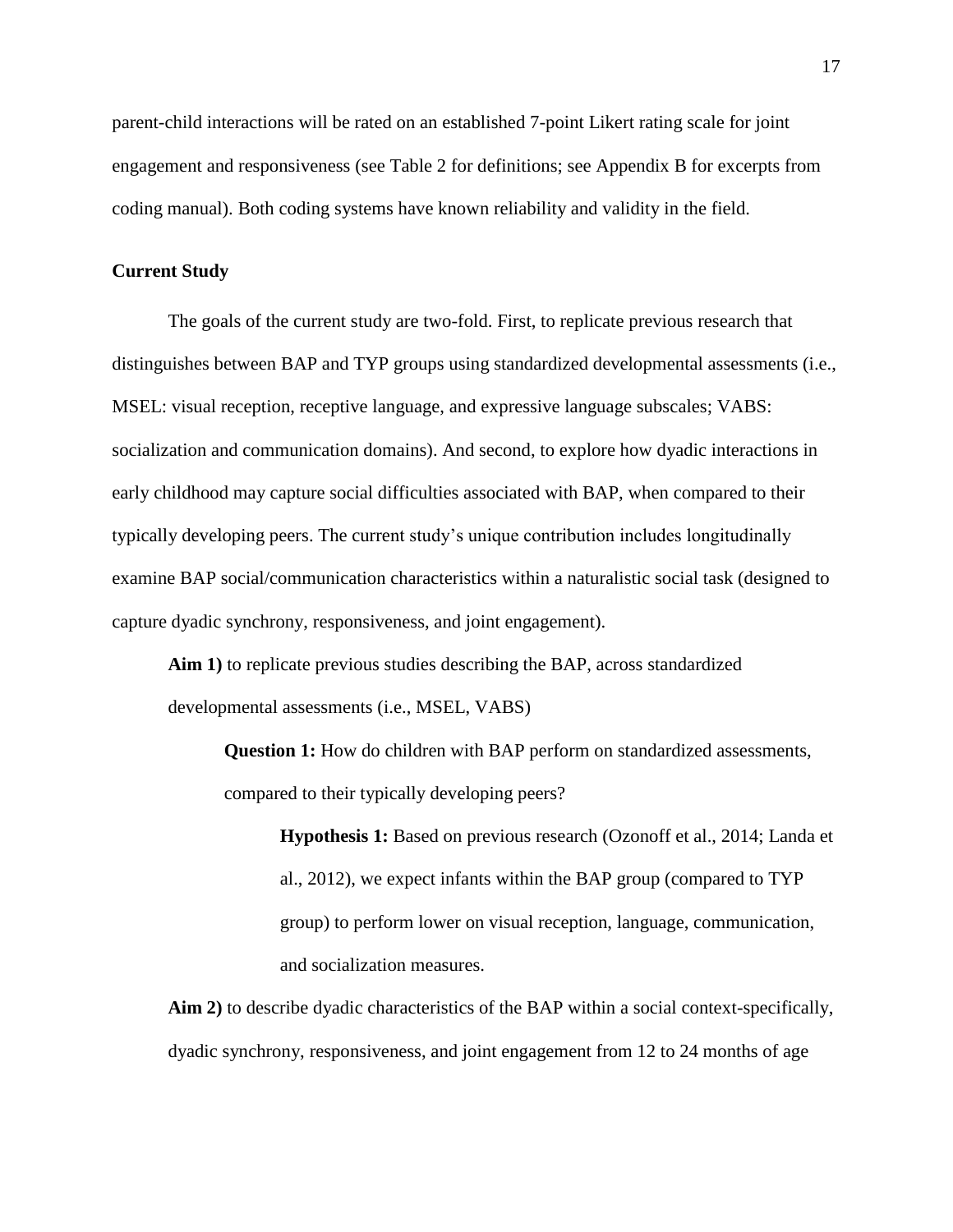**Question 2:** Are children within the BAP group distinguishable from their typically developing peers during naturalistic social interactions?

> **Hypothesis 2:** We expect infants within the BAP group (compared to TYP group) to exhibit less dyadic synchrony, responsiveness, and lower levels of joint engagement.

**Question 3:** Within a dyadic context, when do differences in BAP emerge? **Hypothesis 3:** Based on previous research (Ozonoff et al., 2014; Landa et al., 2012), we expect dyadic differences in the BAP group to be evident within the second year of life.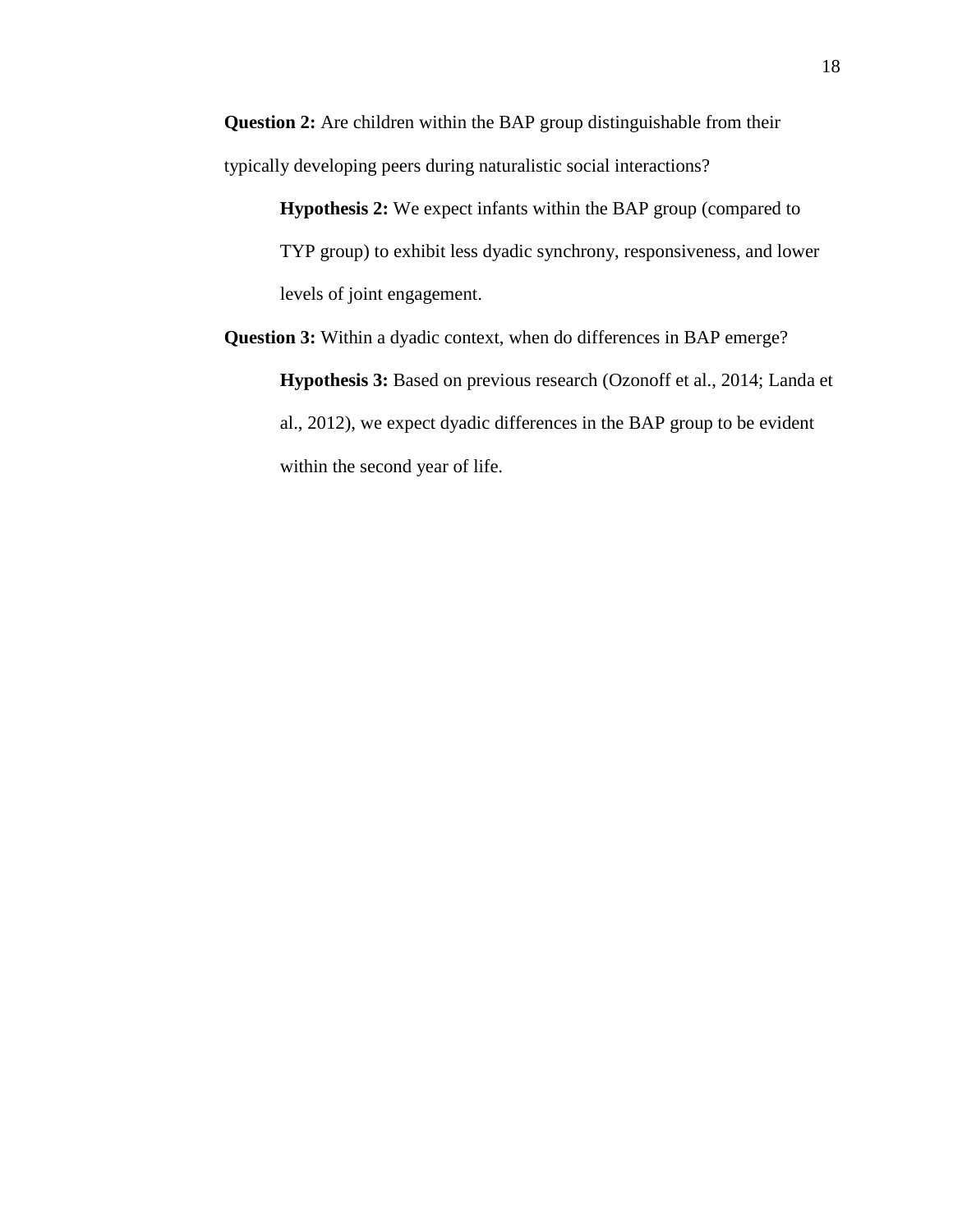### **METHODS**

#### <span id="page-28-1"></span><span id="page-28-0"></span>**Participants**

Ninety-nine mother-child dyads were recruited from the greater Lafayette area of Indiana to participate in a prospective infant-siblings study at Purdue University. The low-risk (LR) group consisted of 55 infants with at least one older biological sibling, as well as no familial history of ASD in  $1<sup>st</sup>$ ,  $2<sup>nd</sup>$ , or  $3<sup>rd</sup>$  degree relatives. The high-risk (HR) group consisted of 44 infants with at least one older biological sibling with a confirmed ASD diagnosis.

Outcome groups for infant siblings were assessed at their final visit (i.e., 24, 30 or 36 months of age). Based on outcome criteria developed by the Baby Siblings Research Consortium (BSRC; see Ozonoff et al., 2014), infants from the larger infant-sibling study were classified into 1 of 3 defined groups: Typical Development (TYP; *n* = 52), Non-Typical Development (Non-TYP; *n* = 35), and Autism Spectrum Disorder (ASD; *n* = 6). In addition, seven infants did not complete an outcome visit and were not included in the current study. Infants diagnosed with an ASD met *DSM-5* criteria, as well as received an ADOS score above the threshold for an ASD. Non-TYP outcomes included children with language delays, clinically relevant behavioral challenges, global developmental delay, and children exhibiting subthreshold phenotype characteristics of ASD (i.e., BAP).

For the purpose of the current study, Non-TYP, associated with BAP were derived following Ozonoff et al.'s (2014) criteria, based on infant-risk status, MSEL scores, and ADOS severity (Table 1). Thus the final outcome groups for the current study included BAP  $(n = 22)$ and TYP  $(n = 52)$ .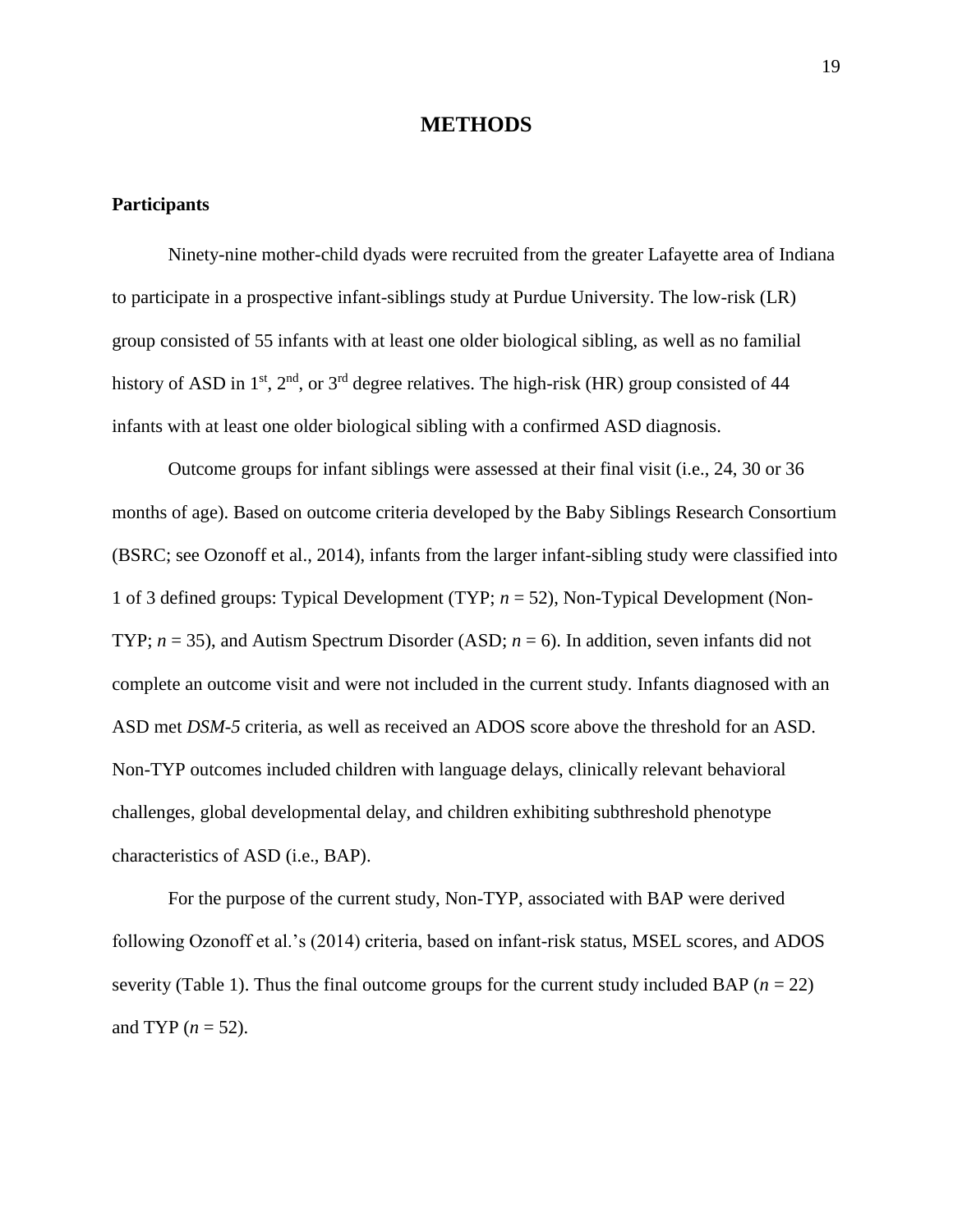#### <span id="page-29-0"></span>**Data Collection**

Data were collected beginning in the fall of 2013 through fall of 2016, as part of a longitudinal prospective study of infant siblings of autism from 6 to 36 months of age, at Purdue University's Developmental Studies Laboratory. At each of the laboratory visits, mothers were asked to complete a parent-child structured play task. These observations took place in a controlled semi-naturalistic playroom, with two cameras that recorded their interaction. For the current study, 4 of the visits were analyzed: 12, 15, 18, and 24 months of age. Separate models were conducted at each visit to maximize the inclusion of participation at each visit age (Figure 1), after recognizing the variability in visit attendance (Table 2). Each visit to the Developmental Studies Laboratory lasted approximately 2 hours and consisted of developmental assessments, self-regulation tasks, as well as a parent-child play task.

### <span id="page-29-1"></span>**Measures**

<span id="page-29-2"></span>**Mother-child interaction.** As part of the prospective study, mothers and their children participated in a standardized play task at the 12-, 15-, 18-, and 24-month laboratory visits. A standardized set of age-appropriate toys were provided and included a baby-doll, blanket, ball, shape sorter, car, rattle, and pair of toy phones. Mothers were asked to play with their children as they typically would at home for approximately 5 minutes. Previous studies highlight that coded interactions for 3 to 6 minutes are sufficient to observe behavioral differences in families raising children with an ASD (e.g., Adamson et al., 2012, Green et al., 2017, Rozga et al., 2011).

Video recordings of the dyadic interactions were viewed in Mangold INTERACT's behavioral coding program for the behavioral sciences, Version 15. Mangold INTERACT's user interface is oriented towards a viewer observing behavior from a digital record and annotating what is occurring during the playback. This setup allows for a user to create start and stop times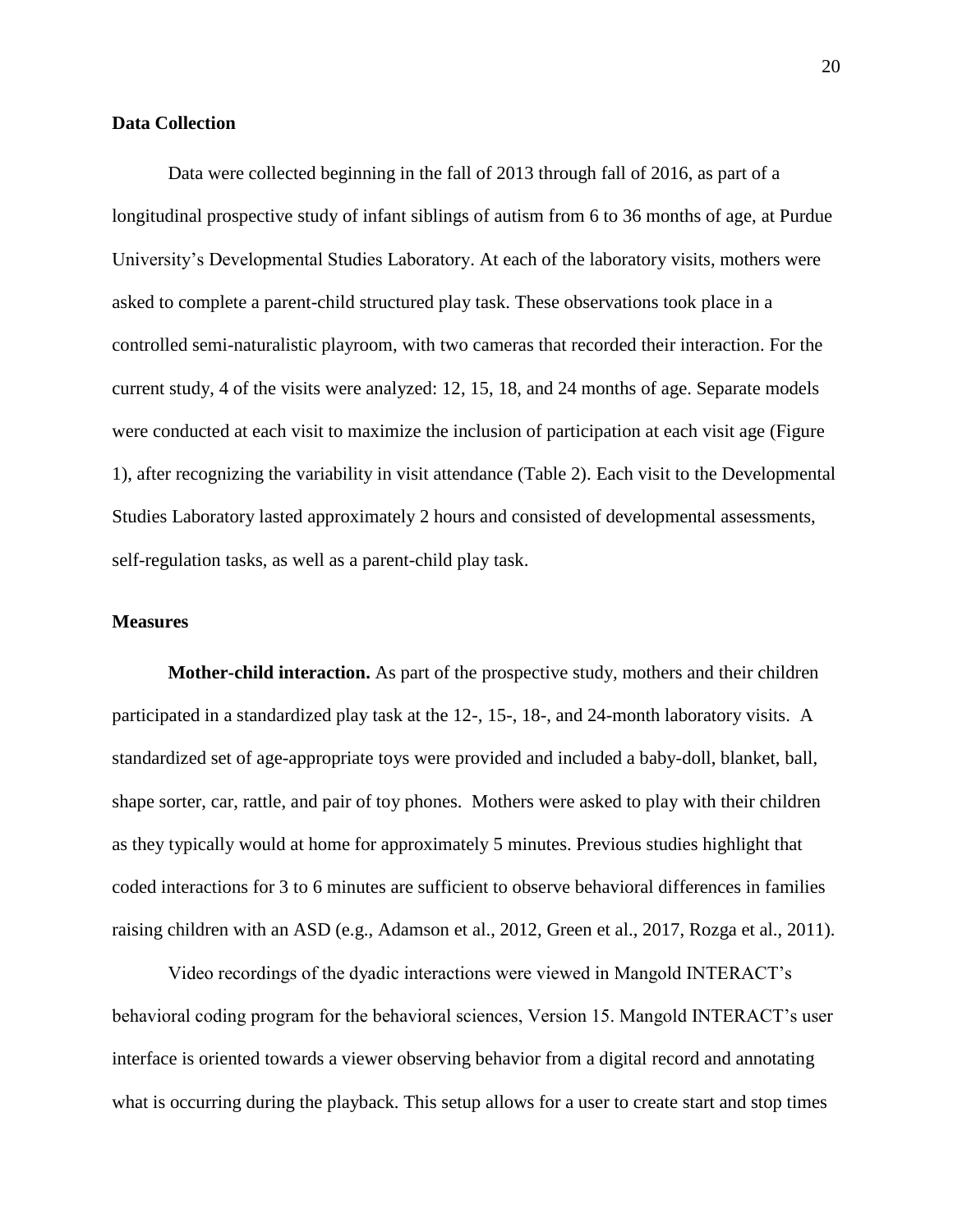for coding periods, specific to the participant. A graduate research assistant (GRA) served as the coding lead for the project and trained the undergraduate research assistants. The undergraduate research assistants were unaware of risk and outcome status and were assigned to only one coding scheme to avoid any bias from coding dyads in one context to another. With the incorporation of two behavioral coding schemes in the current study, the following subsections provide coding descriptions and reliability checks for the micro-analytic and global rating scale, respectively.

<span id="page-30-0"></span>*Micro-analytic coding***.** Child and mother gaze, positive affect, and vocalizations were independently coded using a micro-analytic approach for the first three minutes of the interaction (see Table 3; see Appendix A for coding manual). The predefined behaviors encompassing dyadic synchrony, infant responsiveness, and maternal responsiveness were coded for the frequency and duration of occurrence (i.e., look face, look object, positive affect, and vocalizations, for mother and infant, respectively). Research assistants were trained to watch the digital records in order to capture within-second changes in behaviors. They were also trained to code each assignment one behavior at a time using the slow-motion feature in INTERACT. Coding these base competencies generated a frequency count and total duration for each observed behavior during the interaction, which were exported from Mangold INTERACT and post-processed using a Python script Version 2.7. Consistent with Ozonoff et al. (2010), behaviors lasting 0.5 seconds or more were counted towards respective frequency and duration totals (e.g., durations > 0.5 seconds equal one frequency count). In addition for behaviors, such as brief eye shifts (e.g., look face to look object), the shift must have occurred for at least 0.5 seconds to be counted as a separate behavior (e.g., gaze shift from face to object >.05, equals one look face and one look object, respectively).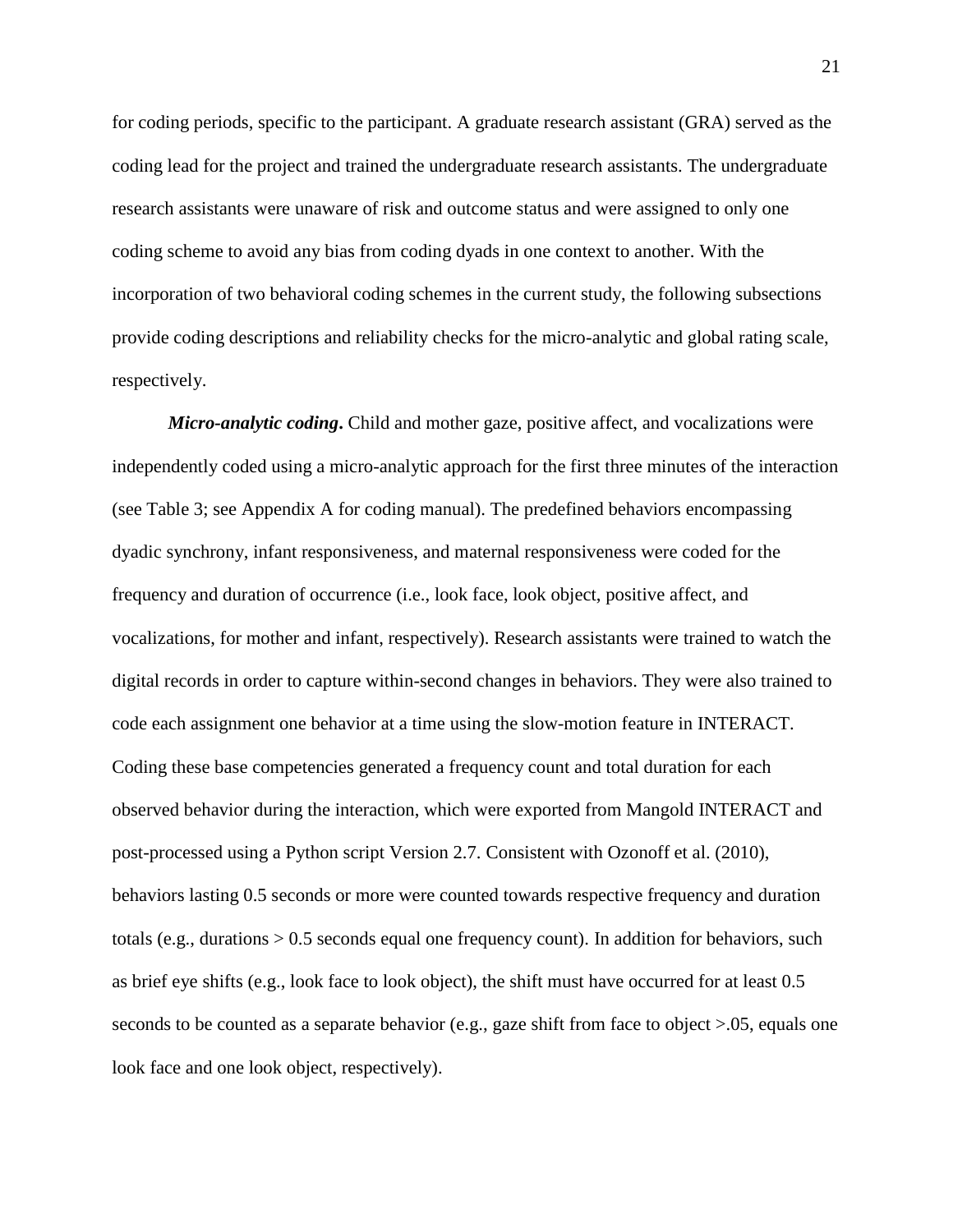Using these base codes (See Appendix A for coding manual), composites were created during post-processing to assess dyads' temporal relationships for dyadic synchrony and responsiveness, respectively (see Table 4). Post-processing involved compiling each coder's completed assignments into one folder with varying copies of a file and then running a Python script to (1) compile the files by ID and visit age (2) organize the codes in order of occurrence (3) convert start and end times from Mangold INTERACT's default time format of nanoseconds to seconds (4) calculate the duration of each observed behavior and (5) output the data in long format.

To capture dyadic synchrony, infant responsiveness, and maternal responsiveness from the processed base codes shown in Table 4, the current study pulled heavily from Feldman (2007) in assessing exchanges between infant and mother to capture who is leading sequences in the interaction (referred to as lead-lag), when the dyad is mutually engaged in a given behavior, and the time it takes for one to respond to the other (referred to as time-lag). In the current study, dyadic synchrony was specified as a continuous variable that included instances of mutual (e.g., mother and infant shared eye gaze) and sequentially led behaviors (i.e., infant-led mother-follow; mother-led infant-follow). Infant and maternal responsiveness were also captured as continuous variables for the lag in time from one play partner's behavior ending to the start of the other partner's behavior, within a three second window (e.g., infant gaze ends, followed by the start of mother's vocalization). Responsiveness was derived for infant and mother, respectively.

<span id="page-31-0"></span>*Reliabilities.* Twelve research assistants were assigned to the micro-analytic coding team and received up to two distinct training sets of five videos to establish reliability (i.e., alpha set; beta set). Convergence across the GRA and two other coders for each of the 10 training videos were used to create the reliability set. The GRA reviewed each coder's training assignments and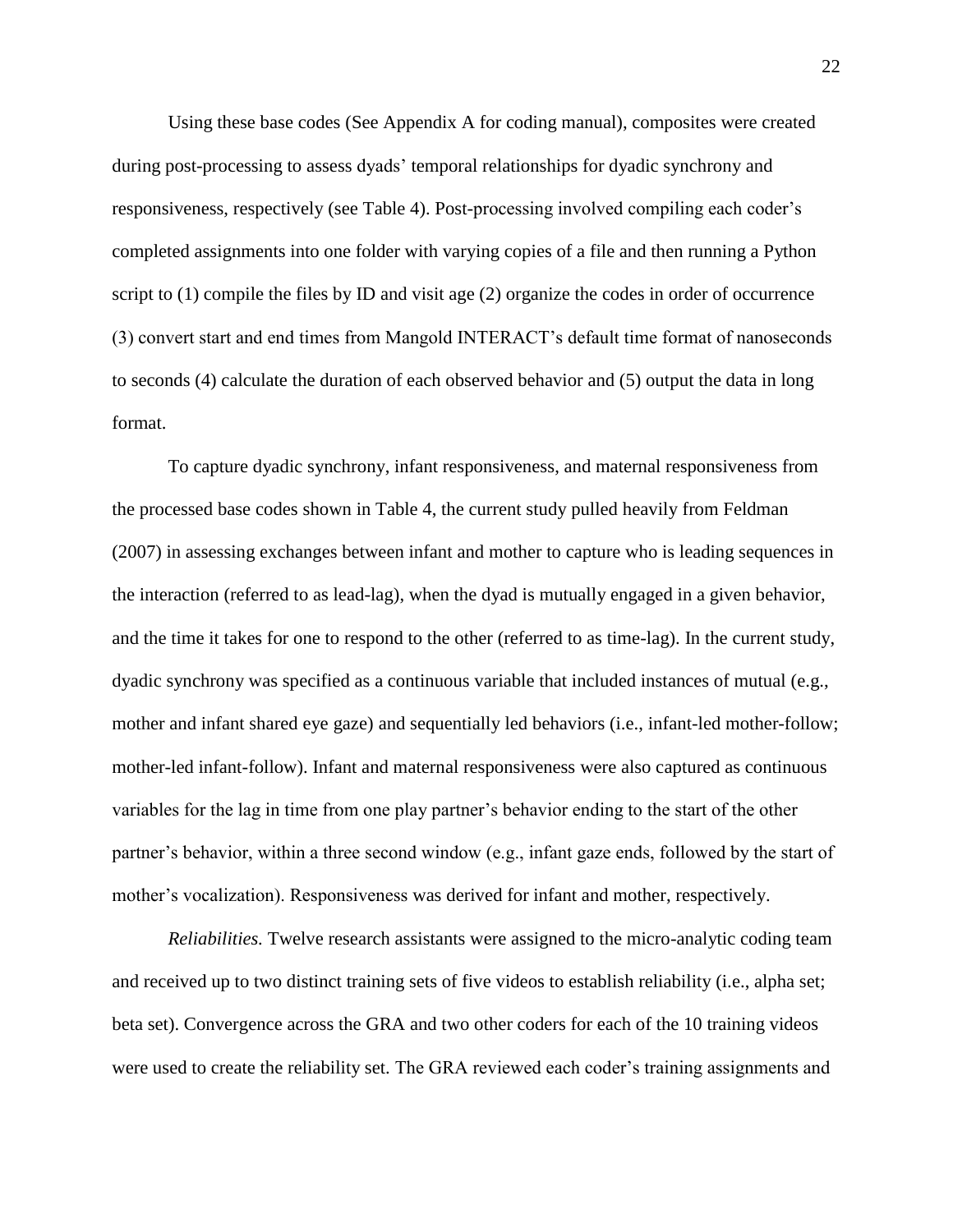ran intraclass correlation coefficients (ICCs) for each predetermined code (e.g., infant gaze, mother vocalizations), per reliability sets. Reliability was assessed for both the frequency and duration of occurrence, respectively, and required ICCs of at least .70 on each code to initiate independent coding. Results from the alpha set (ICC Range: -.16 to .99, *M* = .82) revealed that for some coders certain behaviors were easier to code than others (e.g., vocalizations versus eye gaze), and that while some coders may have consistently identified the frequency of a given behavior above .70, they may not have accurately captured the duration, or vice versa. For coders that did not meet the cutoff of .70 for frequency and duration, the GRA provided a beta set of five different videos with instructions to only code for behaviors that they received an ICC of .65 or greater for both the frequency and duration of a given behavior from the alpha set. Thus from the 12 coders assigned to this scheme, several coding sub-teams formed (e.g., mother-only coders, infant-only coders, vocalization-only coders, positive affect and vocalization-only coders, etc.). Though tedious to assign and to manage in post-processing, reliabilities from the beta set based on assigned sub-teams resulted in consistent ICCs above .70 (Range: .77 to .99, *M* = .93). After coders completed both training sets and secured ICCs above .70, periodic unannounced reliability checks were conducted to ensure reliability above .70 throughout coding assignments (Range: .73 to .99,  $M = .94$ ). These checks included running ICCs for a set of 5 videos, for frequency and duration of a given variable, based on coding sub-team (e.g., motheronly coders received a reliability check for mother gaze, positive affect, and vocalizations, respectively).

<span id="page-32-0"></span>**Global ratings.** Separate coders rated joint engagement and child responsiveness rating items for parent-child play interactions on a 7-point Likert scale according to a subset of Adamson, Bakeman, and Suma's Joint Engagement Rating Inventory (JERI, 2016; see Appendix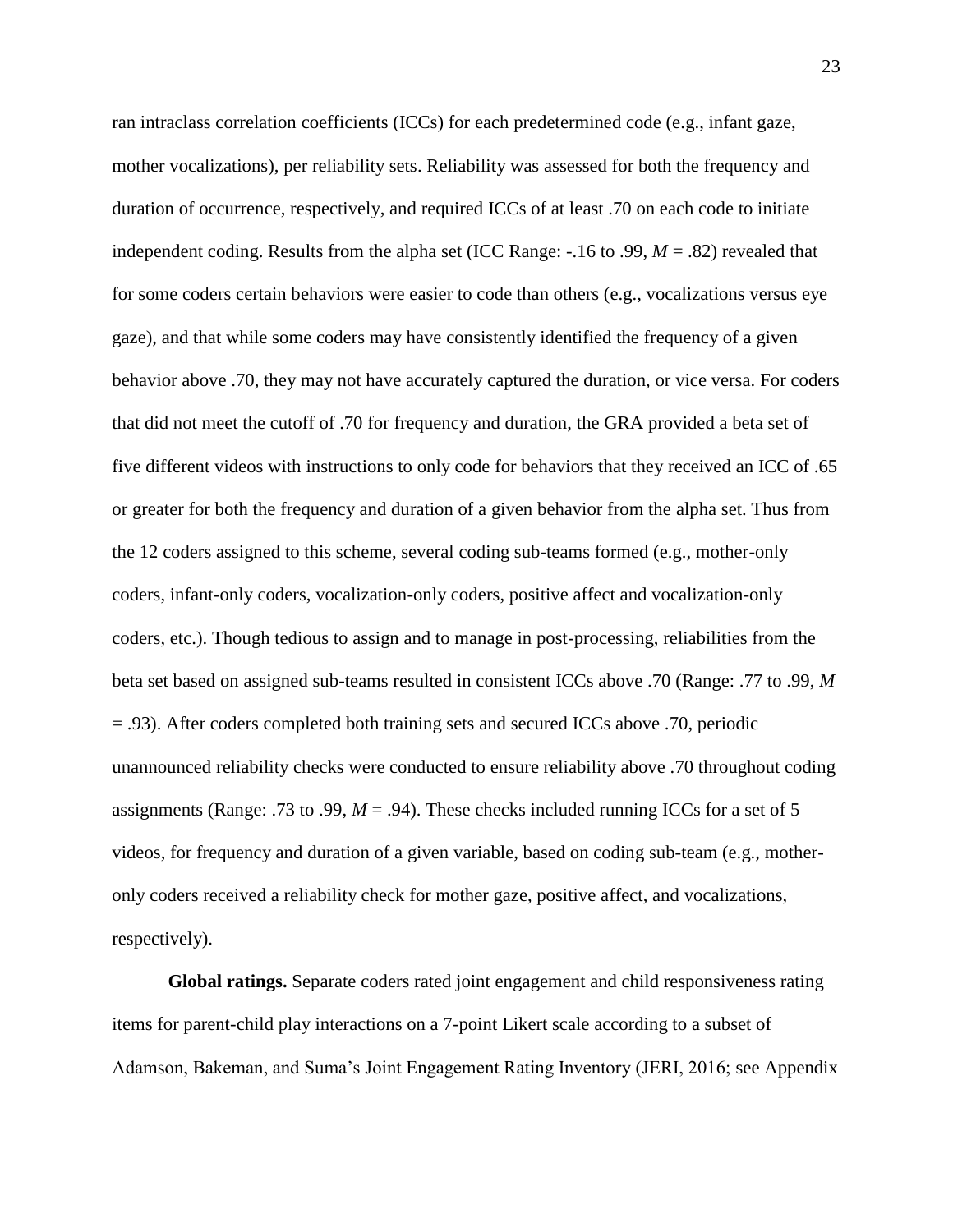B). The joint engagement ratings (i.e., total joint, supported joint, and coordinated joint) are categorical variables with values ranging from 1 to 7. Child responsiveness is also captured from the rating scheme as a categorical variable (see Table 3 for definitions).

<span id="page-33-0"></span>*Reliabilities.* Two research assistants that were not a part of the micro-analytic coding team were assigned to the global rating scheme. The coders received the same initial alpha set of five videos from the micro-analytic training set and were unaware of risk and outcome status. The GRA served as the master coder for the rating scheme. Reliability was assessed with ICCs and required at least an ICC of .70 on each code. The initial alpha set was viewed and rated within consensus meetings with the GRA. After completing the initial training set, coders completed an alpha set of nine videos for initial reliability (Range: .80 to .90, *M* = .87). Coders also received periodic unannounced reliability checks which resulted in consistent ICCs above .70 (Range: .83 to 1.00, *M* = .94).

<span id="page-33-1"></span>**Autism Diagnostic Observation Scales (ADOS)**. The ADOS-2 is a semi-structured standardized diagnostic tool to measure symptoms of autism in the social communication and restricted and repetitive behavior domains (Lord et al., 2002). The ADOS-2 allows numerous opportunities for social interaction, intentional communication, and pretend play between the child and the examiner. All participants included in analyses received this assessment at their outcome visit, which occurred between 24 and 36 months of age. Depending on age at outcome visit and expressive language level, children received either the Toddler Module, Module 1, or Module 2. To compare symptom severity across modules, total scores on the administered ADOS modules will be converted into severity scores following guidelines established in Gotham et al. (2010) and Esler et al. (2015). For the current study, outcome for BAP will follow criteria established in Ozonoff et al. (2014). See Table 1 for outcome parameters. See Table 5 for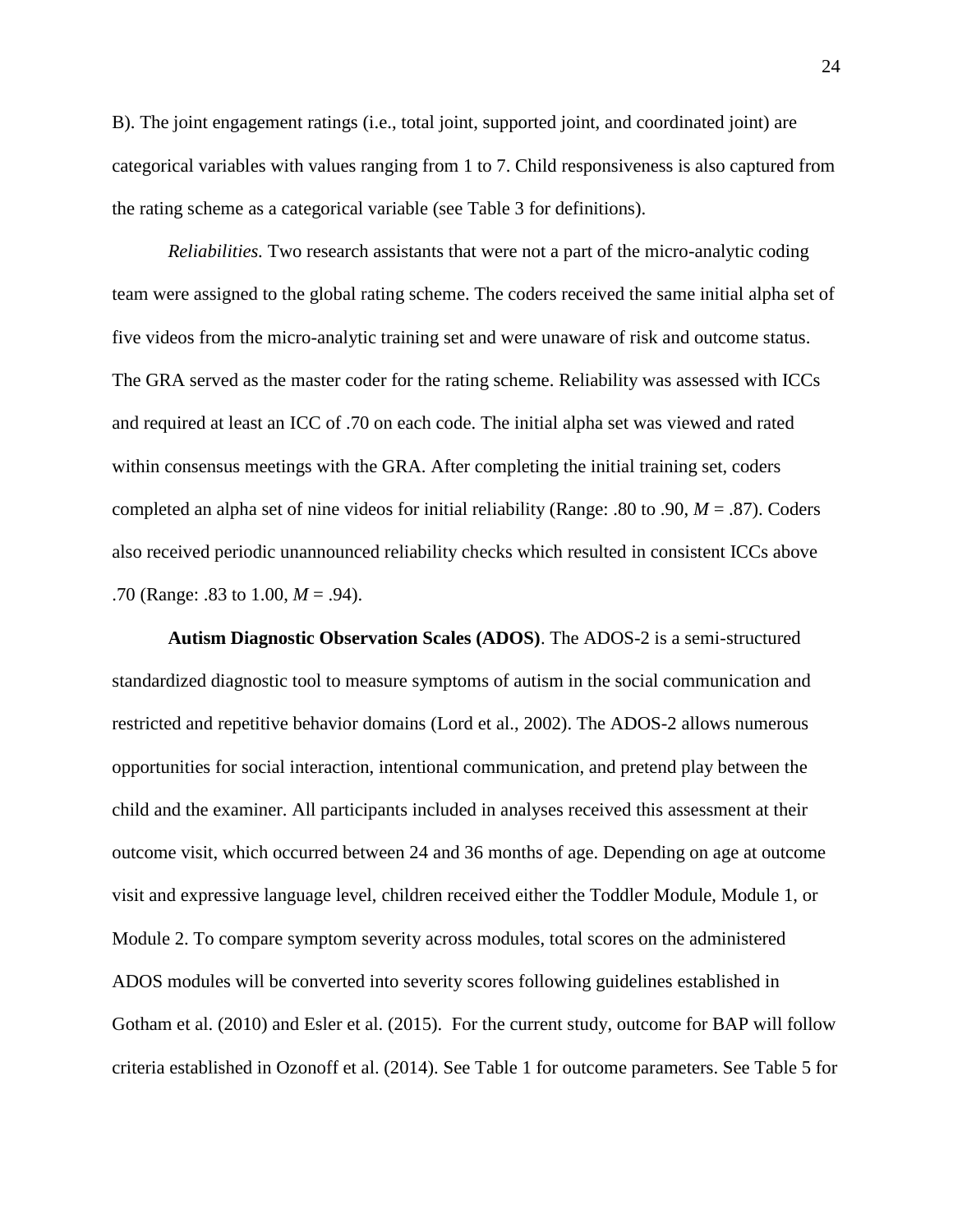outcome descriptive statistics relevant to ADOS module and average severity scores by outcome group.

<span id="page-34-0"></span>**Mullen Scales of Early Learning (MSEL)**. The Mullen measures cognitive ability in children aged birth to 68 months across five scales: gross motor, fine motor, visual reception, receptive language, and expressive language (Mullen, 1995). This measure was included at each laboratory visit. This measure was also included in determining outcome group membership for ASD, BAP, and TYP. MSEL raw scores were used to classify infants at outcome as described above.

<span id="page-34-1"></span>**Vineland Adaptive Behavior Scales (VABS)**. The VABS is a parent report measure that assesses children's skills on three main domains: communication (receptive; expressive; written), daily living skills (personal; domestic; community), and socialization (interpersonal relationships; play and leisure; coping skills; Sparrow et al., 1984). Questions are tailored to individuals with intellectual and/or developmental disabilities, such as ASD. Mothers completed this measure at each laboratory visit. This measure was also included in determining outcome group membership for TYP following criteria established by BSRC (see Ozonoff et al., 2011). This measure was not used for determining BAP criteria in the current study.

#### **Control Variables.**

<span id="page-34-3"></span><span id="page-34-2"></span>**Infant sex.** Sex differences exist amongst children diagnosed with ASD, with males being four times more likely to receive an ASD diagnosis than females (Autism and Developmental Disabilities Monitoring Network, 2007). Additional studies have reported sex differences in ASD associated with intellectual functioning (e.g., Scott, Baron-Cohen, Bolton, & Brayne, 2002). More recently studies have examined sex differences in high-risk infant sibling designs noting a nearly three times increase in ASD risk for males in families with only one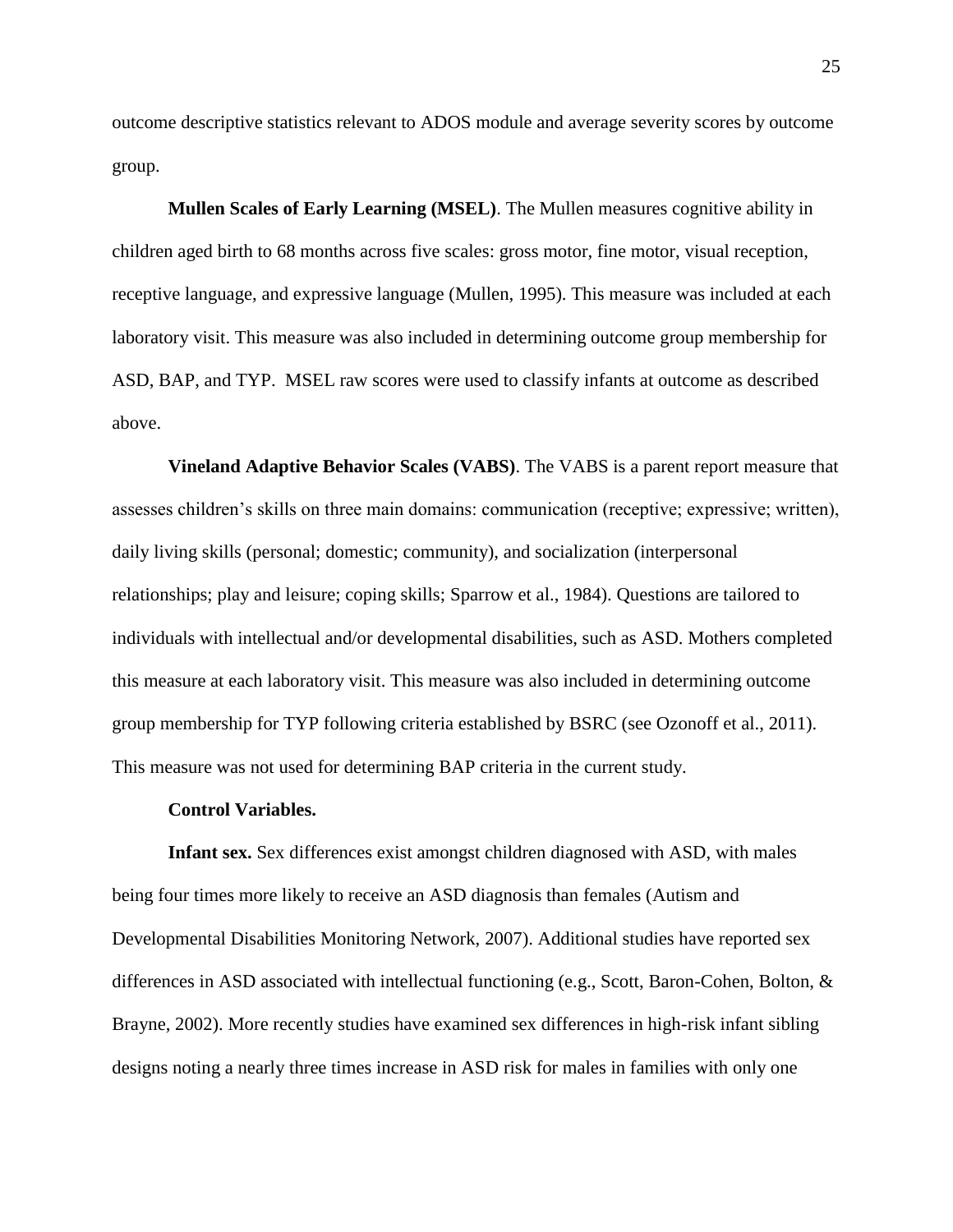older child diagnosed with ASD (simplex families) and a five-time increase risk for males in multiplex families (Ozonoff et al., 2011). Additionally, Zwaigenbaum et al. (2012) explored sex differences across several developmental assessments (e.g., ADOS, MSEL, VABS) and found sex differences between cognitive skills, adaptive skills, and symptom severity in both ASD and non-ASD outcome groups. The present study controlled for infant sex in order to account for any potential sex differences with the current sample.

<span id="page-35-0"></span>**Maternal education.** Sociodemographic factors such as maternal education, maternal age, and social economic status (SES) have been shown to influence parent-child interactions. The influence of socio-demographic factors may be especially salient in families raising children with developmental disabilities, due to associations with elevated levels of parenting stress (e.g., Estes et al., 2013) and financial strains (e.g., Horlin, Falkmer, Parsons, Albrecht, & Falkmer, 2014), that may influence their interactions with their children (e.g., parenting styles- Blacher, Baker, & Kaladjian, 2013). Models in the present study included terms for continuous maternal education.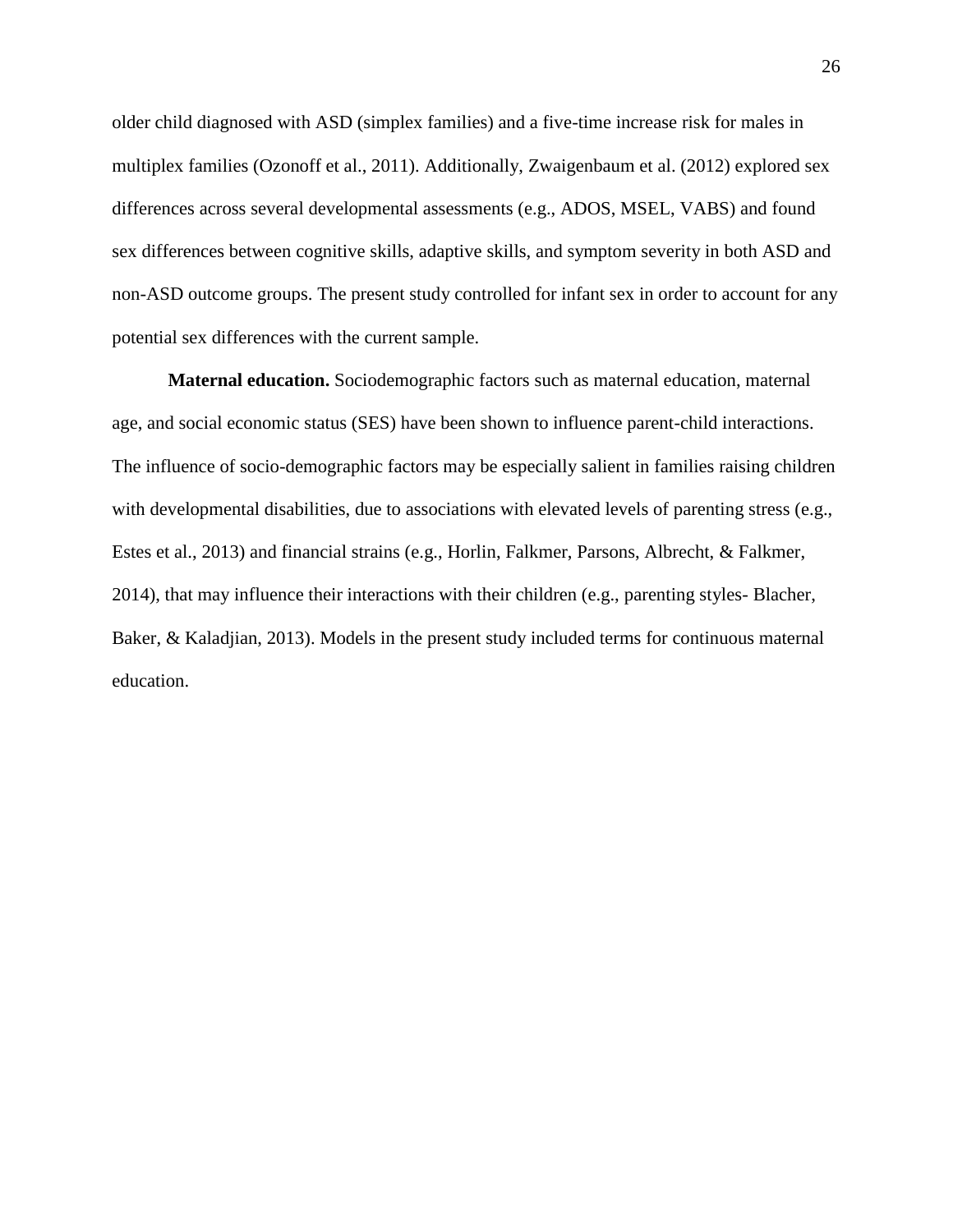## **RESULTS**

Coding data were exported from Mangold INTERACT Version 15 and cleaned using IBM Statistical Package for the Social Sciences (SPSS) Version 24. Questionnaire-based data were double data-entered, cross-checked, and cleaned within SPSS. Prior to analyses, data were checked for univariate normality by visual inspection (i.e., histograms and QQ plots) and observed skewness and kurtosis (e.g., DeCarlo, 1997; Small, 1980). For variables with notable outliers resulting in skewness and/or kurtosis above 1.50, a series of natural log transformations were conducted prior to running the analyses (i.e., child responsiveness at 15 months). Infant sex and maternal education served as covariates. Separate models were conducted at each applicable visit age (i.e., 12, 15, 18, and 24 months) for each of the continuous (i.e., receptive language; expressive language; visual reception; socialization; communication; dyadic synchrony; infant responsiveness; maternal responsiveness) and categorical variables (i.e., total joint engagement; supported joint engagement; coordinated joint engagement; child responsiveness), to maximize the number of observations included in each model. Additionally, to limit the possibility of making a Type I error, the Benjamini-Hochberg Procedure (1995) was applied to control for false discovery rates without invalidating the overall results for each aim, respectively (Austin, Dialsingh, & Altman, 2014; Howell, 2010).

# **Aim 1**

To assess the first research question (how children with BAP perform on standardized assessments compared to their typically developing peers), descriptive statistics and a series of ANCOVAS were conducted, while controlling for infant sex and maternal education, are presented in Table 6 and Figures 2-3, respectively. Group comparisons revealed significant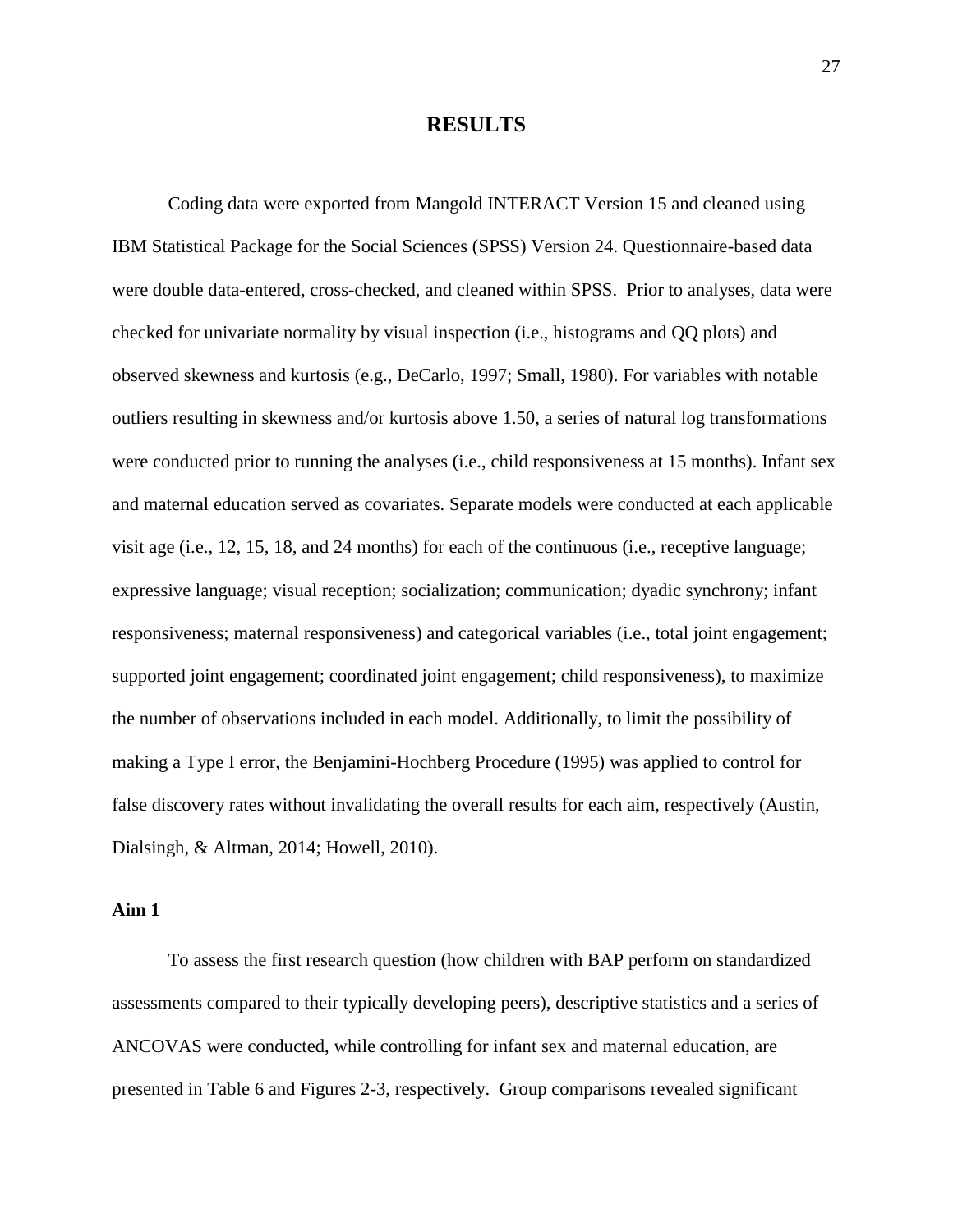differences between children in the BAP and TYP outcome groups by 24 months of age as indexed by MSEL raw scores in receptive,  $F(1, 65) = 14.70$ ,  $p < .001$ , partial  $p = .18$ , and expressive language domains,  $F(1, 68) = 6.77$ ,  $p = .01$ , partial  $n2 = .09$ , respectively. Significant differences at 24 months on the VABS were also observed for the socialization,  $F(1, 68) = 4.22$ , *p* = .04, partial  $n^2 = 0.06$ , and communication domains,  $F(1, 68) = 5.71$ ,  $p = 0.02$ , partial  $n^2 = 0.08$ , respectively. However, prior to 24 months of age, MSEL and VABS scores were not significantly different across the BAP and TYP outcome groups (Table 6; Figures 2-3).

Further inspection revealed significant covariates on select measures (superscripts in Table 6). At 18 months, mothers reported significantly higher communication skills for their sons, as indexed by VABS standard scores,  $F(1, 68) = 6.91$ ,  $p = .01$ , partial  $p = .10$ . In addition, as indexed by MSEL raw scores at 24 months, boys scored significantly higher on the visual reception,  $F(1, 69) = 7.11$ ,  $p = .01$ , partial  $p = 1.10$ , and expressive language subscales,  $F(1, 72)$  $= 5.94$ ,  $p = .02$ , partial  $\eta$ 2 = 08. Alternatively, girls scored significantly higher on receptive language,  $F(1, 69) = 5.21$ ,  $p = .03$ , partial  $p = .08$ , at 24 months. Maternal education was positively associated with communication skills at 18 months, as indexed by VABS standard scores,  $F(1, 68) = 7.79$ ,  $p = .001$ , partial  $p = 11$ . A full summary of these results are provided in Table 6.

# **Aim 2**

Specific to Research Questions 2 and 3, a series of ANCOVAS were conducted with infant sex and maternal education as covariates to examine 1) if the BAP group are distinguishable from the TYP group within a social context and 2) if differences exist, when do they emerge (Table 7; Figures 4-5). Our first hypothesis was partially supported in that children within the BAP outcome group did exhibit more social difficulty with their mothers on select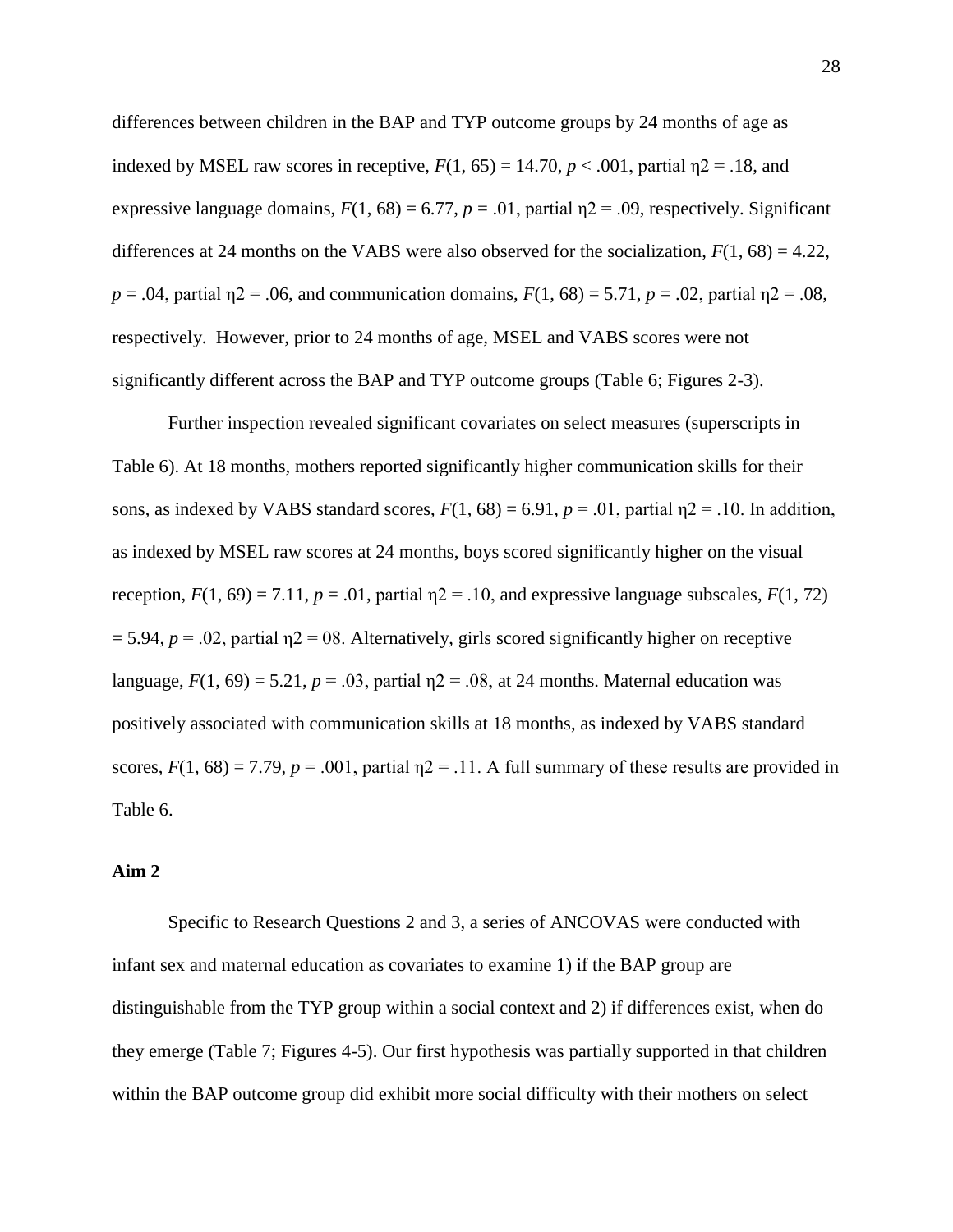responsiveness measures (i.e., infant responsiveness micro-analytic composite, Figure 4b; child responsiveness rating, Figure 5d) and joint engagement ratings (Figure 5a-c), when compared to their typically developing peers.

As predicted, dyadic differences in children within the BAP group were evident within the second year of life. Specific to the micro-analytic composites, at 15 months of age children within the BAP group exhibited fewer responses to their mothers ( $M = 5.64$ ,  $SD = 6.95$ ) than their typically developing peers ( $M = 14.1$ ,  $SD = 7.98$ ),  $F(1, 27) = 5.27$ ,  $p = .03$ , partial  $p = 16$ (Table 7; Figure 4). Specific to the rating items at 15 months, children within the BAP group spent less overall time engaged with their mothers,  $F(1, 27) = 12.02$ ,  $p = .002$ , partial  $p = .31$ , engaged in less supported joint engagement,  $F(1, 27) = 17.00$ ,  $p < .001$ , partial  $p2 = .39$ , and engaged in less coordinated joint engagement,  $F(1, 27) = 9.30$ ,  $p = .005$ , partial  $p = .26$  (Table 7; Figure 5). However, at 18 months, children in the BAP group predominately exhibited similar rates of dyadic exchanges across the measured constructs compared to their typically developing peers. The notable exception being a significant difference in the child responsiveness rating such that children in the BAP group were less responsive to their mothers ( $M = 3.69$ ,  $SD = .21$ ) than their typically developing peers ( $M = 4.44$ ,  $SD = .18$ ),  $F(1, 49) = 5.26$ ,  $p = .03$ , partial  $\eta$ 2 = .12 (Figure 5d). At 24 months of age children in the BAP group continued to engage in less total joint engagement with their mothers,  $F(1, 47) = 4.07$ ,  $p = .05$ , partial  $p = .08$  and supported joint engagement,  $F(1, 47) = 4.36$ ,  $p = .04$ , partial  $p = .09$  (Figure 5).

However, these findings were not consistent across the 12-, 15-, 18-, and 24-month visits (Table 7; Figures 4-5). Specifically, our micro-analytic composite for dyadic synchrony did not identify significant group differences across any of the visits (Figure 5a). However as illustrated in Figures 4 and 5, by 15 months of age children in the BAP group are descriptively less socially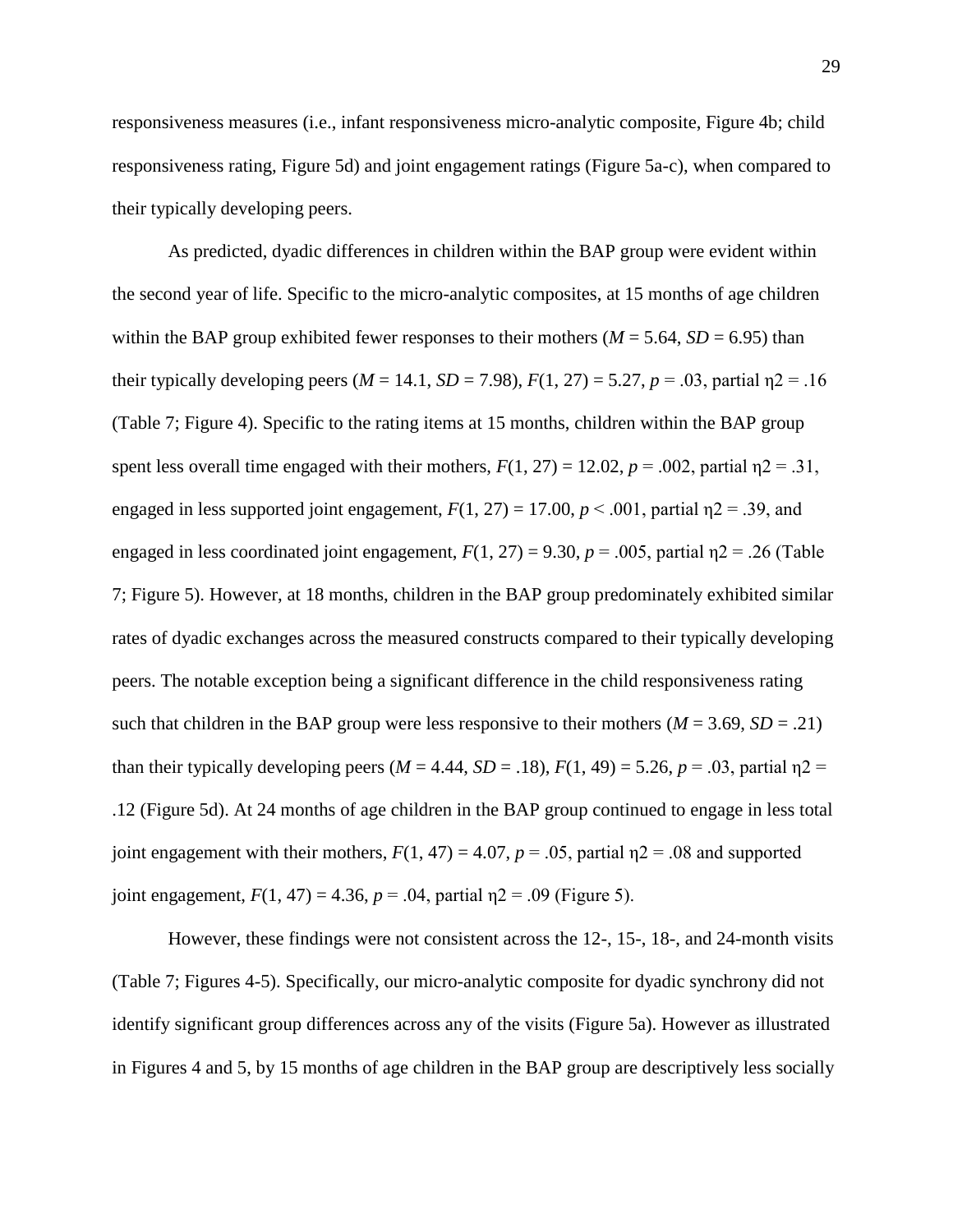engaged across all measured dyadic constructs, when compared to their typically developing peers. It is also important to note a lack of statistical difference in maternal responsiveness from the micro-analytic composite between BAP and TYP groups across all time points (Figure 5c).

With respect to infant sex and maternal education as covariates (indexed by superscripts in Table 7), significant covariates were observed at the 15 and 18 month visits. Specifically, at 15 months, boys exhibited higher ratings of supported joint engagement,  $F(1, 31) = 6.41$ ,  $p = .02$ , partial  $\eta$ 2 = .19. At 18 months, maternal education was positively associated with higher ratings of total joint engagement,  $F(1, 50) = 6.03$ ,  $p = .02$ , partial  $p = .12$ , and supported joint engagement,  $F(1, 50) = 10.83$ ,  $p = .002$ , partial  $p = 19$ . In addition, at 18 months, boys also exhibited higher rates of supported joint engagement,  $F(1, 50) = 4.88$ ,  $p = .03$ , partial  $p = .10$ . A full summary of these results are listed in Table 7 and Figures 4 and 5, respectively.

#### **Post-hoc Analyses**

Recognizing the variability in the observed results, a series of post-hoc analyses were conducted to ground the current study in previous studies. First, to inform how the observed micro-analytic totals may relate to the joint engagement ratings, a series of correlations were conducted at each visit age. At 12 months, maternal responsiveness was negatively correlated with total joint engagement,  $r(22) = .42$ ,  $p < .05$ . By 18 months coordinated joint engagement was positively associated with infant responsiveness,  $r(48) = .33$ ,  $p < .05$ , maternal responsiveness,  $r(48) = .29$ ,  $p < .05$ , and dyadic synchrony,  $r(48) = .33$ ,  $p < .05$ . These significant associations were also evident at 24 months between coordinated joint engagement and infant responsiveness,  $r(49) = .33$ ,  $p < .05$ , maternal responsiveness,  $r(49) = .39$ ,  $p < .05$ , and dyadic synchrony,  $r(48) = .37$ ,  $p < .05$ . However with the inclusion of infant sex and maternal education as covariates, no significant partial correlations were observed at each age.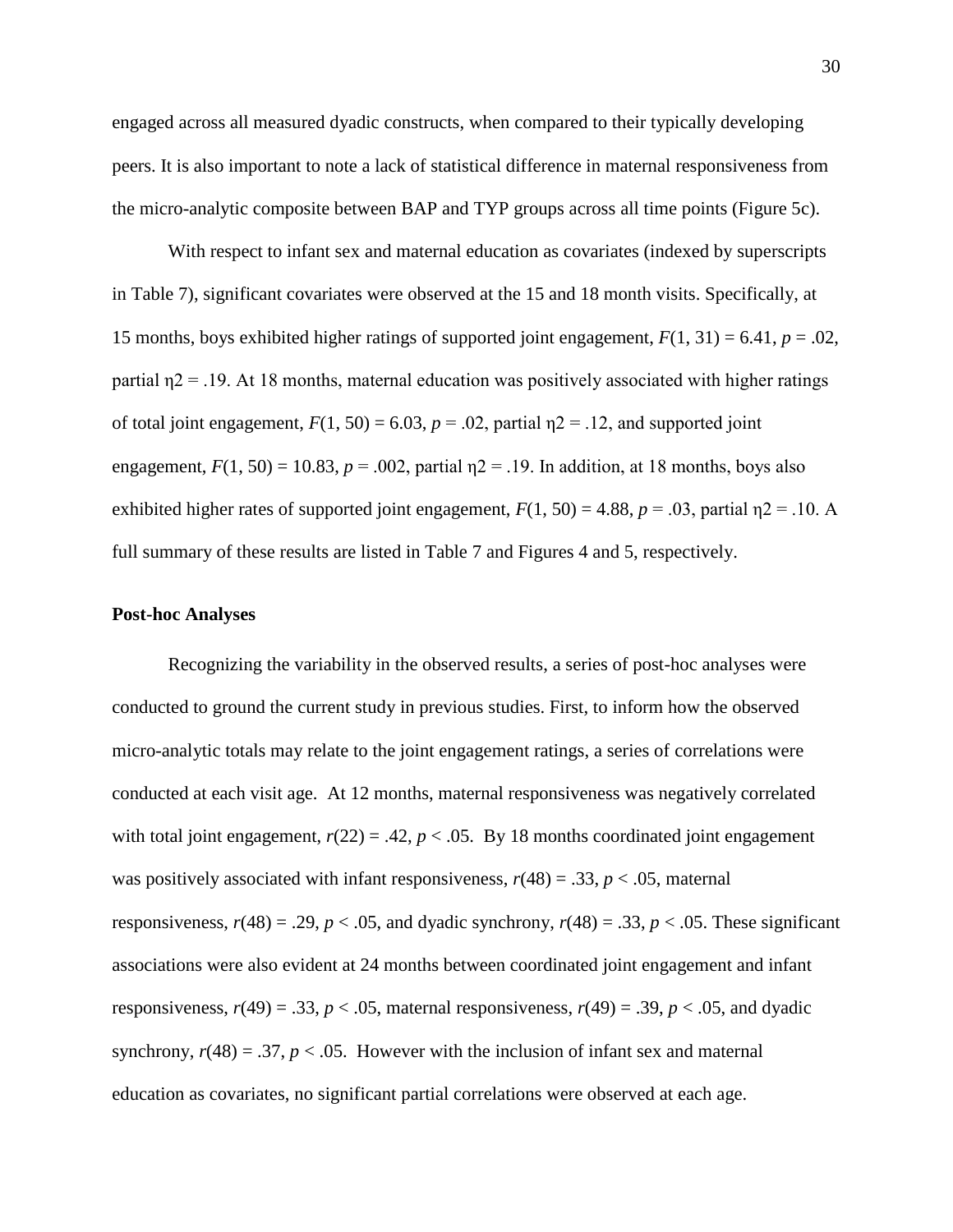Second, to examine the results beyond null hypothesis significance testing, statistical inferences from the present study and previous studies were explored for MSEL scores. Specific to Ozonoff et al. (2014) 95% confidence intervals were reported between their Non-TYP (*n* = 83) and low-risk TYP  $(n = 116)$  groups highlighting a narrow range of estimates within the first two years that were statistically different (e.g., MSEL expressive language estimate at 12 months: Non-TYP = 11.3, TYP = 11.9,  $p < 0.05$ ). In comparing the current study to Ozonoff et al. (2014), effect sizes between the two studies revealed that the majority of Ozonoff et al.'s (2014) effects were large for the receptive, expressive, and visual reception domains from 12 to 24 months. Similarly in the current study, large effects for receptive language at 12 and 24 months, respectively, were observe, and a medium effect of expressive language at 24 months. In addition, post-hoc power analyses conducted in G Power, including two covariates and setting an alpha of 0.05, demonstrated that our current sample  $(n = 74)$  had a power of 0.76 to detect a medium effect ( $f^2 = .31$ ) and 0.99 for a large effect ( $f^2 = .58$ ).

Third, recognizing that Messinger et al. (2013) identified five developmental patterns within children exhibiting BAP features, two of which being statistically distinguishable from typically developing peers, the present study calculated MSEL nonverbal and verbal developmental quotients and ADOS severity scores as outlined in Messinger et al. (2013; means reported in Table 5). All of the children within the current study were captured by the five described patterns; however, only 77% of our BAP group members fell within the two groups that had significantly different patterns when compared to peers (based on Messinger et al., 2013). Hence, approximately 23% of the children in the current sample did not follow developmental patterns that are distinct from their peers.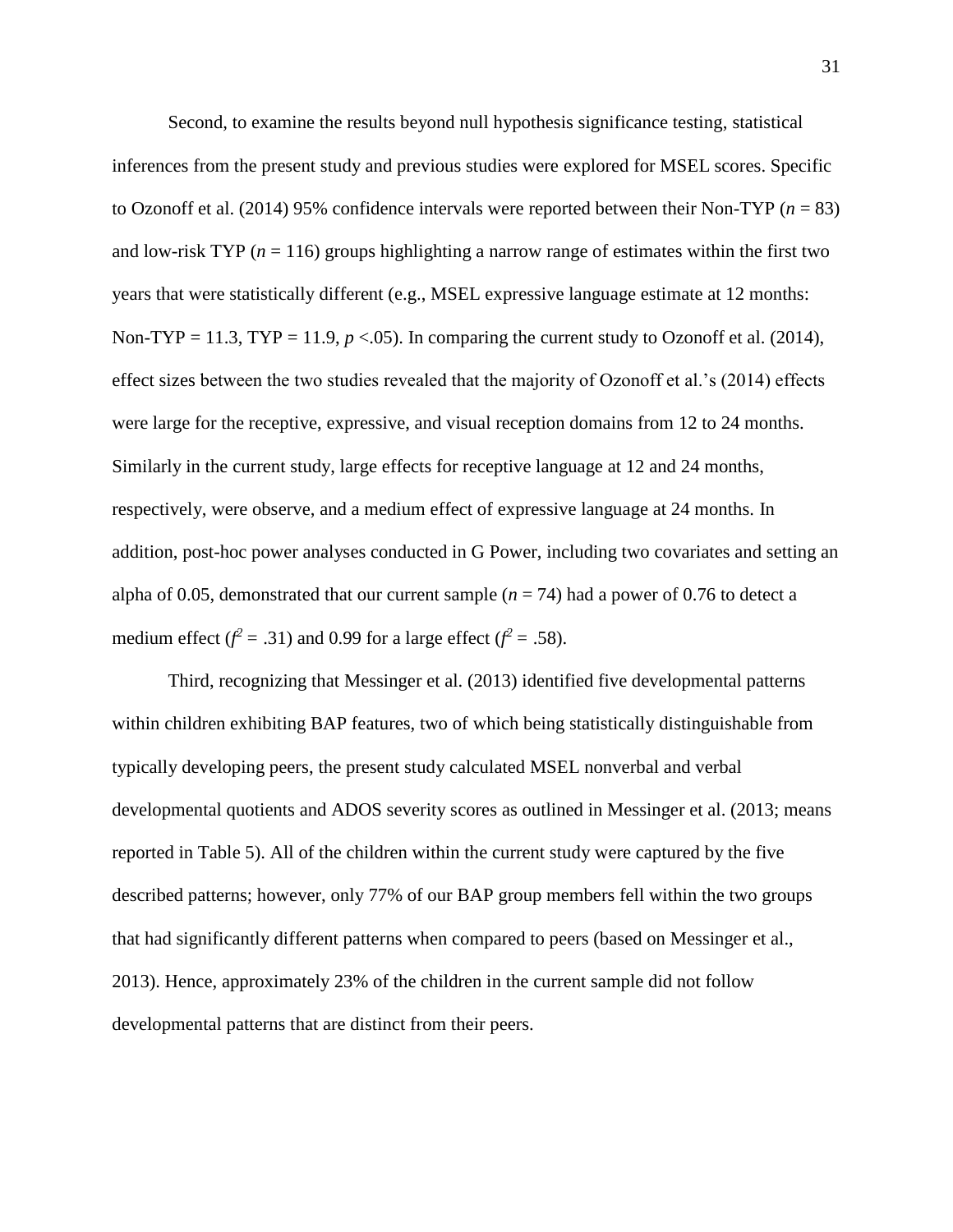# **DISCUSSION**

The present study identified significant group-level differences as early as 15 months of age between children later characterized with BAP and their typically developing peers, as indexed by select social constructs. Though differences between the BAP and TYP groups were not significant at each age, Figures 4 and 5 illustrate a consistent trend for the BAP group to perform lower than the TYP group across each of the standardized and social construct variables from 15 to 24 months of age, respectively. To examine the BAP within a play-based context, the novel data provided by this study highlight that social difficulties within the BAP may be captured by context-based measures. These data, coupled with that of standardized developmental assessments, provide preliminary support for including the BAP as a separate developmental outcome category in elevated-risk developmental research. Recognizing the contributions of the current study, the following sections will discuss how the results may inform current characterizations of the BAP, implications for elevated-risk interventions, as well as identify several key limitations to address in future research.

#### **BAP Characteristics**

Although the BAP group preformed descriptively/numerically lower than the TYP group across all standardized measures as early as 15 months of age, the current study did not find robust differences (i.e., statistically significant differences), which is somewhat inconsistent with previous research. Specifically, Ozonoff et al. (2014) first identified significant group differences at 12 months of age on MSEL raw scores for the visual reception, receptive language, and expressive language subscales, respectively, in high-risk infants exhibiting features of the BAP  $(n = 83)$  compared to their typically developing peers (high-risk TYP  $n = 160$ ; low-risk TYP  $n =$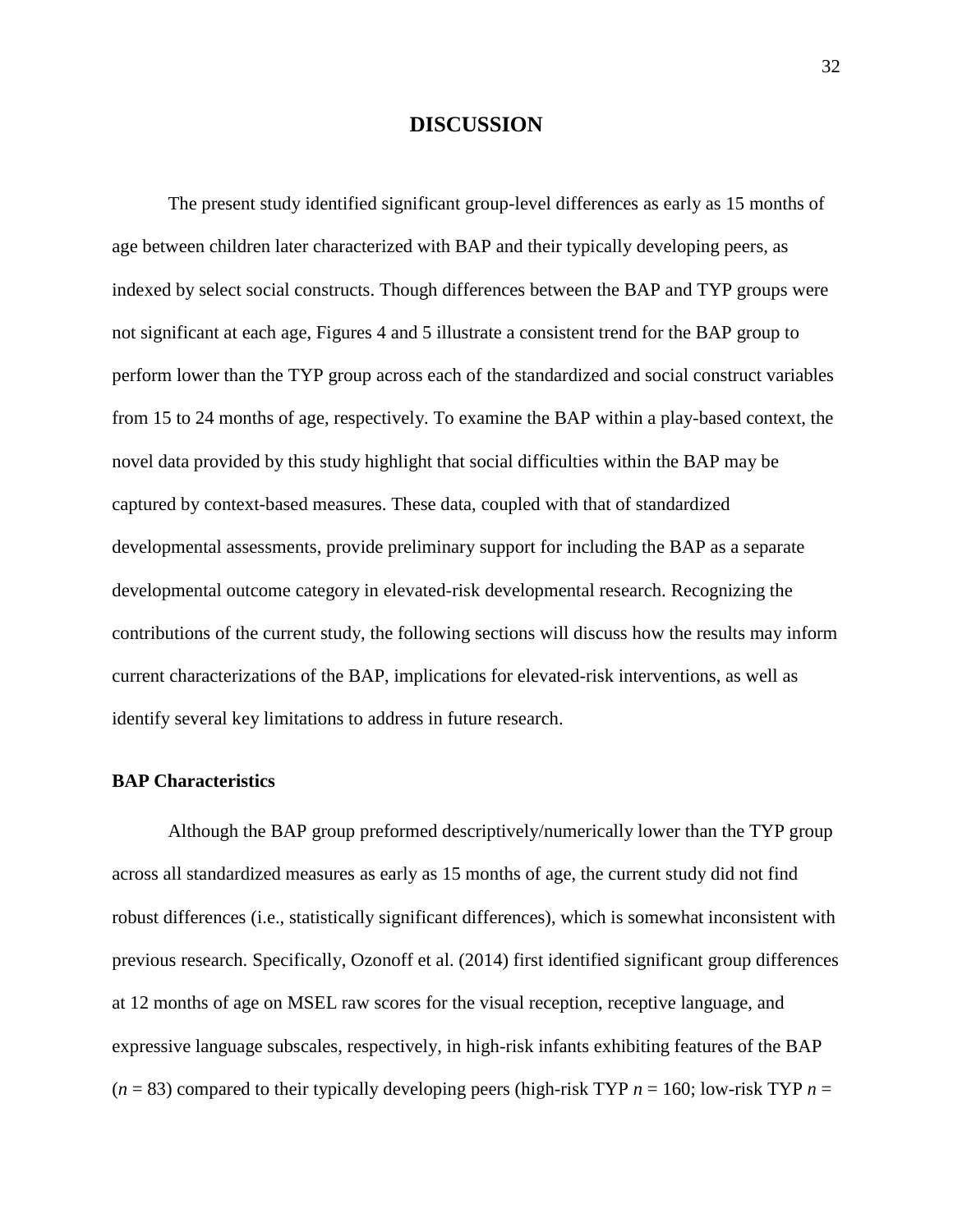116). The lack of replication in the current study is especially surprising given that the BAP outcome classifications were determined by replicating Ozonoff et al.'s (2014) criteria. Ultimately, our discrepant findings may reflect (1) low power, recognizing the limited sample size at each respective visit (*n* range of BAP group:  $12 - 22$ ), and (2) variability in the characterization patterns as described in Messinger et al. (2013). First, recognizing that the current study had sufficient power to detect large effect sizes (similar to those reported in Ozonoff et al., 2014), yet less power to detect medium to small effect sizes, it's possible we were unable to detect significant differences given our study's constraints. In addition, recognizing that the majority of the current sample exhibited patterns similar to those presented in Messinger et al. (2013), future research may consider the heterogeneity evident within the BAP and how varying patterns may inform observed behavioral differences.

To date, current definitions of the BAP in early childhood focus exclusively on observed performance on standardized assessments (e.g., Landa et al., 2012; Ozonoff et al., 2014; Messinger et al., 2013). However, theories of human development readily highlight the importance of social input and dyadic exchanges on children's developmental outcomes (e.g., Sameroff, 2009; Vygotsky, 1978), recognizing that children's social competencies may impact their performance on standardized assessments. For example, many standardized assessments require an innate reciprocal interaction, such as question and answer, in order to progress through the administration. Children exhibiting social communication difficulties may miss administered bids, which may impact their scores on a given assessment. To address this, the current study moves the field forward by introducing observed social constructs that may inform current BAP definitions. Specifically, we found that at 15 months, the BAP group performed significantly lower than the TYP group on measures of total, supported, and coordinated joint engagement,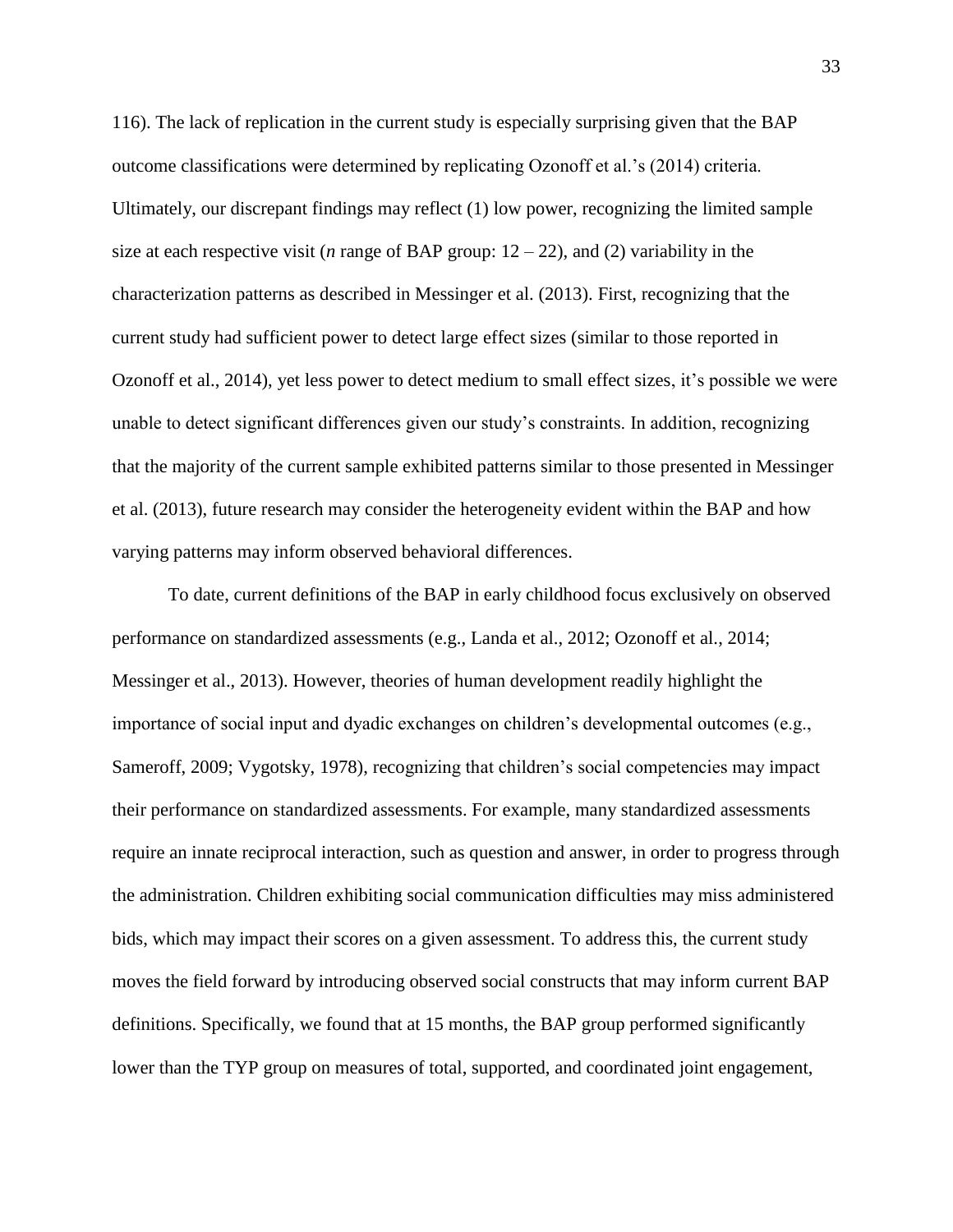respectively, and infant responsiveness. These results add to a small literature base that has observed social behaviors specifically in the BAP (e.g., Sullivan et al., 2007; Yimiya et al., 2006). For example, Yirmiya et al. (2006) examined social constructs from observed parent-child interactions in high-risk infant siblings loosely characterized with the BAP (i.e., exhibiting language difficulties at 14 months) and found differences on select measures (e.g., more neutral affect; fewer higher-order behavioral requests; less infant-led synchrony); however, the majority of their measures did not identify significant differences (e.g., gaze patterns; initiating joint attention; responding to joint attention; initiating social interactions; responding to social interactions). Whereas, Sullivan et al. (2007) found significant differences for BAP on select responding to joint attention trials (i.e., "look-only") at 14 months. The inconsistency in group differences between observed social behaviors in these two studies (e.g., responding to joint attention) further highlights the complexity of capturing BAP in early childhood. The present study builds upon these findings recognizing that more complex social constructs, such as joint engagement, which by definition includes elements of communicative bids embedded within interactions (e.g., joint attention skills), may be better positioned to capture the BAP.

In addition, understanding social difficulties associated with BAP in early childhood may identify mechanisms that inform later developmental outcomes. For example in typical development, early joint attention skills predict later language and cognitive development (Mundy et al., 2007; Kristen, Sodian, & Thoermer, 2011). And in families raising children with an ASD, copious research highlights difficulties in core social competencies (e.g., eye contact) that inform difficulties in more complex social interactions (e.g., joint engagement, theory of mind), which further inform developmental functioning in later childhood (e.g., Granat, Gadassi, Gilboa-Schechtman, & Feldman 2016; Poon, Watson, Baranek, & Poe, 2011; Siller & Sigman,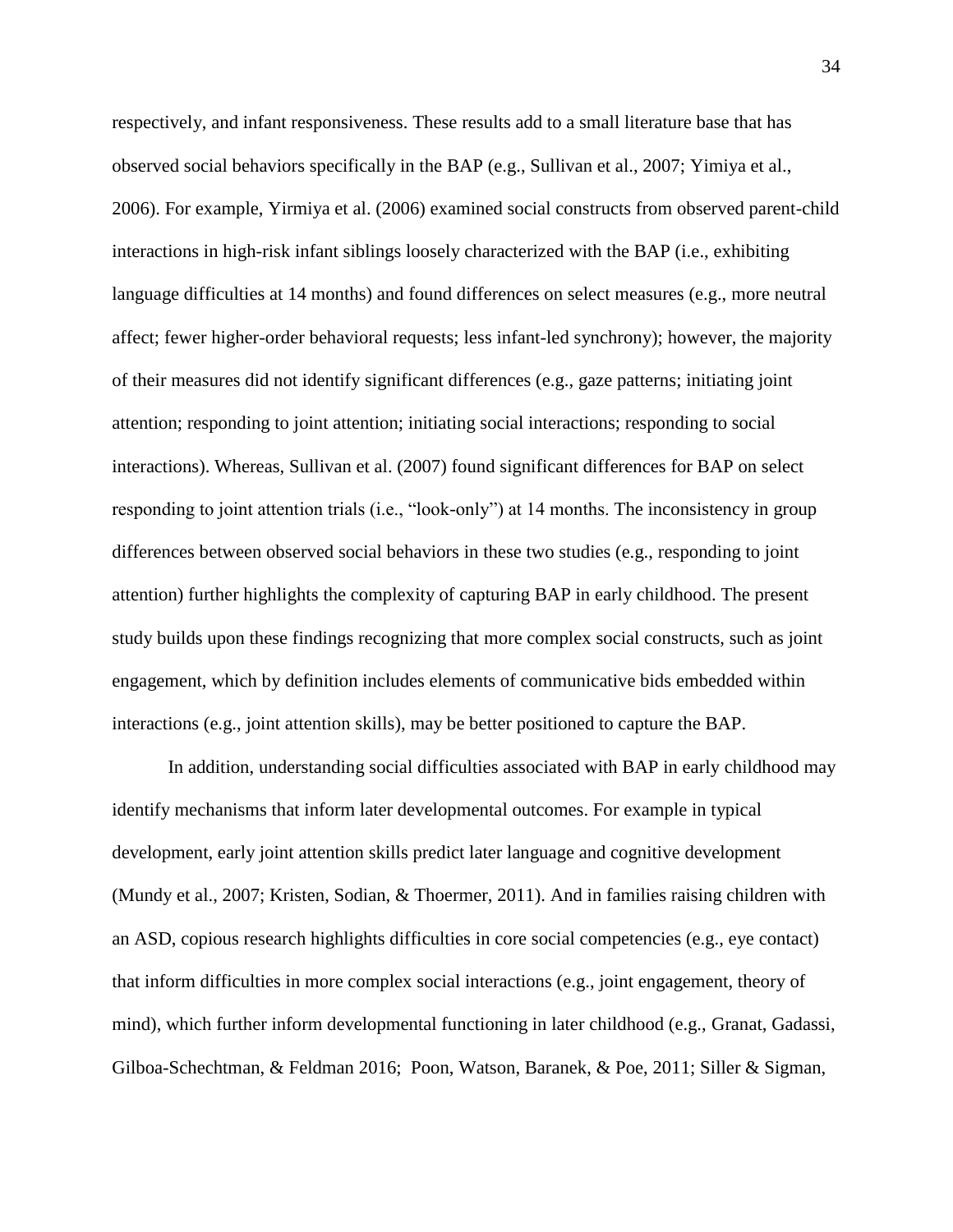2002). However, few studies to date have examined the BAP beyond early childhood, and to our knowledge have only reported on observed difficulties on standardized measures. For example, in high-risk infant siblings with non-ASD developmental concerns in early childhood (e.g., language delays, BAP, global developmental delays), school age concerns have been document (e.g., language development, clinical concerns, social cognition, executive functioning; Gamliel et al., 2007; Miller et al., 2016; Shephard et al., 2016; Warren et al., 2011). Specific to BAP outcomes, Gamliel et al. (2007) followed children from 4 months to 7 years and identified significant group differences in language trajectories between BAP and TYP groups, such that on average the BAP group's receptive, expressive, and total language scores were lower than the TYP group from 14 to 54 months, respectively. In addition, Shephard et al. (2016) conducted a follow-up visit of infant siblings at 7 years of age and found significant group differences between their loosely defined BAP group (i.e., HR-Non-ASD) and TYP group, with lower adaptive functioning and evidence of restricted and repetitive behaviors as indexed by the ADOS in the BAP group. The school-age difficulties faced by children with BAP parallels those highlighted by early joint attention deficits/difficulties.

Although the direct relation between early joint attention and later developmental concerns were not directly assessed in this study, our findings do support a potential transactional pathway (Cicchetti, 2014; Sameroff & Fiese, 2000). Specifically, joint attention difficulty encompasses difficulties in using eye contact or gestures as a communicative tool. As social bids gain complexity with age (e.g., multimodal bids), these missed opportunities for clear communicative initiations and responses impact the ability to sustain high-quality engagement with a social partner (e.g., coordinated joint engagement with mother; Figure 5c), which in turn provides less opportunities for enriched language learning. Recognizing this possibility, recent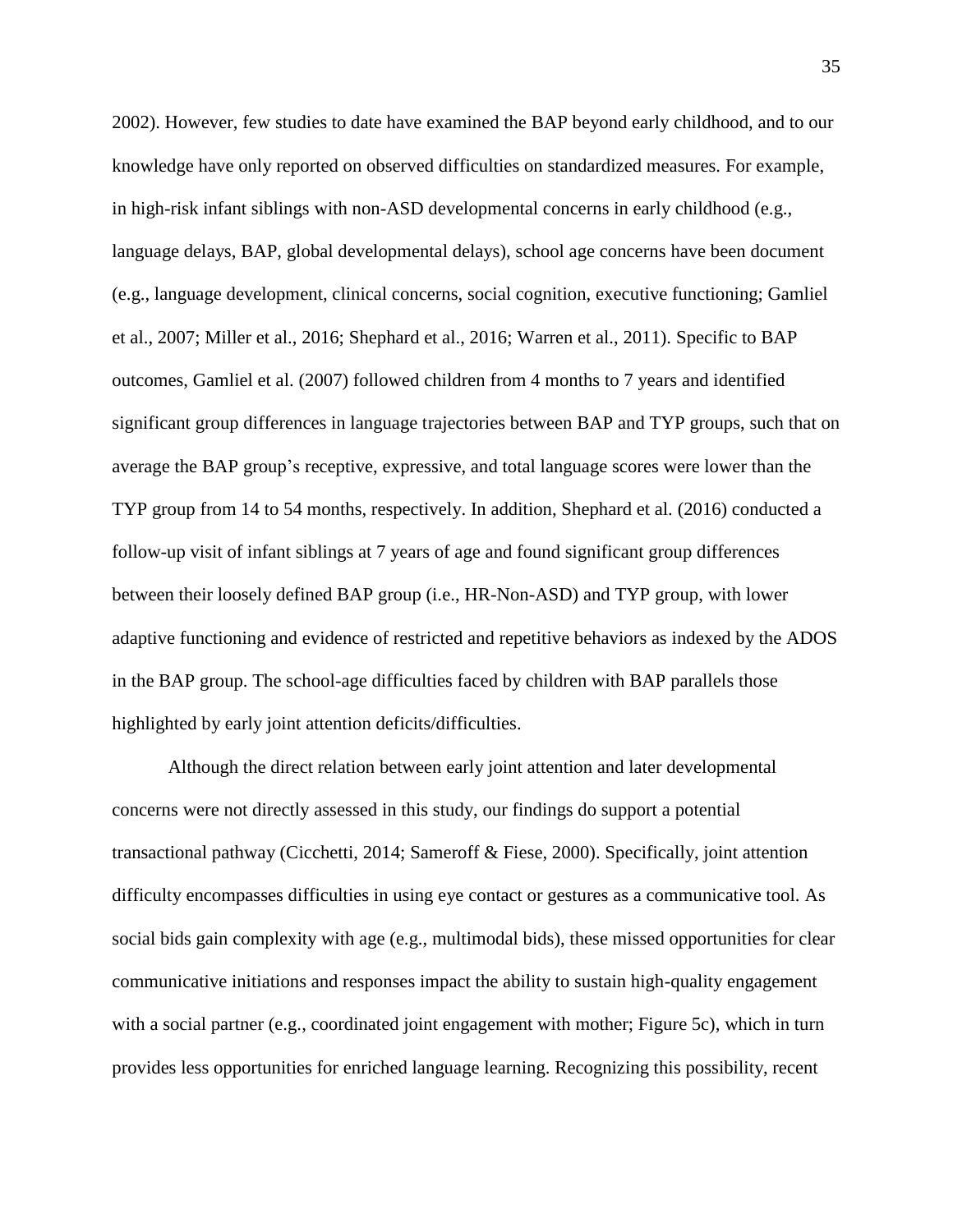intervention efforts have begun to include children at elevated risks for developmental concerns (e.g., BAP) in order to optimize their early developmental trajectories, prior to known developmental outcomes.

#### **Implications for Intervention**

Acknowledging the recent increase in researchers providing social communication interventions to families with infants at-elevated risks for an ASD within the first two years (e.g., Green et al., 2017; Jones et al., 2017; Rogers et al., 2014), the current study provides preliminary support for the need to continue targeting social communication development in high-risk infants. Particularly in the social domains of joint engagement and child/infant responsiveness. It is important to note that the majority of elevated-risk interventions to date include developmental functioning assessments and/or autism symptom severity assessments as part of their outcome measures to identify treatment effects (e.g., Rogers et al., 2012; Rogers et al., 2014; Watson et al., 2017); however, most of these studies have not been successful in identifying main effects for these measures. Alternatively, elevated-risk designs including behaviorally coded paradigms, such as a parent-child play interaction, have identified subtle, yet significant shifts in progress in either parent or child social behaviors after receiving treatment (e.g., Green et al., 2017; Jones et al., 2017; Kasari et al., 2014). For example, Green et al.'s (2017) intervention found reduced parental nondirectiveness towards their infants, as well as an increase in child attentiveness towards parents. Jones et al. (2017) reduced high-risk infants' habituation time towards pictures of faces. Additionally, in early childhood interventions for children with ASD, previous research highlights the importance of including parent-child constructs, such as responsiveness and joint engagement, to examine treatment effects (e.g., Shire, Gulsrud, & Kasari, 2016; Siller, Hutman, & Sigman, 2012). Within the present study,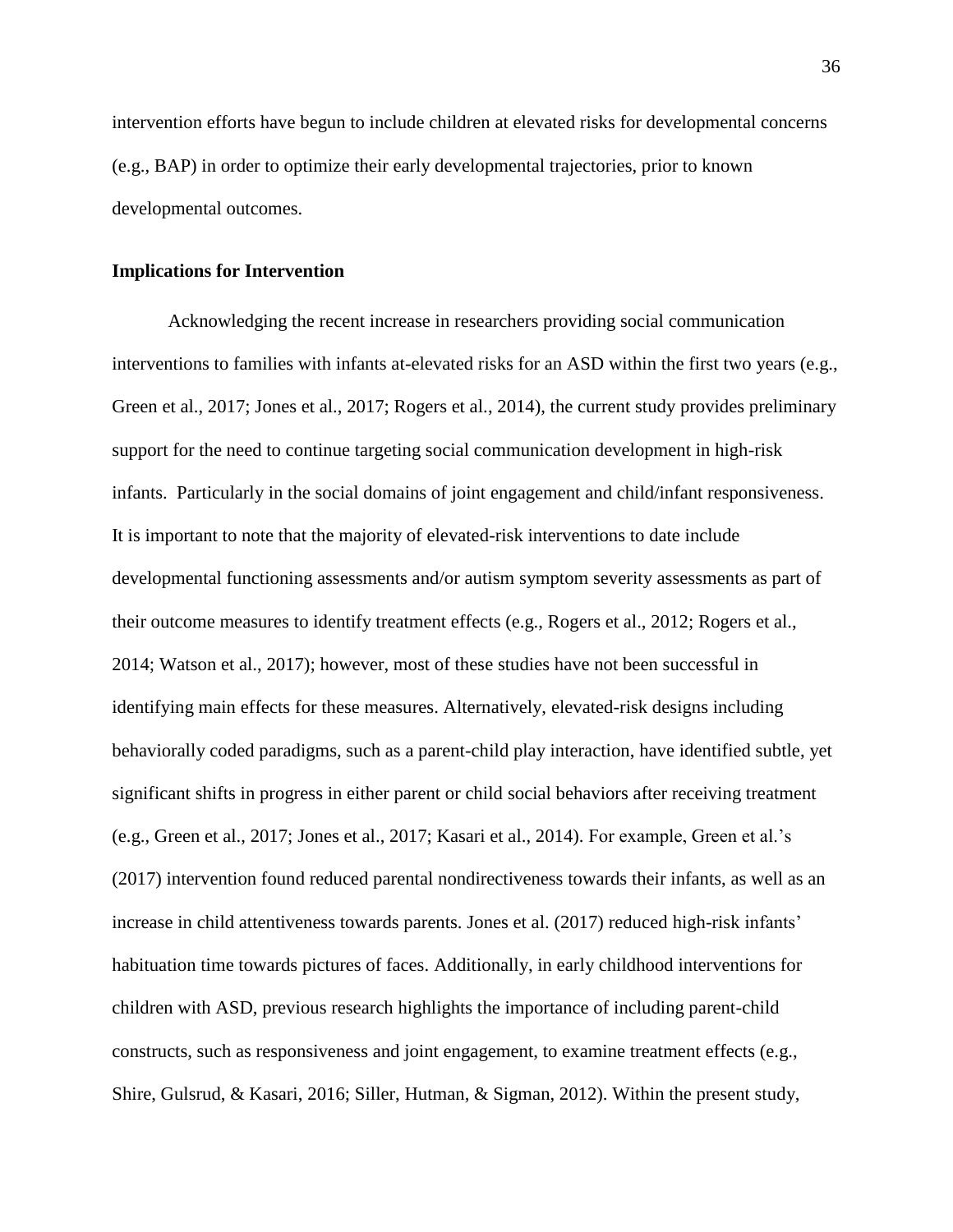difficulties in joint engagement and child responsiveness were observed in the BAP group, which are highlighted as specific targets for early interventions and may provide concrete intervention trial outcome measures in at-risk intervention designs. Recognizing preliminary positive treatment effects with elevated-risk infants and their parents prior to known developmental outcomes, retrospective analyses such as in the current study, may continue to inform social constructs to target within an intervention setting (e.g., joint engagement).

#### **Limitations**

Overall the current study moves the field forward by exploring the importance of dyadic exchanges in the BAP. However, this study is not without limitations. In recognizing implications for future research, a brief discussion of several limitations in the current study is warranted. First, as with most prospective infant sibling designs, robust sample sizes across outcome classifications are difficult to achieve. Particularly within an infant sibling design, the majority of children are characterized as typically developing, followed by non-typical developmental concerns, and ASD, respectively. In the current study, 22 children were identified as exhibiting the BAP; however, at any given time point data were only included for a subset of these children due to various reasons (i.e., no visit at a particular age, mother not present at visit, child too distressed to complete the play task, and occasional camera malfunctions). Second, we recognize that by including the MSEL as part of the classification criteria and as a dependent variable in Aim 1, we have introduced circular logic. In addition, a more rigorous test of the clinically meaningful differences in dyadic exchanges observed for children with BAP would have been to include the subset of children diagnosed with ASD; however, within the current study's larger project, only six children received an ASD diagnosis, with a maximum of four children's behavioral data available at any given visit age.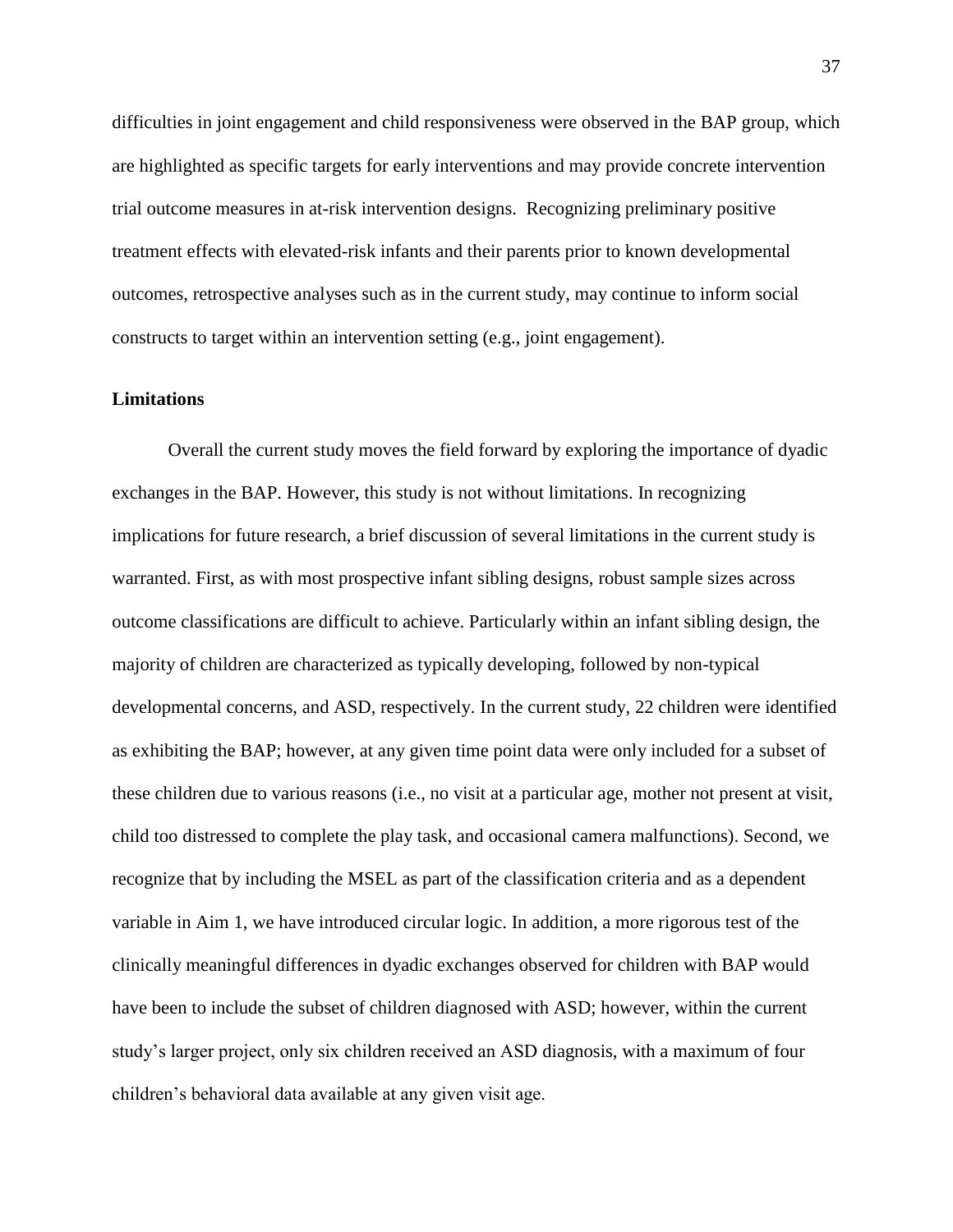#### **Future Research**

Behavioral coding methods developed to capture differences within a social context vary. As highlighted in the introduction, research teams often incorporate their own unique coding schemes, which make it difficult to directly compare results across studies (Halle et al., 2010). In addition, deciding whether to code social behaviors from a global or micro-analytic perspective may impact observable group differences. Though time-consuming, the inclusion of two distinct coding techniques in the current study (i.e., micro-analytic and global ratings), provides a deeper understanding of the observed behaviors. Specifically, as speculated in Yirmiya and Ozonoff (2007), in the current study children within the BAP group appeared to demonstrate relatively similar core social competencies as indexed by results obtained from the micro-analytic approach. However, disentangling the *intricate dance* at a minute level, may be especially salient when determining treatment effects, as it best represents the *process* for dyadic exchanges. This further highlights the importance of theoretical frameworks, such as the transactional model of human development, that recognize the need for detailed attention to bidirectional processes between parent and child, respectively (Sameroff, 2009, Sameroff & Fiese, 2000). In addition, attention to the social context surrounding a dyadic interaction may be especially important when measuring the quality of engagement between parent and child (e.g., supported versus coordinated joint engagement; Vygotsky, 1978). For example, Green et al. (2017) included two established behavioral coding schemes (global ratings and event-coding) to examine longitudinal treatment effects for their elevated-risk intervention and found that the global ratings more meaningfully captured select caregiver and child behaviors (i.e., caregiver nondirectiveness; child attentiveness) from the start of therapy; however, after 20 months of receiving the intervention, the event-coding approach more meaningfully captured the caregiver and child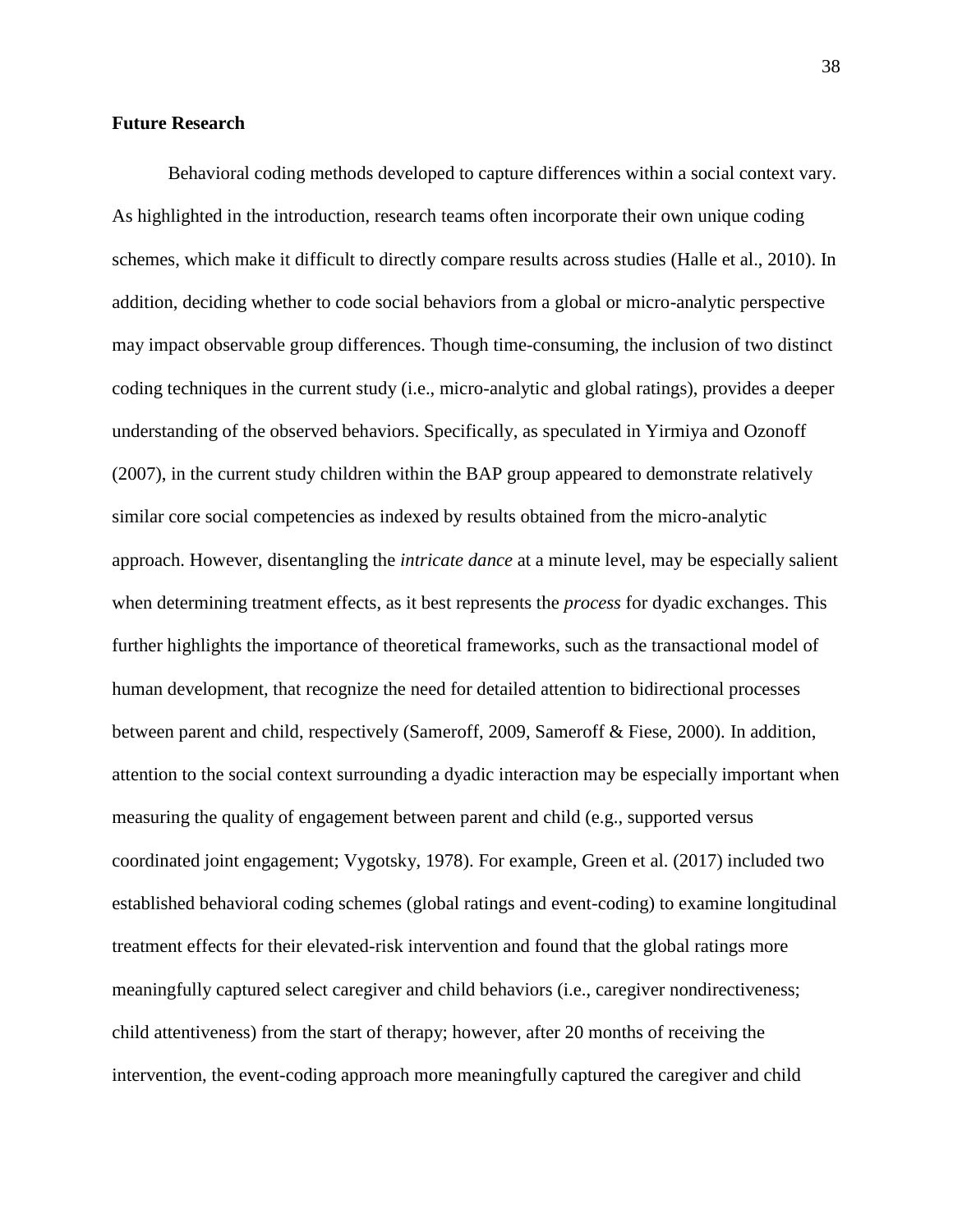social behaviors. Thus the present study aimed to detect social difficulties in the BAP by the inclusion of multiple coding techniques. Overall the global ratings better captured dyadic differences between BAP and TYP in the current study. This may reflect that a micro-analytic approach is not as informative as global ratings; however, it is also important to note that the micro-analytic composites included in the current study were relatively rudimentary. More defined composites, built from the base micro-analytic codes (e.g., multimodal constructs, such as social smiling), may better 1) capture dyadic differences in BAP and 2) correlate with the joint engagement ratings in order to evaluate scheme similarities.

Coding schemes equipped to quantify qualitative differences in social behaviors may also be informative. With respect to instances of joint attention bids during structured assessments, previous research has identified group differences between lower and higher order bids in children with ASD. For example, Pickard and Ingersoll (2015) assessed lower-level (e.g., gaze shift) and higher-level (e.g., gaze + gesture) initiations of joint attention during the ESCS between children with ASD and their typically developing peers and found that higher level initiations were a better predictor of core social communicative deficiencies than lower-level, or combined overall total of initiations, respectively. The researchers noted that higher-level initiations seemed to be more indicative of spontaneously sharing experiences and required more social motivation. Similarly, as noted earlier, Yirmiya et al. (2006) identified significant differences in higher-order behavioral requests in children with the BAP but not in lower-level requests. Within the current study, the engagement ratings better captured social difficulties compared to the micro-analytic approach (i.e., dyadic synchrony; responsiveness). This likely reflects the embedded attention to the quality of dyadic interactions within the global rating scheme, as opposed to the micro-analytic approach, which involved creating composites based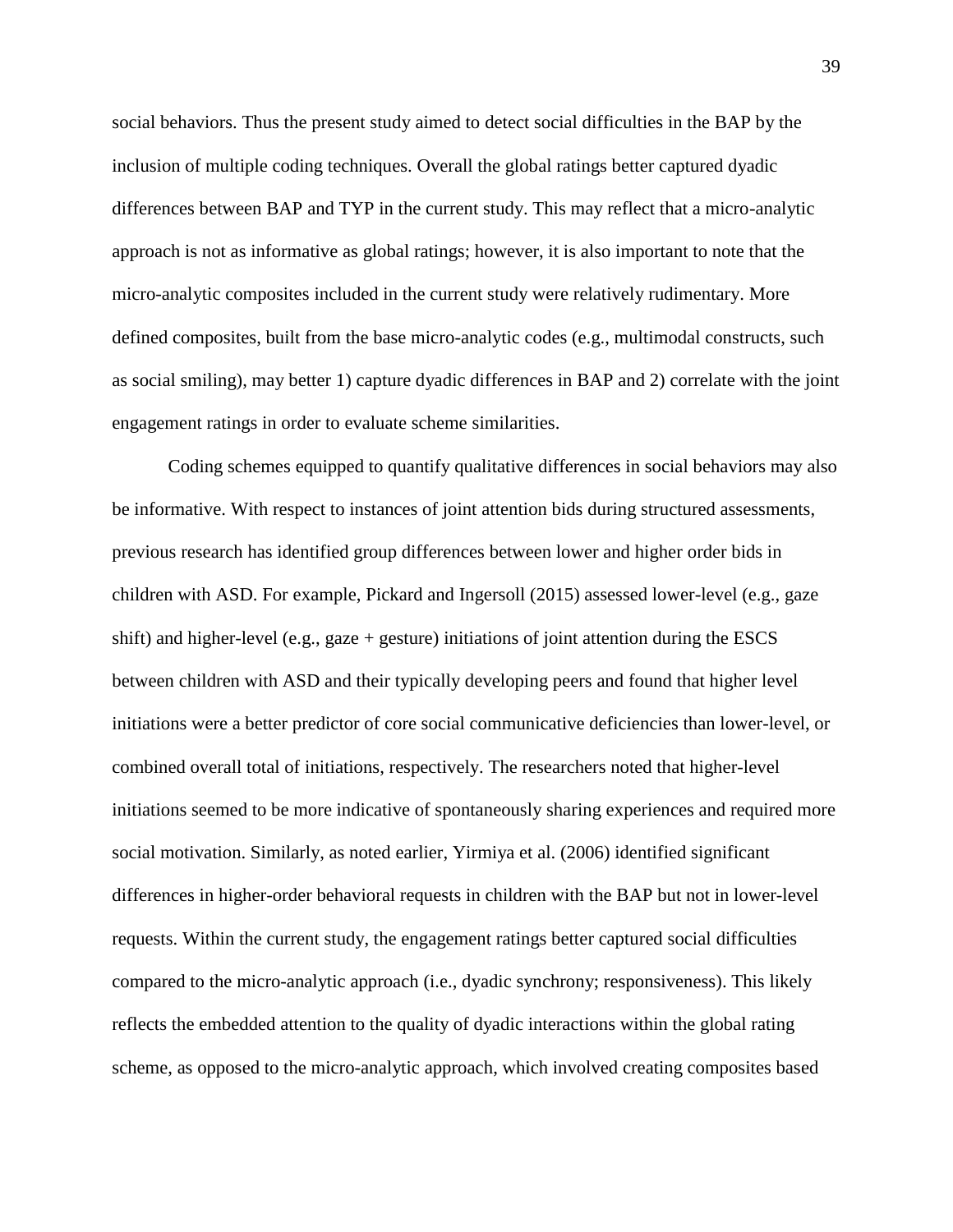on frequencies of core social competencies (e.g., instances of eye gaze; See Tables 2-3; Appendices A and B). Overall, these examples highlight the importance quantifying qualitative differences may have on capturing social difficulties.

Close inspection of the videos used within this study revealed several qualitative elements that were not captured by the micro-analytic or global ratings. For example, deviations in social behaviors commonly observed in ASD, such as focusing on parts of a toy (e.g., babydoll's eyes); however, for the joint engagement ratings, if these children still included mom in their play, the dyad received credit. Specific to the micro-analytic coding, playing with parts of a toy was captured by the *look object* code, and for children that continued to include mom during their fascination with parts of a toy (e.g., vocalizing to mom; gaze shifts), infant responsiveness and dyadic synchrony may have also been credited. There were also questionable brief episodes of 'sticky attention,' or staring with difficulties shifting attention, which have been associated with later ASD concerns (e.g., Sacrey, Bryson, & Zwaigenbaum, 2013). However, though at times attention appeared "sticky," these children were also able to connect this social difficulty with other elements of social behavior that again resulted in credit for a given social construct (e.g., coordinated joint engagement; responsiveness). Specific to language, neither the rating or micro-analytic coding schemes distinguished between instances of echoed or odd phrased speech, mixed with appropriate spontaneous language. These brief examples highlight some of the difficulties in meaningfully capturing subclinical features of ASD and provide us with considerations for future research.

In addition, infant sibling prospective designs are well suited for exploring dyadic contexts in the BAP. As highlighted in the introduction, recent studies have demonstrated that beyond the approximately 20% familial risk of a subsequent ASD diagnosis (Ozonoff et al.,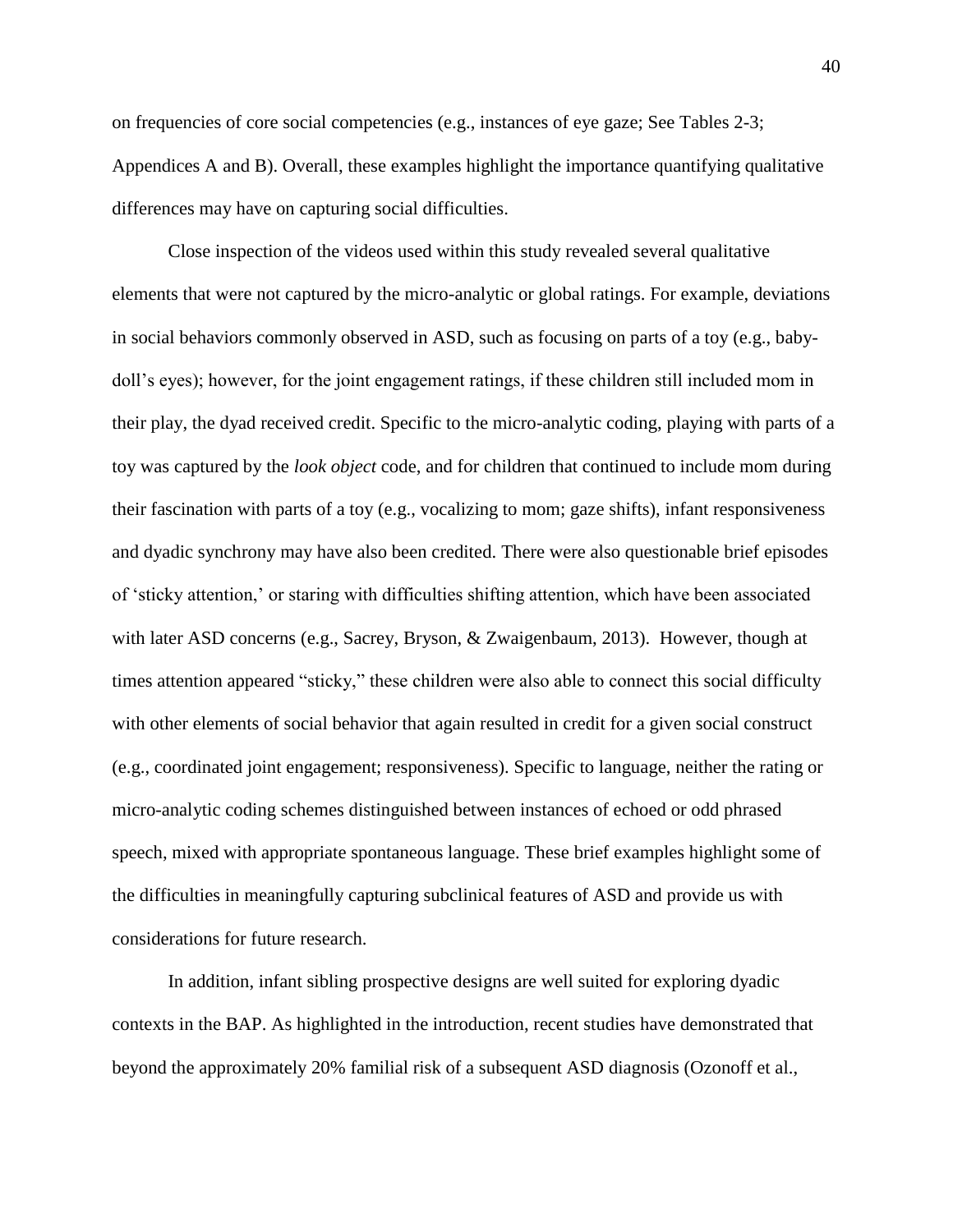2010), at least a fifth of the remaining 80% exhibit some features or characteristics of an ASD by 12 months of age (Messenger et al., 2013; Georgiades et al., 2013). Observations like these have likely contributed to the growing research base on elevated-risk interventions (prior to known diagnostic outcomes). To continue providing families support, while also minimizing unnecessary distress, developmental monitoring studies should examine difficulties in the BAP within a social context to provide a foundational understanding of observable similarities and differences between BAP, ASD, and TYP groups respectively, that may directly benefit elevated-risk intervention designs.

In sum, the present study moves the field forward by introducing the importance of longitudinally examining dyadic social constructs in the BAP within the first two years. By examining BAP and TYP group differences across four time points, the current study demonstrates that distinct patterns exist between BAP and TYP groups, such that the BAP group continues to perform lower than the TYP group across standardized measures and select dyadic constructs, as early as 15 months. The present study also highlights the potential importance of characterizing the BAP in early childhood to inform later development outcomes, recognizing traditional associations between social difficulties and later developmental concerns within the larger ASD literature. However, it is also important to consider the practical implications of characterizing subclinical populations, such as the BAP. At its core, ASD encompasses social difficulties with known cascading developmental effects if left untreated. Alternatively, though elements of social difficulties may be observed in the BAP, it is important for us to limit creating unnecessary distress on families by overpathologizing symptoms, while also advocating for opportunities that may promote optimal development (e.g., elevated-risk interventions).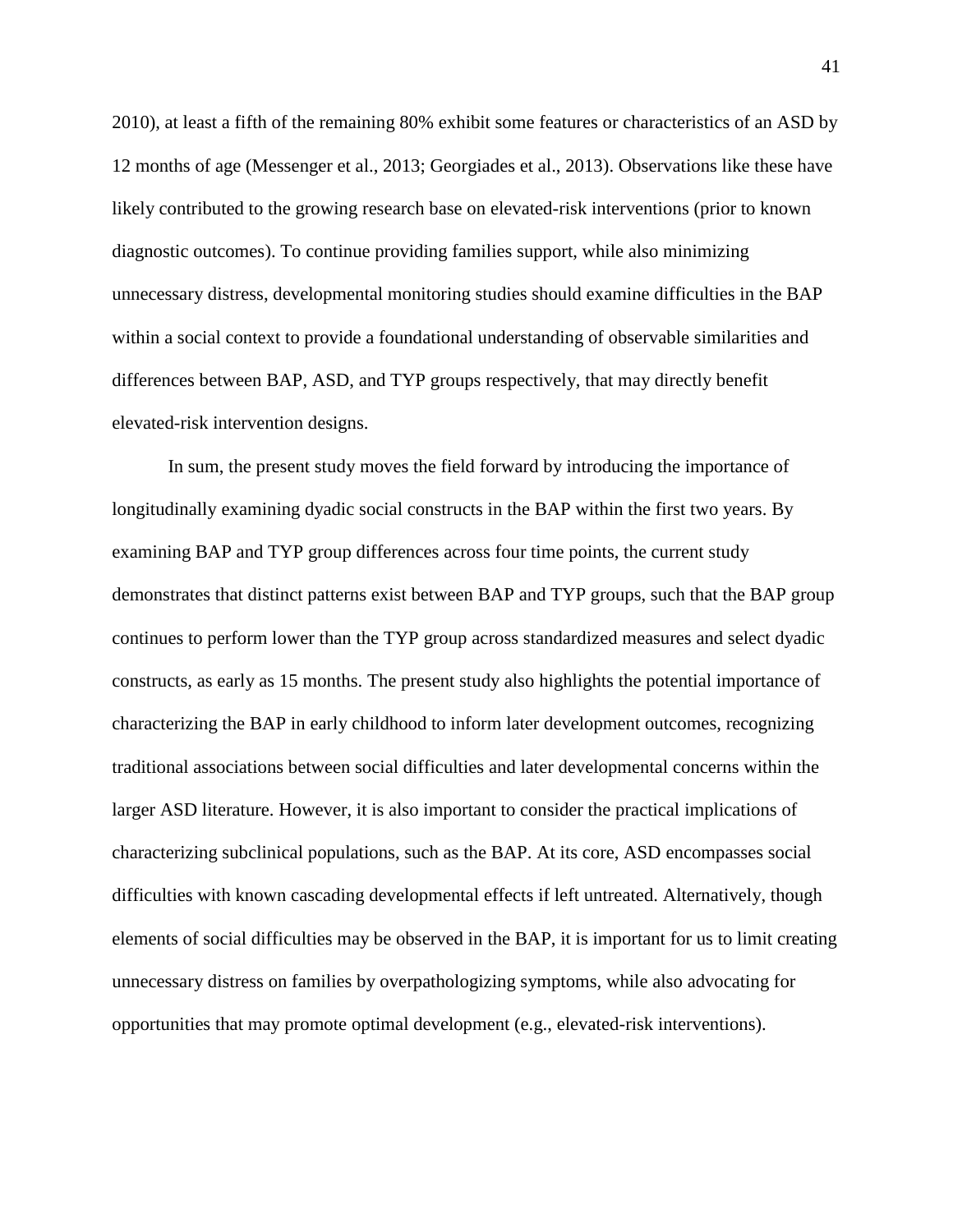| Criteria List                           |                                                        |
|-----------------------------------------|--------------------------------------------------------|
| (A) Familial Risk                       | High-risk infant sibling                               |
| (B) Clinical Best Estimate <sup>a</sup> | Infant does not meet criteria for ASD classification   |
| $(C)$ MSEL <sup>b</sup>                 | At least 1 subscale 2 standard deviations below the    |
|                                         | mean, or at least 2 subscales 1.5 standard deviations  |
|                                         | below the mean                                         |
| (D) ADOS $\circ$                        | Severity score at least 3 points below cut-off for ASD |

Table 1. *Broader autism phenotype group criteria includes A, B, and at least one of C or D.*

Note. <sup>a</sup> See Ozonoff et al. (2014) for full description of BAP outcome criteria and clinical best estimate.

**b**MSEL has 5 subscales: Gross Motor, Fine Motor, Visual Reception, Receptive Language, and Expressive Language.

<sup>c</sup> Severity score cut-off varies across module and language level.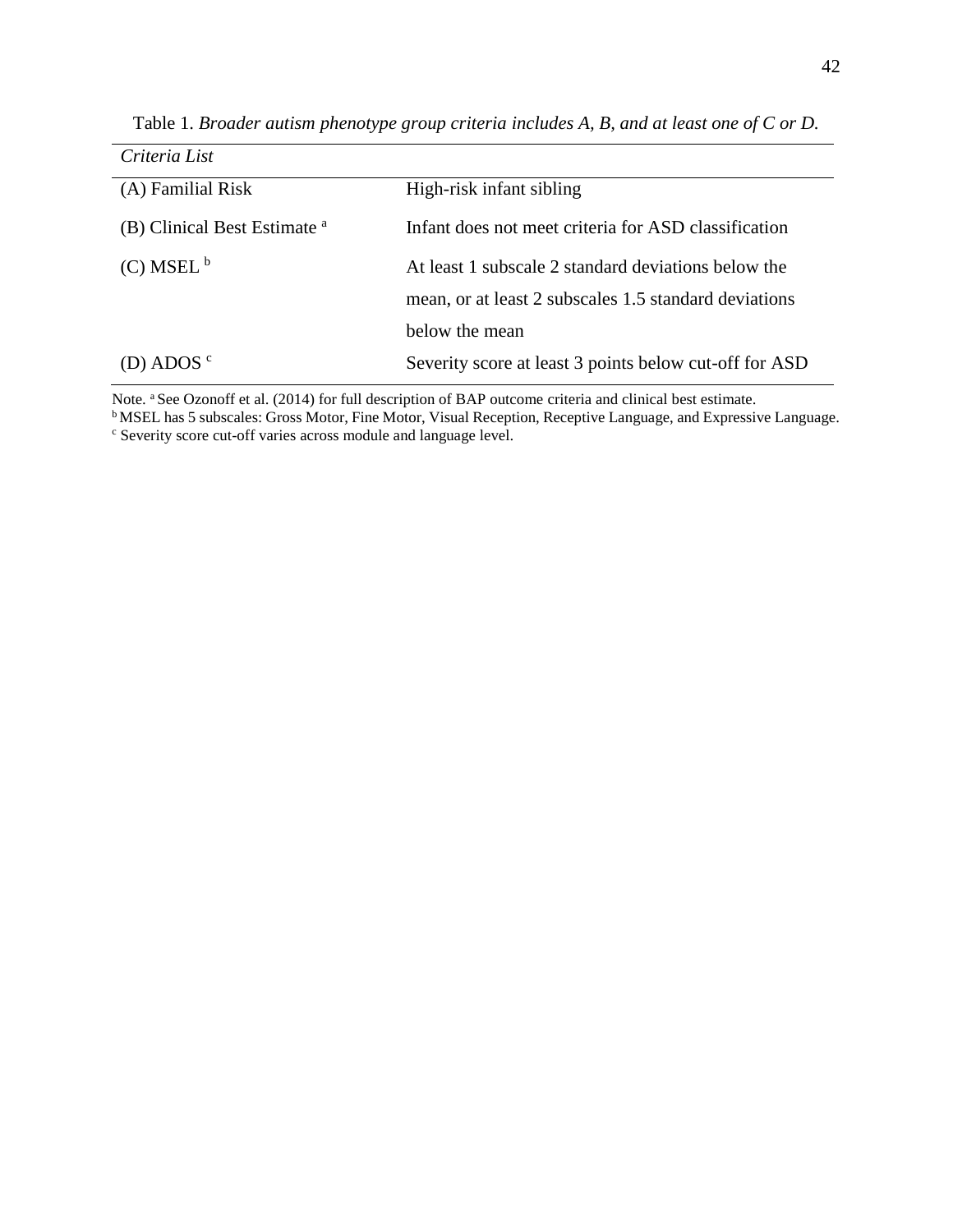|                                      |          | <b>BAP</b> | TYP     |
|--------------------------------------|----------|------------|---------|
| $\boldsymbol{N}$                     |          | 22         | 52      |
| Laboratory Visit Attendance, $n$ (%) |          |            |         |
|                                      | 1 Visit  | 1(5%)      | 5(9%)   |
|                                      | 2 Visits | 6(27%)     | 18(35%) |
|                                      | 3 Visits | 6(27%)     | 14(27%) |
|                                      | 4 Visits | 9(41%)     | 15(29%) |
|                                      |          |            |         |

Table 2. *Frequency and proportion of visit attendance stratified by outcome status.*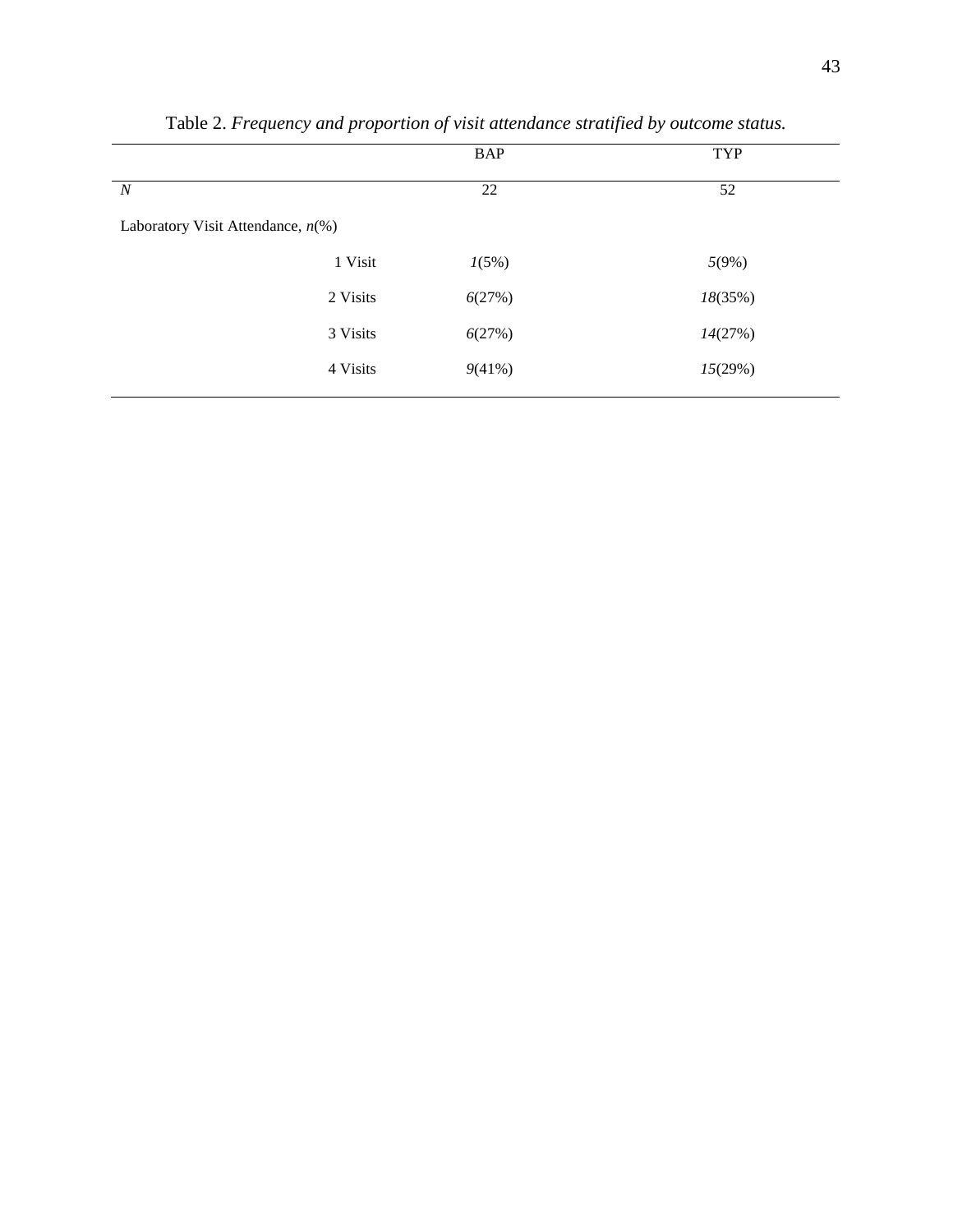| Scheme                         | Code                                     | Description                                            |  |  |  |  |
|--------------------------------|------------------------------------------|--------------------------------------------------------|--|--|--|--|
| Micro-level Codes <sup>a</sup> |                                          |                                                        |  |  |  |  |
|                                | <b>Look Face</b>                         | Gaze directed towards the face of the play partner     |  |  |  |  |
|                                | Look Object                              | Gaze directed towards an object between play partner   |  |  |  |  |
|                                | <b>Positive Affect</b>                   | Displays smiles or laughter at play partner            |  |  |  |  |
|                                | Vocalizations                            | Vocalizes using non-word sounds, words, or phrases     |  |  |  |  |
|                                |                                          | directed at play partner                               |  |  |  |  |
|                                |                                          |                                                        |  |  |  |  |
|                                | Ratings of Joint Engagement <sup>b</sup> |                                                        |  |  |  |  |
|                                | <b>Total Joint</b>                       | Time spent jointly engaged with play partner           |  |  |  |  |
|                                | Supported Joint                          | Time and quality of object oriented engagement with    |  |  |  |  |
|                                |                                          | play partner                                           |  |  |  |  |
|                                | <b>Coordinated Joint</b>                 | Time and quality of object and directed play with play |  |  |  |  |
|                                |                                          | partner                                                |  |  |  |  |
|                                | <b>Child Responsiveness</b>              | How often child is responsive to play partner's bids   |  |  |  |  |

Table 3. *Definitions of coding behaviors.*

Note. <sup>a</sup> Each of these codes will have a total frequency and duration code. <sup>b</sup> Each of these codes is rated 1-7. See Appendices for excerpts from coding manuals.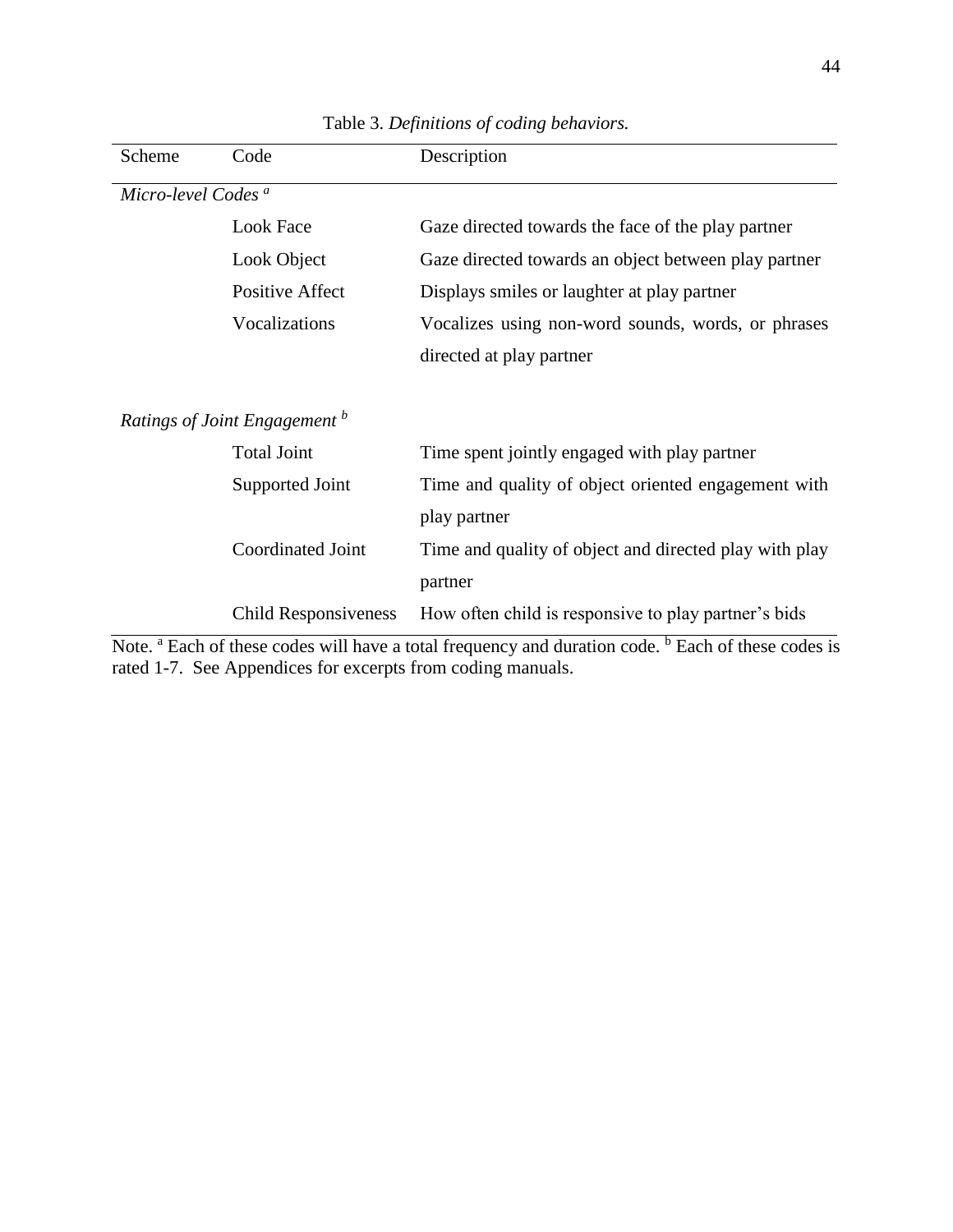|                            | Frequency   |                |                |  |  |  |
|----------------------------|-------------|----------------|----------------|--|--|--|
| <b>Coded Behaviors</b>     | Dyadic      | Infant         | Maternal       |  |  |  |
|                            | Synchrony   | Responsiveness | Responsiveness |  |  |  |
| <b>Shared Look Face</b>    | $\mathbf X$ |                |                |  |  |  |
| Gaze                       |             |                |                |  |  |  |
| <b>Shared Positive</b>     | $\mathbf X$ |                |                |  |  |  |
| Affect                     |             |                |                |  |  |  |
| Mother-Led Look            | $\mathbf X$ | $\mathbf X$    |                |  |  |  |
| Face Gaze                  |             |                |                |  |  |  |
| Mother-Led Look            | $\mathbf X$ | $\mathbf X$    |                |  |  |  |
| <b>Object Gaze</b>         |             |                |                |  |  |  |
| Mother-Led Positive        | $\mathbf X$ | $\mathbf X$    |                |  |  |  |
| Affect                     |             |                |                |  |  |  |
| Mother-Led                 | $\mathbf X$ | $\mathbf X$    |                |  |  |  |
| Vocalizations              |             |                |                |  |  |  |
| <b>Infant-Led Look</b>     | $\mathbf X$ |                | $\mathbf X$    |  |  |  |
| <b>Face Gaze</b>           |             |                |                |  |  |  |
| Infant-Led Look            | $\mathbf X$ |                | $\mathbf X$    |  |  |  |
| <b>Object Gaze</b>         |             |                |                |  |  |  |
| <b>Infant-Led Positive</b> | $\mathbf X$ |                | $\mathbf X$    |  |  |  |
| Affect                     |             |                |                |  |  |  |
| Infant-Led                 | $\mathbf X$ |                | $\mathbf X$    |  |  |  |
| Vocalizations              |             |                |                |  |  |  |

Table 4*. Dyadic synchrony and responsiveness composite items.*

Note. Synchrony and responsiveness composites will be computed based on base micro-analytic codes.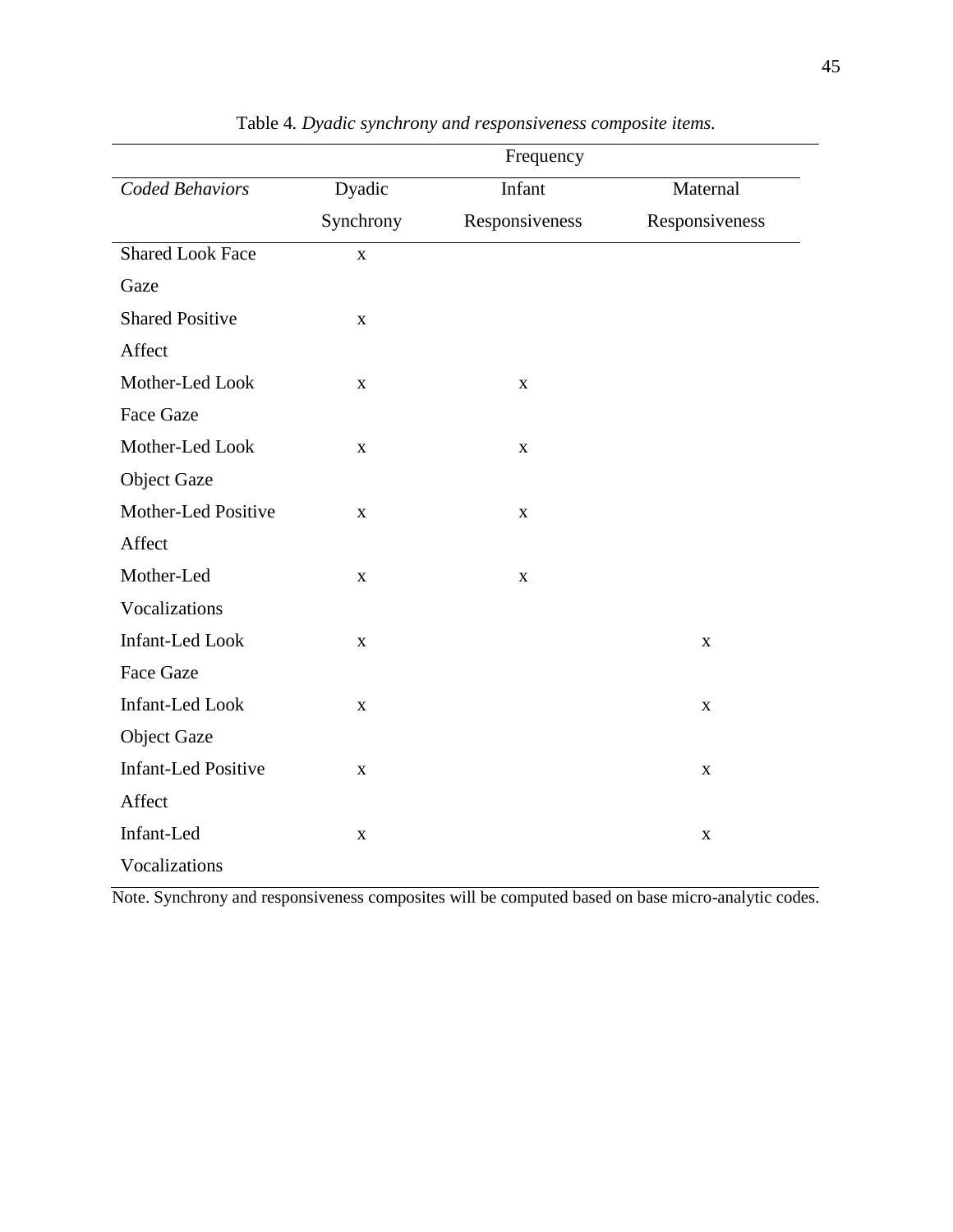|                                      | <b>BAP</b>  | TYP          |
|--------------------------------------|-------------|--------------|
| $\cal N$                             | 22          | 52           |
| Infant sex, $n\ll 0$                 |             |              |
| Male                                 | 15(68%)     | 29(56%)      |
| Infant race, $n$ <sup>(%)</sup>      |             |              |
| African American                     | $1(-5%)$    | $1(-1%)$     |
| Caucasian                            | 20(91%)     | 68(92%)      |
| Multiracial                          | $1(-5%)$    | 3(4%)        |
| Other                                | $0(0\%)$    | $1(-1%)$     |
| Unreported                           | $0(0\%)$    | $1(-1%)$     |
| <b>Outcome Characteristics</b>       |             |              |
| Age in months, $M(SD)$               | 31.83(4.3)  | 31.56(4.4)   |
| ADOS module, $n$ <sup>(%)</sup>      |             |              |
| Toddler                              | 13(59%)     | 21(40%)      |
| Module 1                             | 2(9%)       | $0(0\%)$     |
| Module 2                             | 7(32%)      | 31(60%)      |
| ADOS symptom severity, $M(SD)$       | 2.41(1.5)   | 1.24(0.7)    |
| MSEL verbal DQ, M(SD)                | 85.26(18.4) | 106.80(16.0) |
| MSEL nonverbal $DQ$ , $M(SD)$        | 89.28(11.3) | 108.06(15.6) |
| <b>Family Characteristics</b>        |             |              |
| Household income, $n$ <sup>(%)</sup> |             |              |
| \$20,000 or less                     | 2(9%)       | $1(-2\%)$    |
| $$20,001 - $40,000$                  | 9(41%)      | 5(10%)       |
| $$40,001 - $60,000$                  | 5(23%)      | 7(13%)       |
| $$60,001 - $80,000$                  | 2(9%)       | 17(33%)      |
| \$80,001 - \$100,000                 | $1(-5%)$    | 10(19%)      |
| $$100,001 - $125,000$                | $1(-5%)$    | 6(11%)       |
| $$125,001 - $150,000$                | $1(-5%)$    | $1(-2\%)$    |
| \$150,001 or higher                  | $1(-5%)$    | 2(4%)        |

Table 5*. Sample demographic information stratified by outcome status.*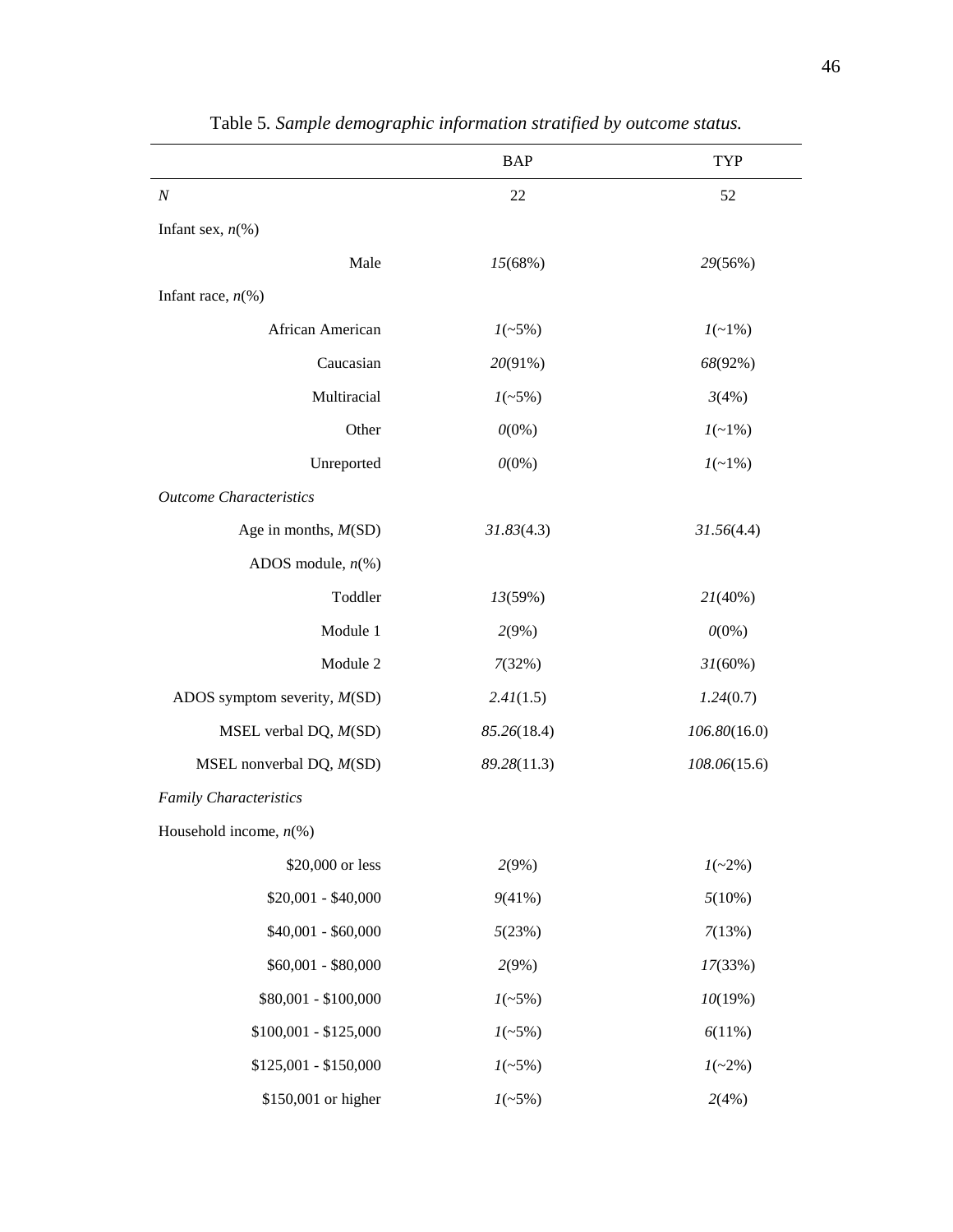# Table 5 continued

| Unreported                      | $0(0\%)$   | 3(6%)      |  |
|---------------------------------|------------|------------|--|
| <b>Maternal Characteristics</b> |            |            |  |
| Maternal age in years, $M(SD)$  | 30.17(4.2) | 31.67(4.1) |  |
| Maternal education, $n\ll 0$    |            |            |  |
| High school or GED              | $1(-5%)$   | 2(4%)      |  |
| Trade or vocational             | 2(9%)      | $0(0\%)$   |  |
| Associates or 2 year degree     | 7(32%)     | 2(4%)      |  |
| Some college                    | 2(9%)      | 4(8%)      |  |
| College degree                  | 8(36%)     | 32(62%)    |  |
| Master's degree                 | $1(-5%)$   | 9(17%)     |  |
| Professional degree             | $1(-5%)$   | 3(6%)      |  |

Note: ADOS = Autism Diagnostic Observation Schedule. MSEL = Mullen Scales of Early Learning. DQ = Developmental Quotient.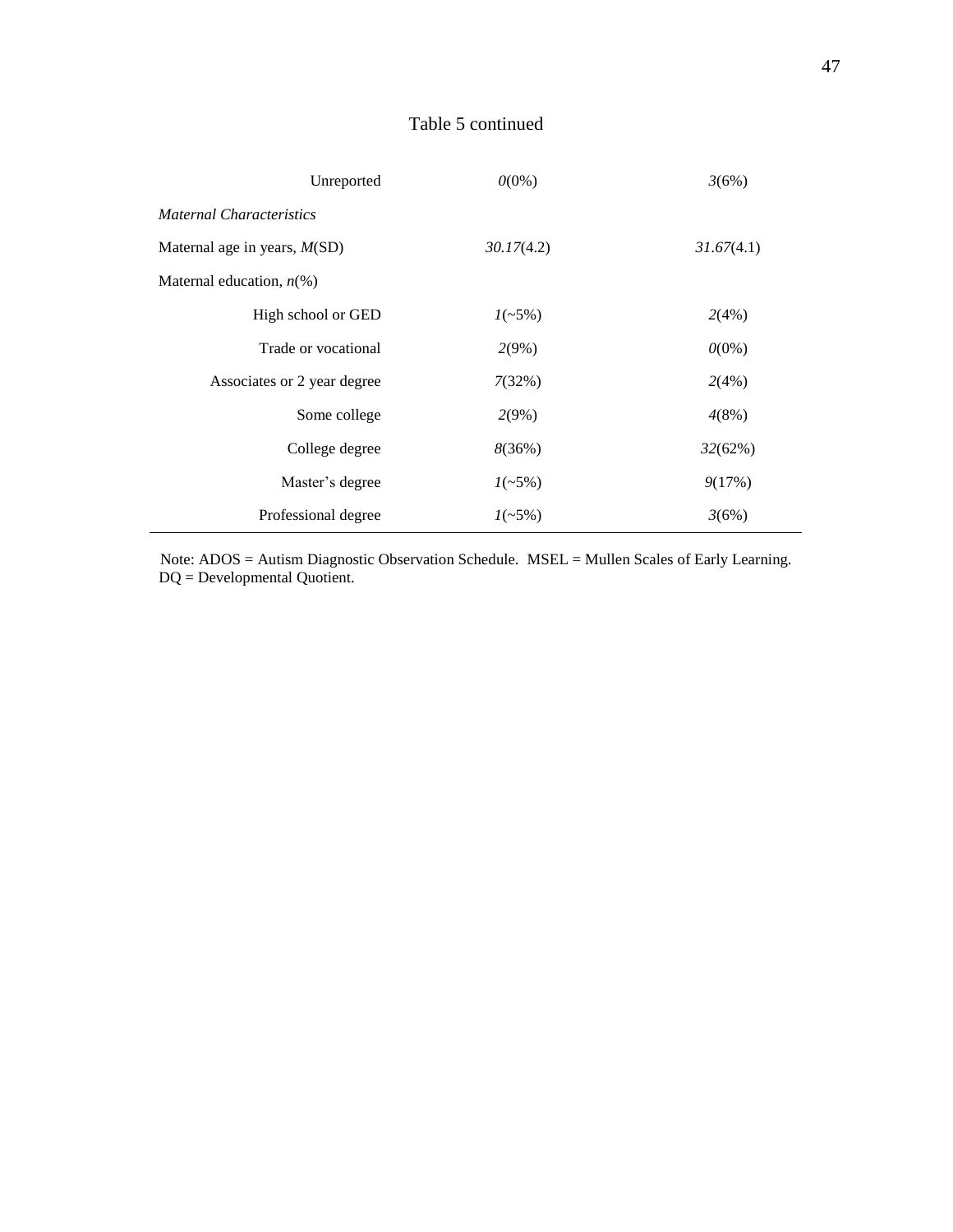|                            | 12 Months    |            |            | 15 Months  |                  | 18 Months  |                  | 24 Months  |  |
|----------------------------|--------------|------------|------------|------------|------------------|------------|------------------|------------|--|
|                            | <b>BAP</b>   | <b>TYP</b> | <b>BAP</b> | <b>TYP</b> | <b>BAP</b>       | <b>TYP</b> | <b>BAP</b>       | <b>TYP</b> |  |
| n                          | 12           | 19         | 11         | 27         | 21               | 47         | 22               | 50         |  |
| <b>MSEL Mean (SE)</b>      |              |            |            |            |                  |            |                  |            |  |
| Visual Reception           | 14.6(0.8)    | 15.6(0.3)  | 17.6(0.7)  | 18.6(0.3)  | 19.5(0.5)        | 20.1(0.3)  | $24.2(0.8)^{i}$  | 26.1(0.6)  |  |
| Receptive Language         | $11.6(0.6)*$ | 13.4(0.3)  | 13.6(0.3)  | 14.7(0.3)  | 16.2(1.0)        | 18.1(0.5)  | $21.3(1.0)^{i*}$ | 25.7(0.4)  |  |
| <b>Expressive Language</b> | 11.7(0.8)    | 12.1(0.6)  | 13.5(0.5)  | 14.7(0.5)  | 15.4(0.7)        | 16.7(0.3)  | $18.9(0.8)^{i*}$ | 22.2(0.5)  |  |
|                            |              |            |            |            |                  |            |                  |            |  |
| n                          | 12           | 19         | 12         | 28         | 21               | 47         | 22               | 50         |  |
| VABS Mean (SE)             |              |            |            |            |                  |            |                  |            |  |
| Socialization              | 100.8(2.9)   | 99.0(1.6)  | 98.9(3.0)  | 99.8(1.5)  | 99.0(1.8)        | 100.7(1.4) | $98.3(2.2)$ *    | 103.1(1.1) |  |
| Communication              | 94.8(4.6)    | 99.4(2.4)  | 95.3(3.1)  | 100.3(1.5) | $92.1(2.4)^{im}$ | 97.7(1.0)  | $93.8(2.8)$ *    | 102.0(1.1) |  |

|  | Table 6. Descriptive statistics and outcome group analyses (ANCOVAs) for MSEL and VABS at 12, 15, 18, and 24 months of age. |
|--|-----------------------------------------------------------------------------------------------------------------------------|
|  |                                                                                                                             |

Notes: MSEL: Mullen Scales of Early Learning. VABS: Vineland Adaptive Behavior Scales. \* p values < .05 are significant after adjusting for the 20 univariate analyses using the Benjamini-Hochberg false discovery rate procedure at  $\alpha = 0.20$  level. <sup>i</sup> infant sex is a significant covariate. <sup>m</sup> maternal education is significant covariate.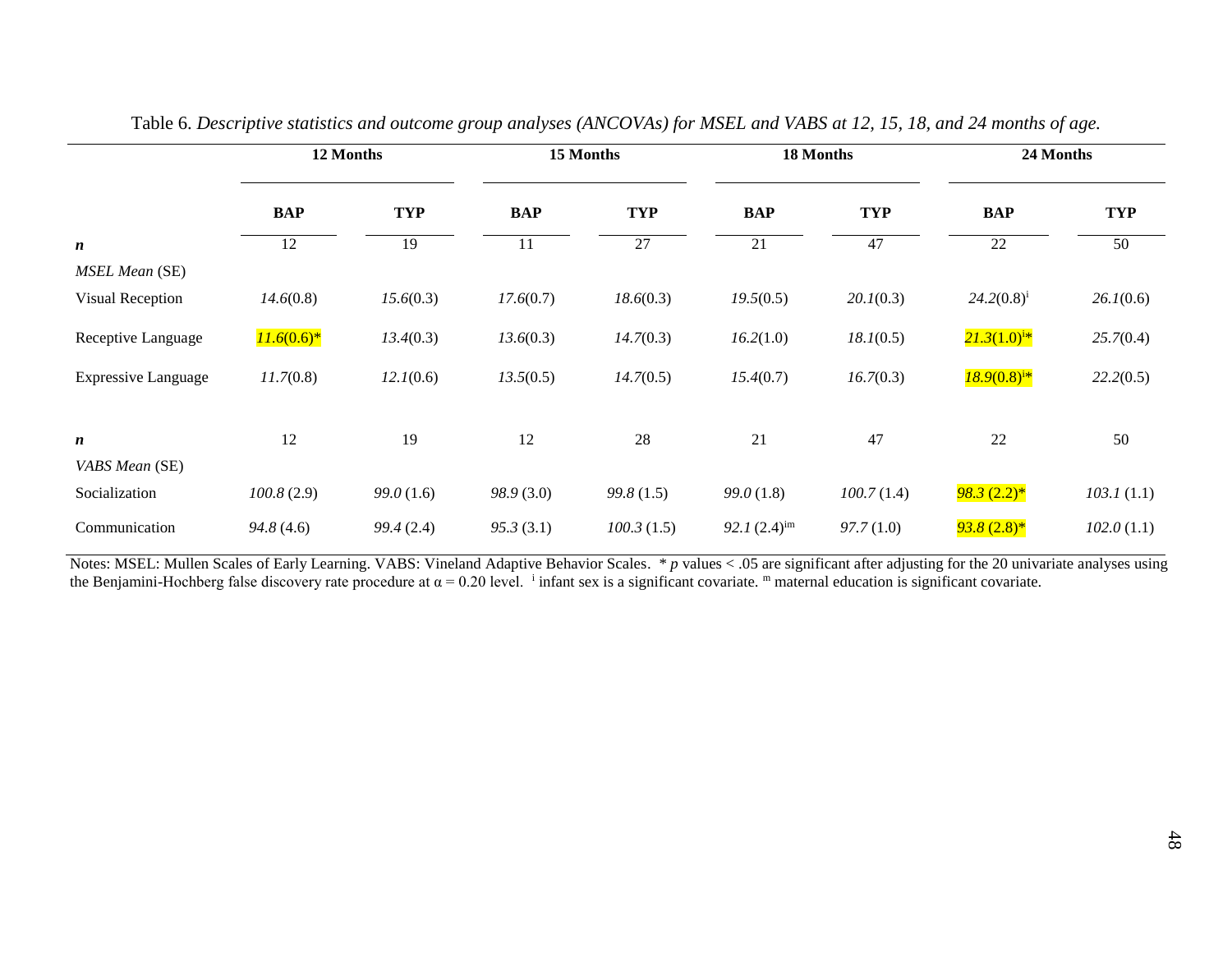|                       | 12 Months   |             | 15 Months        |             |                  | 18 Months   | 24 Months    |             |
|-----------------------|-------------|-------------|------------------|-------------|------------------|-------------|--------------|-------------|
|                       | <b>BAP</b>  | <b>TYP</b>  | <b>BAP</b>       | <b>TYP</b>  | <b>BAP</b>       | <b>TYP</b>  | <b>BAP</b>   | <b>TYP</b>  |
| $\boldsymbol{n}$      | 10          | 14          | 11               | 20          | 13               | 37          | 17           | 34          |
| Microanalytic         |             |             |                  |             |                  |             |              |             |
| Mean (SE)             |             |             |                  |             |                  |             |              |             |
| DS <sup>a</sup>       | 20.60(3.30) | 26.07(3.3)  | 23.64(3.31)      | 26.90(2.89) | 24.46(2.77)      | 26.35(1.96) | 25.76(3.12)  | 27.94(2.25) |
| IR <sup>b</sup>       | 12.3(1.77)  | 15.36(1.77) | $5.64(2.10)*$    | 14.10(1.78) | 13.23(1.44)      | 14.73(1.03) | 14.18(1.58)  | 15.00(1.19) |
| MR <sup>c</sup>       | 8.30(1.63)  | 10.71(1.65) | 11.23(1.46)      | 11.62(1.00) | 20.60(3.33)      | 26.07(3.30) | 11.59(1.63)  | 12.94(1.12) |
| <b>Global Ratings</b> |             |             |                  |             |                  |             |              |             |
| Mean (SE)             |             |             |                  |             |                  |             |              |             |
| TJE <sup>d</sup>      | 4.50(.22)   | 4.07(.29)   | $3.64(.28)*$     | 5.2(.30)    | $4.46(.35)^m$    | 4.89(.20)   | $4.12(.33)*$ | 5.06(.22)   |
| $\rm SJE^e$           | 4.80(.20)   | 4.29(.35)   | $3.91(.29)^{i*}$ | 5.1(.20)    | $4.69(.29)^{im}$ | 5.11(.17)   | $4.41(.30)*$ | 5.15(.19)   |
| CJE <sup>f</sup>      | 2.10(.23)   | 1.79(.21)   | $1.73(.14)*$     | 2.8(.19)    | 1.69(.18)        | 2.00(.13)   | 2.12(.17)    | 2.38(.18)   |
| CR <sup>g</sup>       | 3.80(.29)   | 3.93(.27)   | 4.27(.24)        | 4.55(.21)   | $3.69(.21)*$     | 4.44(.18)   | 3.88(.32)    | 4.35(.21)   |

Table 7. *Descriptive statistics and outcome group analyses (ANCOVAs) for dyadic play behaviors stratified by outcome status.*

Note: *p* values < .05 are significant after adjusting for the 28 univariate analyses using the Benjamini-Hochberg false discovery rate procedure at  $\alpha$  = 0.20 level. <sup>a</sup>DS = Dyadic synchrony. <sup>b</sup> IR = Infant responsiveness from micro-analytic coding. <sup>c</sup> MR = Maternal responsiveness. <sup>d</sup> TJE = Total joint engagement. <sup>e</sup> SJE = Supported joint engagement.  ${}^f$ CJE = Coordinated joint engagement.  ${}^g$ CR = Child responsiveness from rating scale. <sup>i</sup> Infant sex is a significant covariate. <sup>m</sup> Maternal education is significant covariate.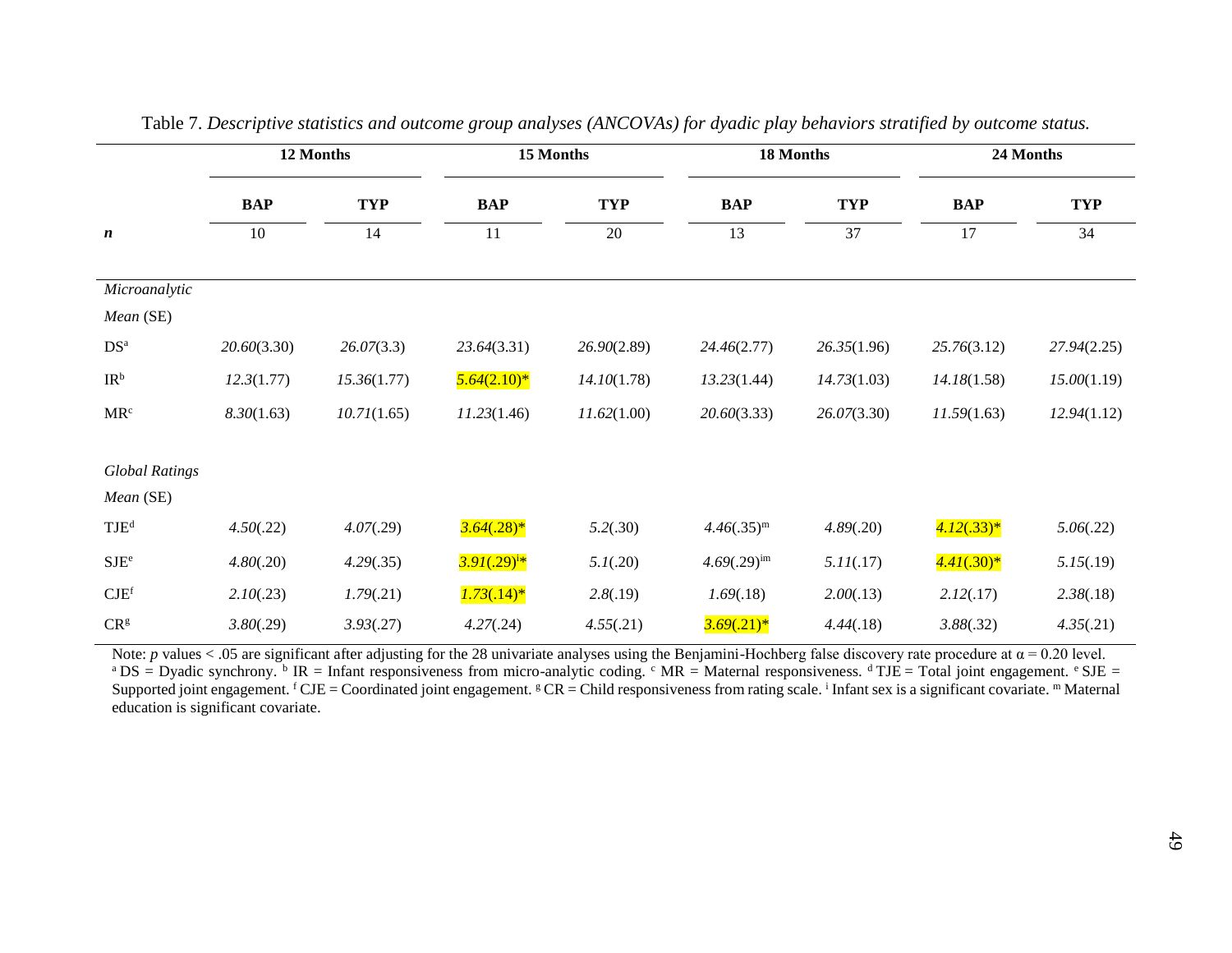

Figure 1. Participant visit attendance stratified by outcome group.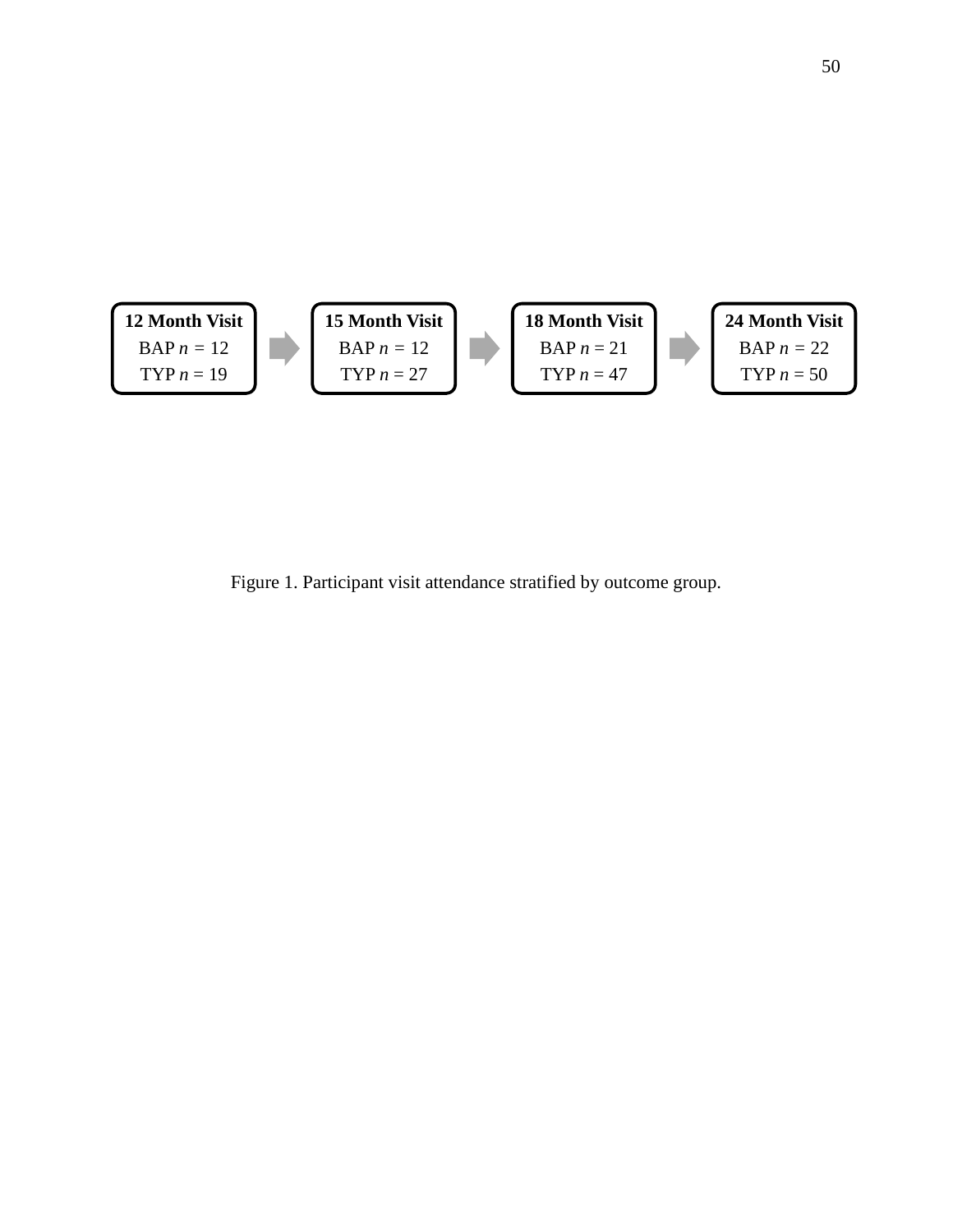

Figure 2. BAP and TYP group MSEL raw scores for (a) visual reception, (b) receptive language, and (c) expressive language.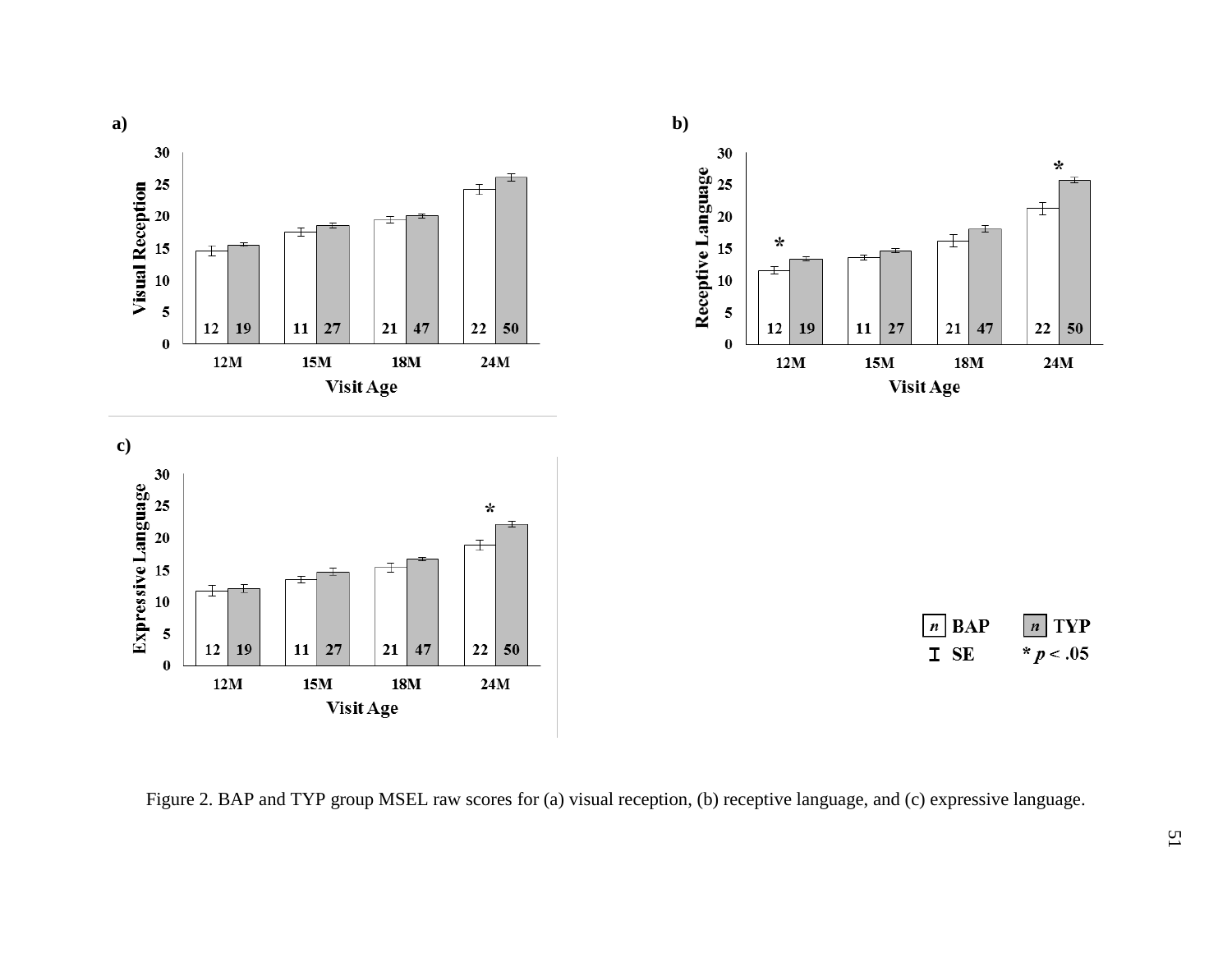

Figure 3. BAP and TYP group VABS standard scores for (a) socialization, (b) communication.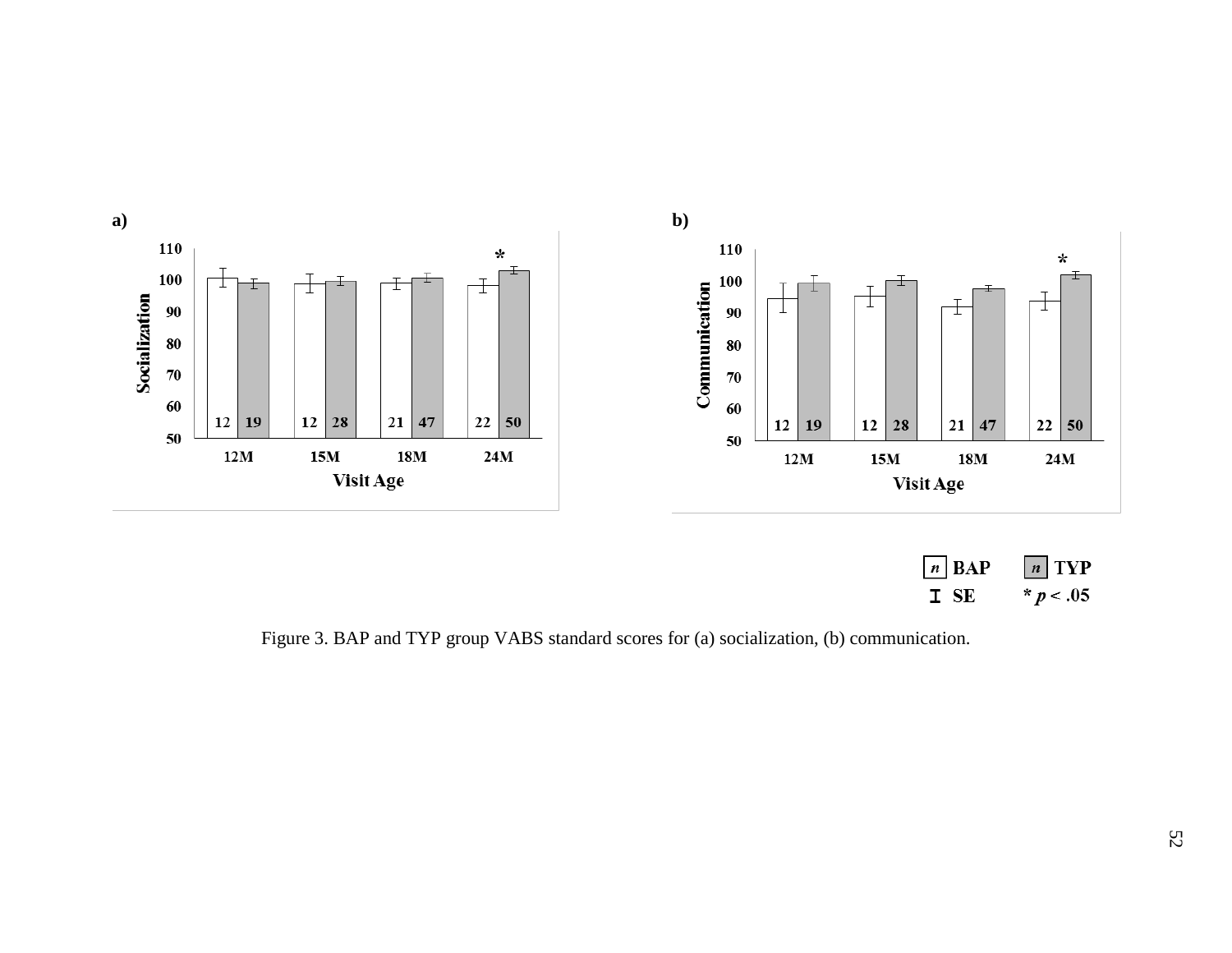

Figure 4. BAP and TYP group means and standard errors for micro-analytic codes (a) dyadic synchrony, (b) infant responsiveness, and (c) maternal responsiveness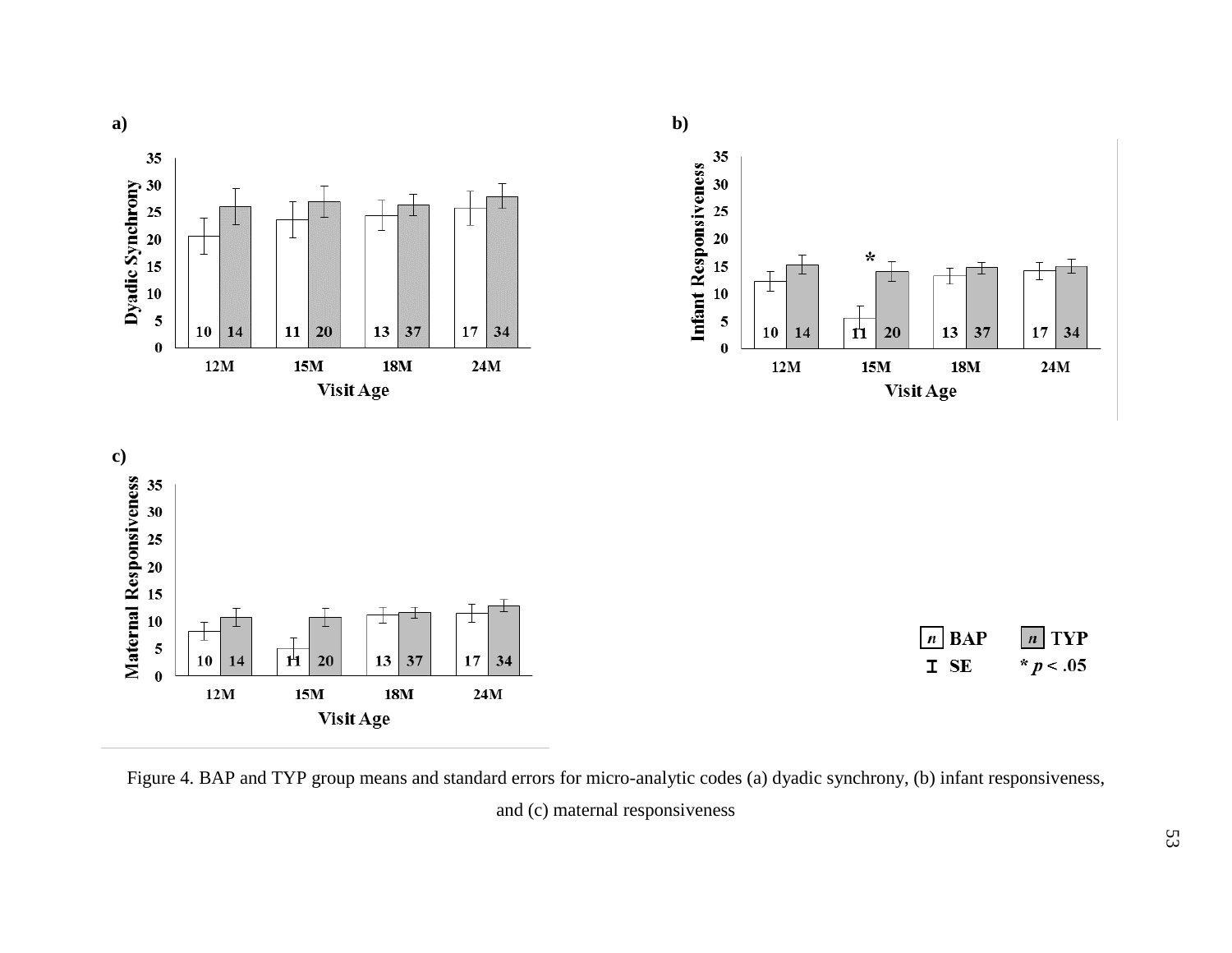

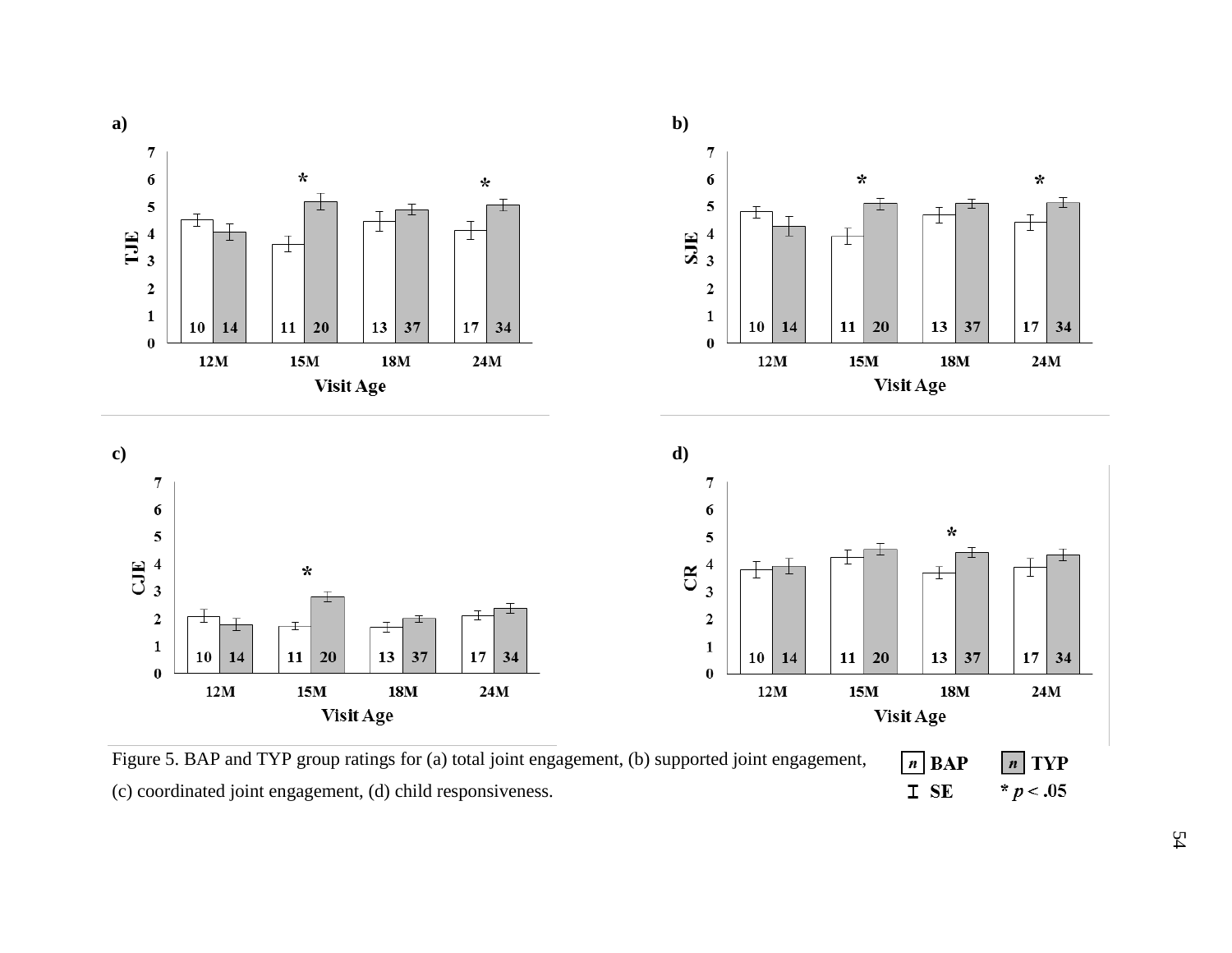## **REFERENCES**

- Adamson, L. B., Bakeman, R., Deckner, D. F., & Nelson, B. P. (2014). From interactions to conversations: The development of joint engagement during early childhood. *Child Development*, *85*, 941-955. doi:10.1111/cdev.12189
- Adamson, L. B., Bakeman, R., Deckner, D. F., & Nelson, P. B. (2012). Rating parent-child interactions: Joint engagement, communication dynamics, and shared topics in autism, Down syndrome, and typical development. *Journal of Autism and Developmental Disorders*, *42*, 2622-2635. doi:10.1007/s10803-012-1520-1
- Adamson, L. B., Bakeman, R., & Suma, K. (2016). *The Joint Engagement Rating Inventory*  (Tech Report 25). Atlanta, GA: Georgia State University, Department of Psychology.
- Autism and Developmental Disabilities Monitoring Network. (2007). Prevalence of autism spectrum disorders–autism and developmental disabilities monitoring network, 14 sites, United States, 2002. *MMWR Surveillance Summaries, 56*, 12-28.
- Austin, S., Dialsingh, I., & Altman, N. (2014). Multiple hypothesis testing: A review. *Journal of the Indian Society of Agricultural Statistics, 68*, 1-23.
- American Psychiatric Association. (2013). *Diagnostic and statistical manual of mental disorders* (5th ed., text rev.). Arlington, VA: American Psychiatric Publishing.
- Bakeman, R., & Adamson, L. B. (1984). Coordinating attention to people and objects in mother – infant and peer –infant interaction. *Child Development*, *55*, 1278-1289. doi: 10.2307/1129997
- Bakeman, R., & Quera, V. (2011). *Sequential analysis and observational methods for the behavioral sciences*. Cambridge, UK: Cambridge University Press.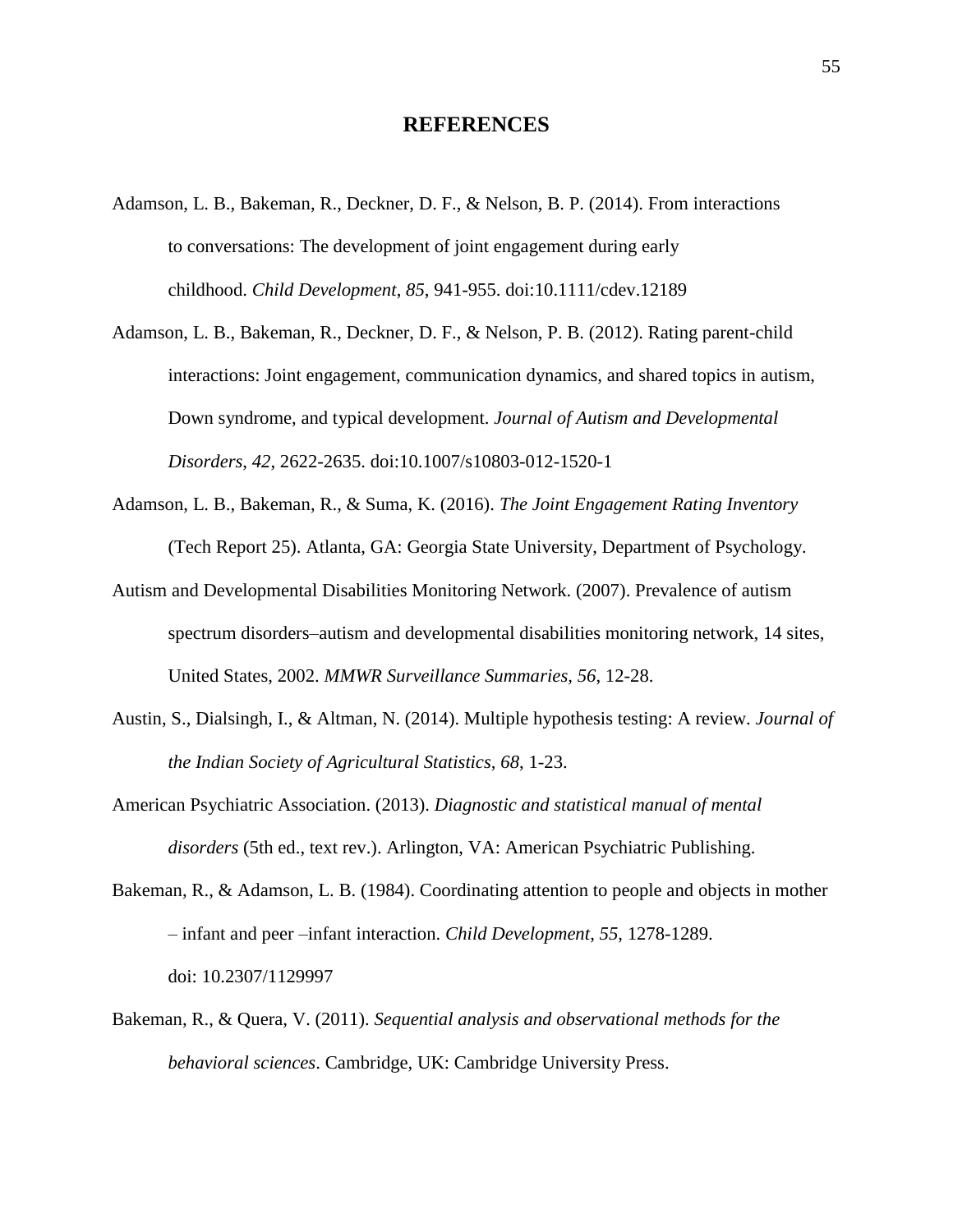- Baron-Cohen, S., Wheelwright, S., Skinner, R., Martin, J., & Clubley, E. (2001). The autismspectrum quotient (AQ): Evidence from Asperger syndrome/high-functioning autism, males and females, scientists and mathematicians. *Journal of Autism and Developmental Disorders*, *31*, 5-17. doi:10.1023/A:1005653411471
- Benjamini, Y., & Hochberg, Y. (1995). Controlling the false discovery rate: A practical and powerful approach to multiple testing. *Journal of the Royal Statistical Society*. *Series B Methodological*, *57*, 289-300. doi:10.2307/2346101
- Bennett, T. A., Szatmari, P., Bryson, S., Duku, E., Vaccarella, L., & Tuff, L. (2012). Theory of mind, language and adaptive functioning in ASD: A neuroconstructivist perspective. *Journal of the Canadian Academy of Child and Adolescent Psychiatry*, *22*, 13-19.
- Blacher, J., Baker, B. L. & Kaladjian, A. (2013). Syndrome specificity and mother-child interactions: Examining positive and negative parenting across contexts and time. *Journal of Autism and Developmental Disorders*, *43*, 761-774. doi:10.1007/s10803-012-1605-x
- CDC. (2014). Prevalence of autism spectrum disorders—ADDM Network. *MMWR Surveill Summ*, *63*, 1-22.
- CDC (2016). Act Early Campaign. Retrieved from http://www.cdc.gov/ncbddd/actearly/ index.html
- Charman, T., Young, G. S., Brian, J., Carter, A., Carver, L. J., Chawarska, K., … Zwaigenbaum, L. (2017). Non-ASD outcomes at 36 months in siblings at familial risk for autism spectrum disorder (ASD): A baby siblings research consortium (BSRC) study. *Autism Research*, *10*, 169-178. doi:10.1002/aur.1669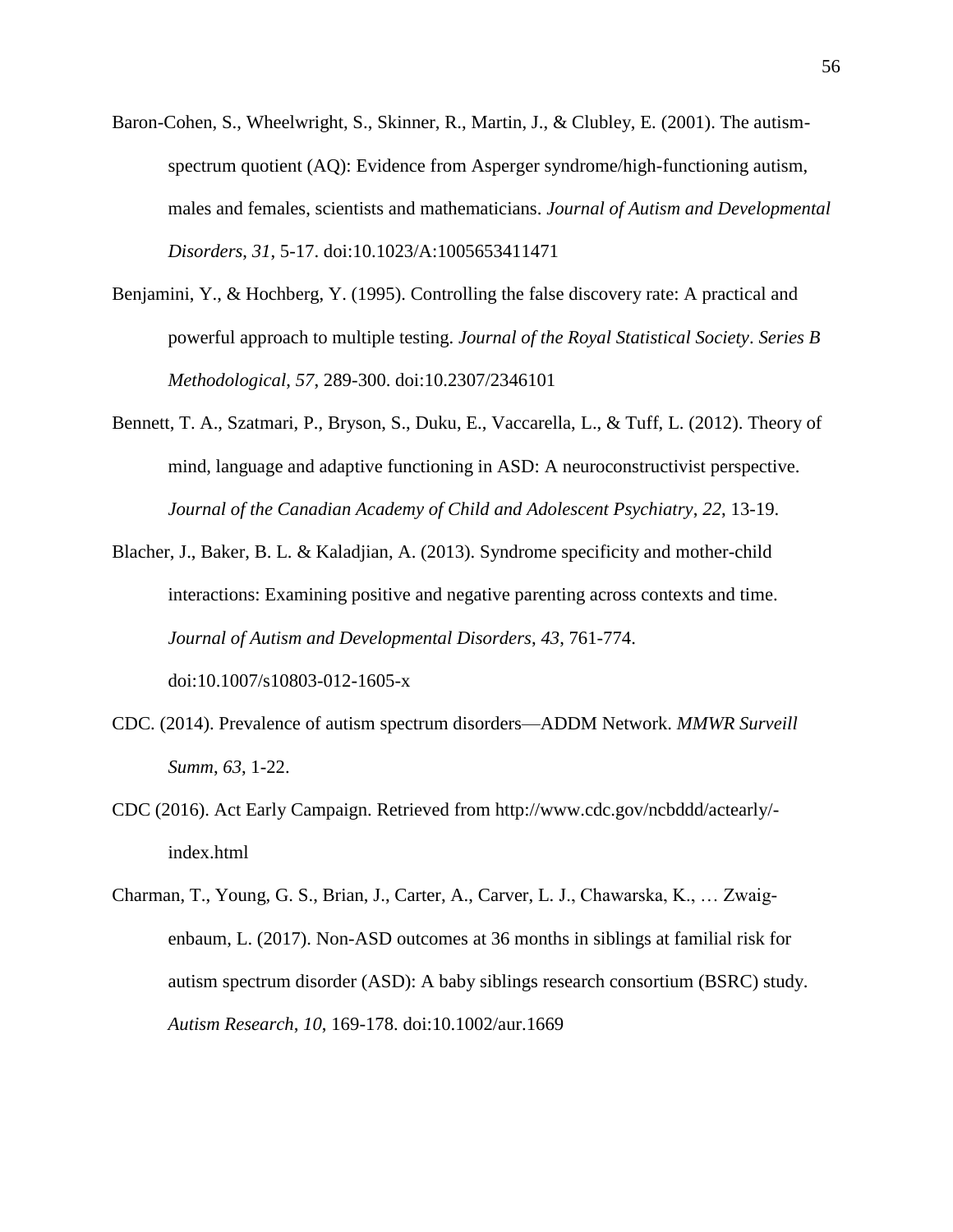Charwaska, K., Shic, F., Macari, S., Campbell, D. J., Brian, J., Landa, R., Hutman, T., … Bryson, S. (2014). 18-month predictors of later outcomes in younger siblings of children with autism spectrum disorder: A baby siblings research consortium study. *Journal of the American Academy of Child & Adolescent Psychiatry*, *53*, 1317-1327. doi:10.1016/j.jaac.2014.09.015

- Cicchetti, D. (2014). Illustrative developmental psychopathology perspectives on precursors and pathways to personality disorder: Commentary on the special issue. *Journal of Personality Disorders*, *28*, 172-179. doi:10.1521/pedi.2014.28.1.172
- Clifford, S. M., Hudry, K., Elsabbagh, M., Charman, T., Johnson, M. H., & the BASIS Team. (2012). Temperament in the first 2 years of life in infants at high-risk for autism spectrum disorders**.** *Journal of Autism and Developmental Disorders, 43*, 673-686. doi:10.1007/s10803-012-1612-y
- Constantino, J. N. (2002). *The Social Responsiveness Scale*. Los Angeles: Western Psychological Services.
- Constantino, J. N., Zhang, Y., Frazier, T., Abbacchi, A. M., & Law, P. (2010). Sibling recurrence and the genetic epidemiology of autism. *American Journal of Psychiatry*, *167*, 1349- 1356. doi:10.1176/appi.ajp.2010.09101470
- Cornew, L., Dobkins, K. R., Akshoomoff, N., McCleery, J. P., Carver, L. J. (2012). Atypical social referencing in infant siblings of children with autism spectrum disorders. *Journal of Autism and Developmental Disorders*, *42*, 2611-2621. doi:10.1007/s10803-012- 1518-8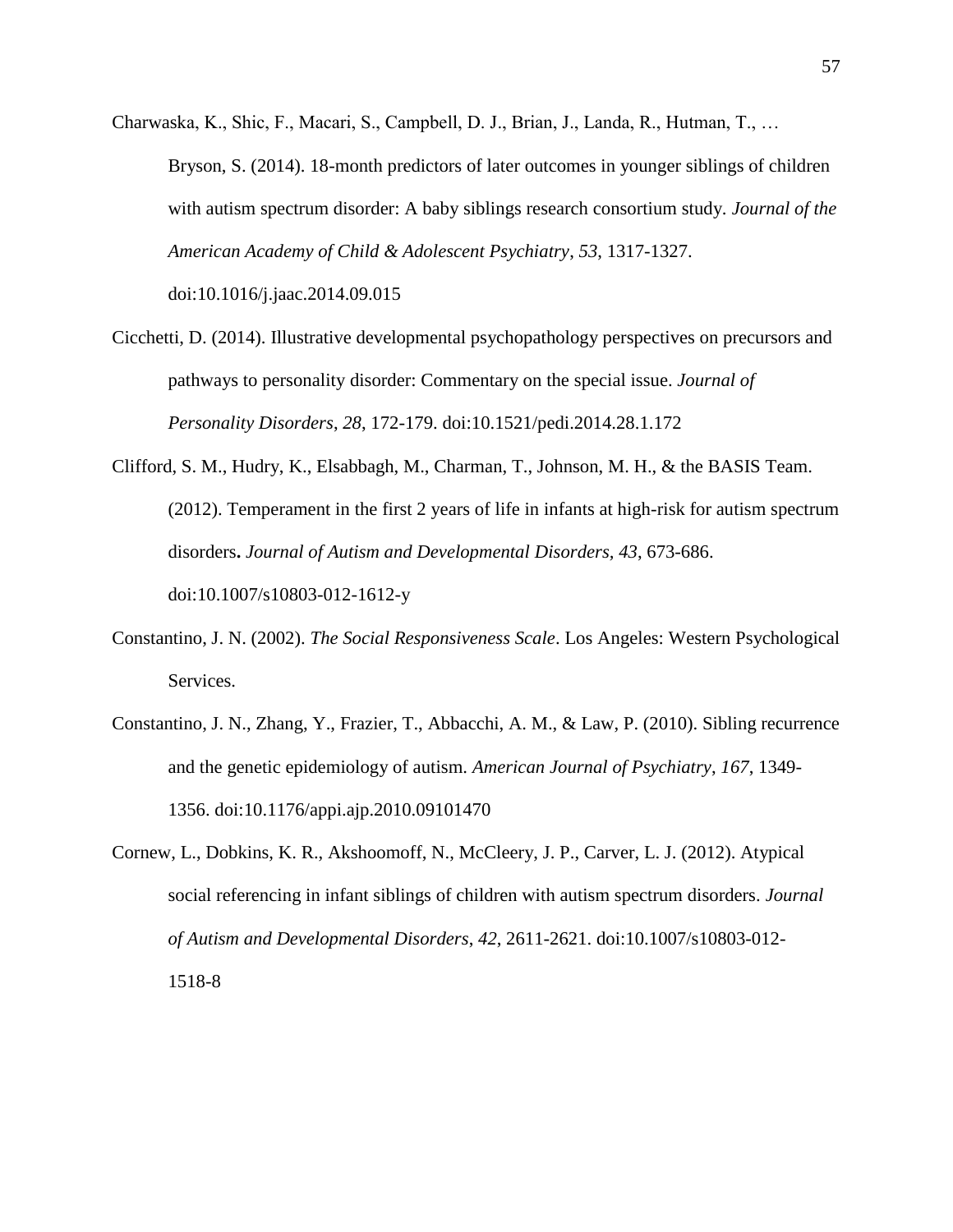Dawson, G. (2008). Early behavioral intervention, brain plasticity, and the prevention of autism spectrum disorder. *Development and Psychopathology*, *20*, 775-803. doi:10.1017/S0954579408000370

- Dawson, G., & Bernier, R. (2013). A quarter century of progress on the early detection and treatment of autism spectrum disorder. *Developmental Psychopathology*, *4*, 1455-1472. doi:10.1017/S0954579413000710.
- Dawson, G., Estes, A., Munson, J., Schellenberg, G., Bernier, R., & Abbott, R. (2007). Quantitative assessment of autism symptom-related traits in probands and parents: Broader phenotype autism symptom scale. *Journal of Autism and Developmental Disorders*, *37*, 523-536. doi:10.1007/s10803-006-0182-2
- Dawson, G., Webb, S., Schellenberg, G. D., Dager, S., Friedman, S., Aylward, E., & Richards, T. (2002). Defining the broader phenotype of autism: Genetic, brain, and behavioral perspectives. *Development and Psychopathology*, *14*, 581-611. doi: 10.1017/S0954579402003103
- DeCarlo, L. T. (1997). On the meaning and use of kurtosis. *Psychological Methods*, *2*, 292-307. doi:10.1037//1082-989X.2.3.292
- Esler, A. N., Bal, V. H., Guthrie, W., Wetherby, A., Weismer, S. E., & Lord, C. (2015). The autism diagnostic observation schedule, toddler module: Standardized severity scores. *Journal of Autism and Developmental Disorders*, *45*, 2704-2720. doi:10.1007/s10803-015-2432-7
- Estes, A., Sullivan, K., Greenson, J., Winter, J., Dawson, G., & Munson, J. (2013). Parentingrelated stress and psychological distress in mothers of toddlers with autism spectrum disorders. *Brain & Development*, *35*, 133-138. doi:10.1177/1362361309105658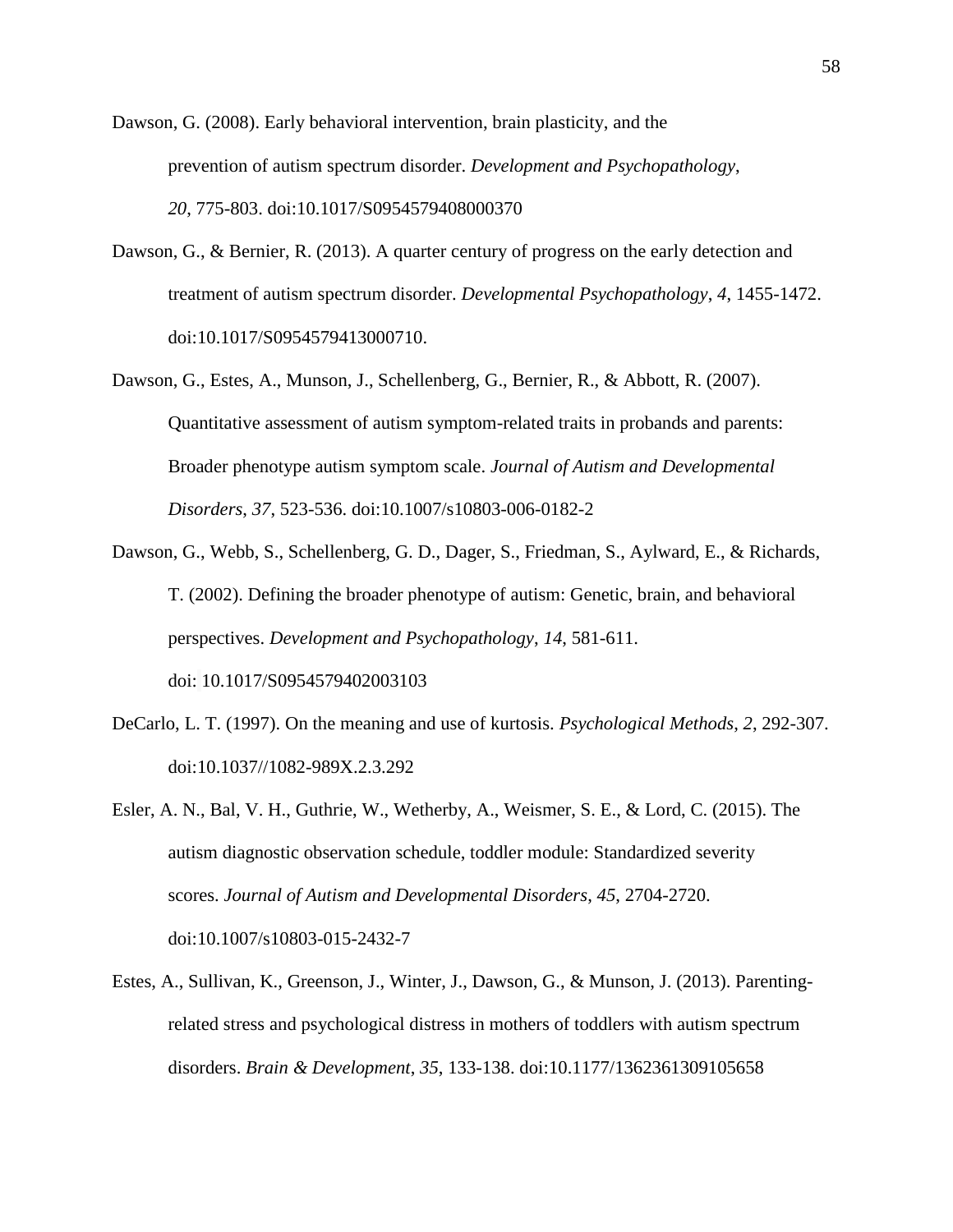- Feldman, R. (2003). Infant-mother and infant-father synchrony: The coregulation of positive arousal. *Infant Mental Health Journal*, *24*, 1-23. doi:10.1002/imhj.10041
- Feldman, R. (2007). Parent-infant synchrony and the construction of shared timing: Physiological precursors, developmental outcomes, and risk conditions. *Journal of Child Psychology and Psychiatry*, *48*, 329-354. doi:10.1111/j.1469-7610.2006.01701.x
- Feldman, R. (2015). The adaptive human parental brain: Implications for children's social development. *Trends in Neurosciences*, *38*, 387-399. doi:10.1016/j.tins.2015.04.004
- Freeman, S. & Kasari, C. (2013). Parent-child interactions in autism: Characteristics of play. *Autism*, *17*, 147-161. doi:10.1177/1362361312469269
- Fogel, A. (1993). Two principles of communication: Co-regulation and framing. In J. Nadel & L. Camaioni (Eds.), *New perspective in early communicative development* (pp. 9–22). London: Routledge.
- Gamliel, I., Yirmiya, N., Jaffe, D. H., Manor, O., & Sigman, M. (2009). Developmental trajectories in siblings of children with autism: cognition and language from 4 months to 7 years. *Journal of Autism and Developmental Disorders*, *39*, 1131-1144. doi:10.1007/s10803-009-0727-2
- Georgiades, S., Szatmari, P., Zwaigenbaum, L., Bryson, S., Brian, J., Roberts, W. … Garon, N. (2013). A prospective study of autistic-like traits in unaffected siblings of probands with autism spectrum disorder. *Journal of the American Medical Association Psychiatry*, *70*, 42-48. doi:10.1001/2013.jamapsychiatry.1
- Gerdts, J., & Bernier, R. (2011). The broader autism phenotype and its implications on the etiology and treatment of autism spectrum disorders. *Autism Research and Treatment*, *2011,* 1-19. doi:10.1155/2011/545901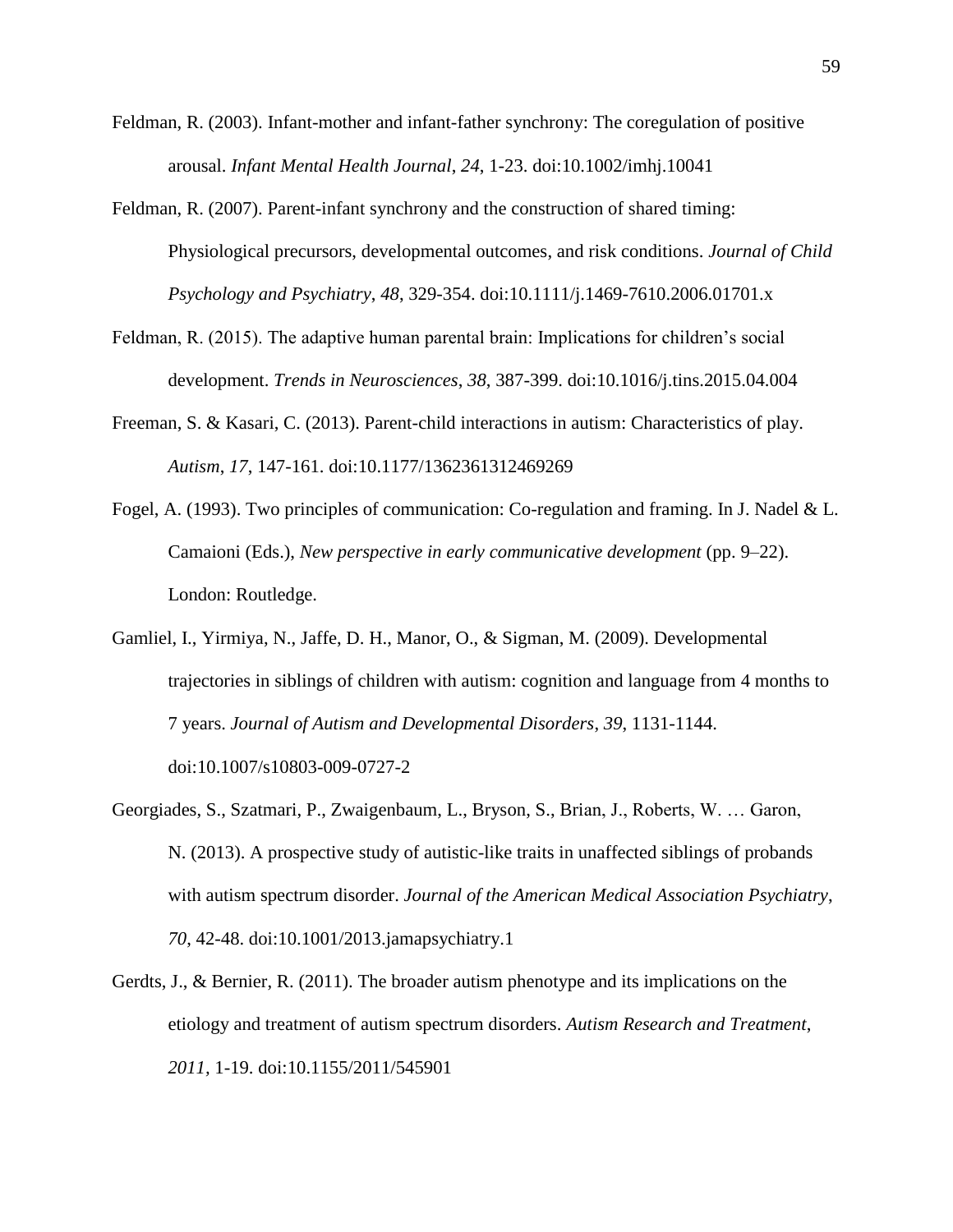- Gotham, K., Pickles, A., & Lord, C. (2009). Standardizing ADOS scores for a measure of severity in autism spectrum disorders. *Journal of Autism and Developmental Disorders*, *39*, 693-705. doi:10.1007/s10803-008-0674-3
- Granat, A., Gadassi, R., Gilboa-Schechtman, E., & Feldman, R. (2017). Maternal depression and anxiety, social synchrony, and infant regulation of negative and positive emotions. *Emotion, 17*, 11-27. doi:10.1037/emo0000204
- Green, J., Charman, T., Pickles, A., Wan, M. W., Elsabbagh, M., Slonims, V., … Johnson, M. H. (2015). Parent-mediated intervention versus no intervention for infants at high risk of autism: A parallel, single-blind, randomised trial. *Psychiatry*, *2*, 133-140. doi:10.1016/S2215-0366(14)00091-1
- Green, J., Pickles, A., Pasco, G., Bedford, R., Wan, M. W., Elsabbagh, M., … Johnson, M. H. (2017). Randomised trial of a parent-mediated intervention for infants at high risk for autism: Longitudinal outcomes to age 3 years. *Journal of Child Psychology and Psychiatry*. doi:10.1111/jcpp.12728
- Green, J., Wan, M. W., Guiraud, J., Holsgrove, S., McNally, J., Slonims, V., … Johnson, M. H. (2013). Intervention for infants at risk of developing autism: A case series. *Journal of Autism and Developmental Disorders*, *43*, 2502-2514. doi:10.1007/s10803-013-1797-8
- Halle, T., Anderson, R., Blasberg, A., Chrisier, A., & Simkin, S. (2011). Quality of caregiverchild interactions for infants and toddlers (Q-CCIT). A review of the literature. OPRE 2011-25. Washington, DC: Office of Planning, Research and Evaluation, Administration of Children and Families, US Department of Health and Human Services.
- Horlin, C., Falkmer, M., Parsons, R., Albrecht, M. A., & Falkmer, T. (2014). The cost of autism spectrum disorders. *PLoS ONE*, *9*, e106552. doi:10.1371/journal.pone.0106552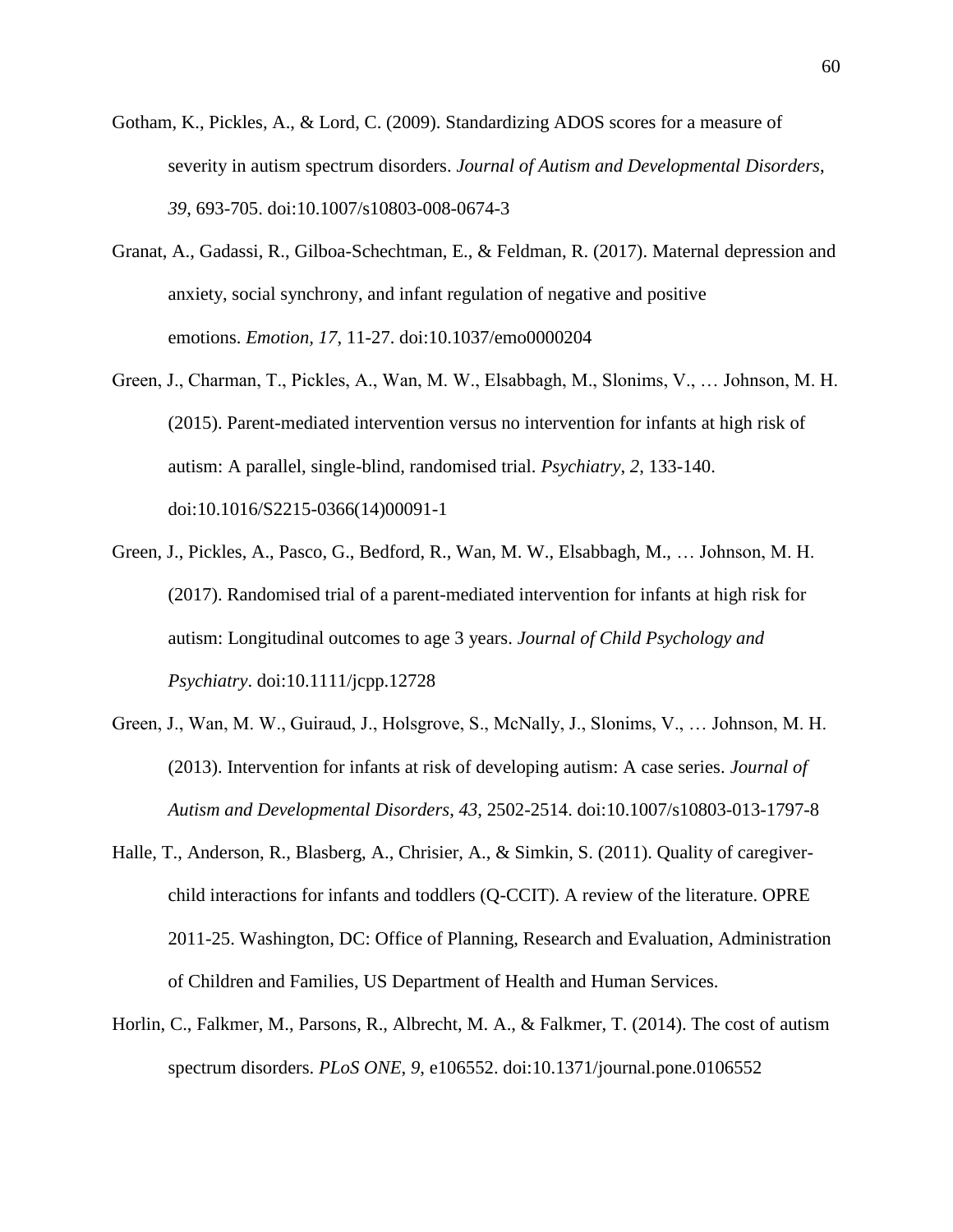Howell, D. C. (2010). *Statistical methods for psychology*. Belmont, CA: Thomson Wadsworth.

- Hurley, R. S. E., Losh, M., Parlier, M., Reznick, J. S., & Piven, J. (2007). The broad autism phenotype questionnaire. *Journal of Autism and Developmental Disorders*, *37,* 1679- 1690. doi:10.1007/s10803-006-0299-3
- Ibanez, L. V., Grantz, C. J., & Messinger, D. S. (2013). The development of referential communication and autism symptomology in high-risk infants. *Infancy*, *18*, 687-707. doi:10.1111/j.1532-7078.2012.00142.x
- Jones, E., Gliga, T., Bedford, R., Charman, T., & Johnson, M. H. (2014). Developmental pathways to autism: A review of prospective studies of infants at risk. *Neuroscience and Biobehavioral Reviews*, *39*, 1-33. doi:10.1016/j.neubiorev.2013.12.001
- Kristen, S., Sodian, B., Thoermer, C., & Perst, H. (2011). Infants' joint attention skills predict toddlers' emerging mental state language. *Developmental Psychology, 47*, 1207-1219. [doi:10.1037/a0024808](http://psycnet.apa.org/doi/10.1037/a0024808)
- Landa, R., Gross, A. L., Stuart, E. A., & Bauman, M. (2012). Latent class analysis of early developmental trajectory in baby siblings of children with autism. *Journal of Child Psychology and Psychiatry*, *53*, 986-996. doi:10.1111/j.1469-7610.2012.02558.x
- Liu, X., Zou, H., & Brown, W. T. (2012). Genes associated with autism spectrum disorder. *Brain Research Bulletin*, *88*, 543-552. doi:10.1016/j.brainresbull.2012.05.017
- Lord, C., Risi, S., Lambrecht, L., Cook, E. H., Leventhal, B. L., & DiLavore, P. C. (2000). The Autism Diagnostic Observation Schedule—Generic: A standard measure of social and communication deficits associated with the spectrum of autism. *Journal of Autism and Developmental Disorders*, *30*, 205-223. doi:10.1023/A:1005592401947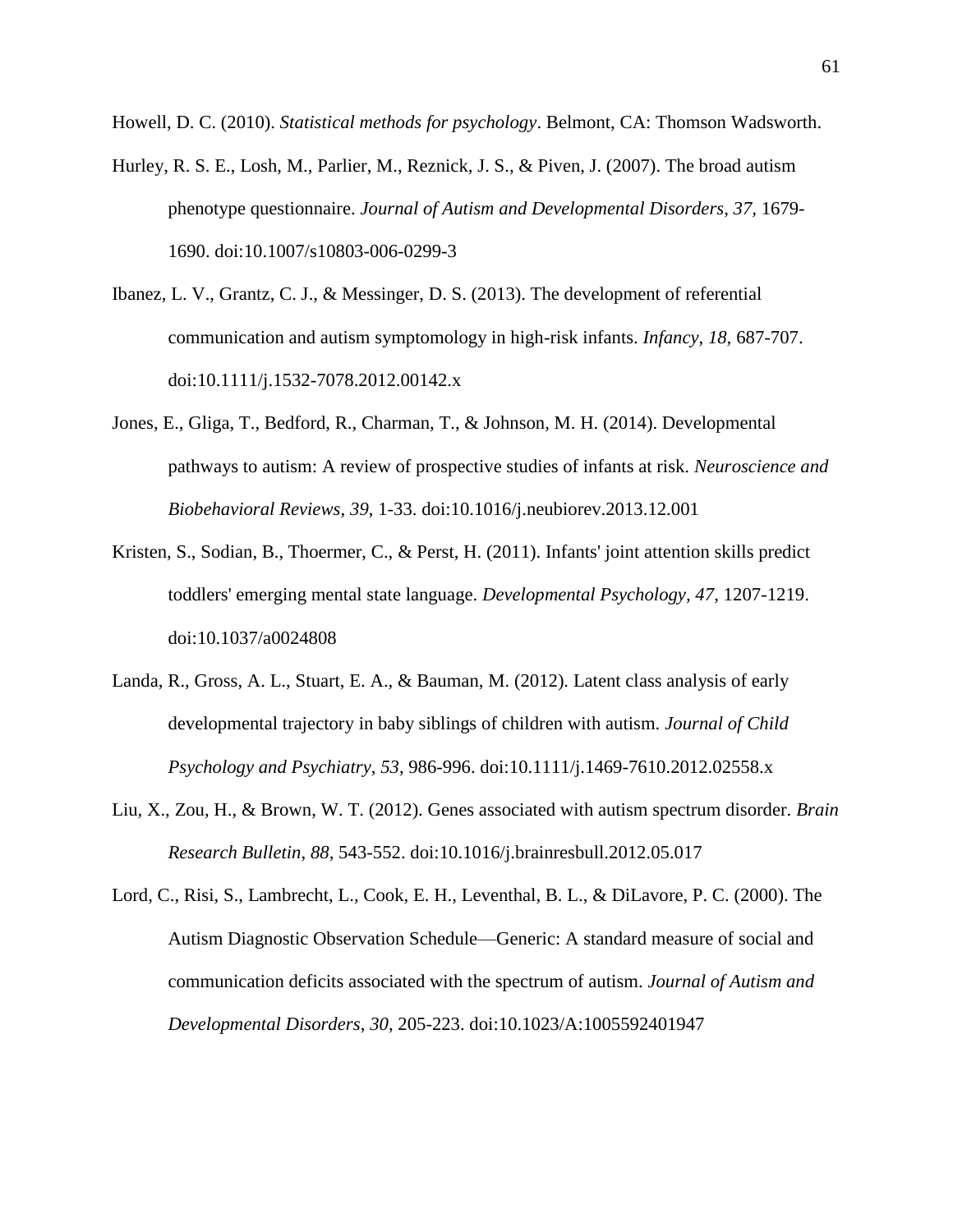- Mandy, W., & Lai, M. C. (2016). Annual research review: The role of the environment in the developmental psychopathology of autism spectrum condition. *Journal of Child Psychology and Psychiatry*, *57*, 271-292. doi:10.1111/jcpp.12501
- Maxwell, C. R., Parish-Morris, J., Hsin, O., Bush, J. C., & Schultz, R. T. (2013). The broad autism phenotype predicts child functioning in autism spectrum disorders. *Journal of Neurodevelopmental Disorder*, *5*, 25-32. doi:10.1186/1866-1955-5-25.
- Messinger, D., Young, G. S., Ozonoff, S., Dobkins, K., Carter, A., Zwaigenbaum, L., …Sigman, M. (2013). Beyond autism: A baby siblings research consortium study of high-risk children at three years of age. *Journal of the American Academy of Child & Adolescent Psychiatry*, *52*, 300-308. doi:10.1016/j.jaac.2012.12.011
- Miller, M., Iosif, A. M., Young, G. S., Hill, M., Hanzel, E. P., Hutman, T., … Ozonoff, S. (2016). School-age outcomes of infants at risk for autism spectrum disorder. *Autism Research*, *9*, 632-642. doi:10.1002/aur.1572
- Mullen, E. M. (1995). *Mullen scales of early learning* (AGS ed.), Circle Pines, MN: American Guidance Service.
- Mundy, P., Block, J., Delgado, C. Pomares, Y., Van Hecke, A. V, & Parlade, M. V. (2007). Individual differences and the development of joint attention in infancy. *Child Development*, *78*, 938-954. doi:10.1111/j.1467-8624.2007.01042.x
- Mundy, P., Delgado, C., Block, J., Venezia, M., Hogan, A., & Seibert, J. (2003). *Early Social Communication Scales (ESCS)*. Coral Gables, FL: University of Miami.
- Mundy, P., & Newell, L. (2007). Attention, joint attention, and social cognition. *Current Directions in Psychological Science*, *16*, 269-274. doi:10.1111/j.1467-8721.2007.00518.x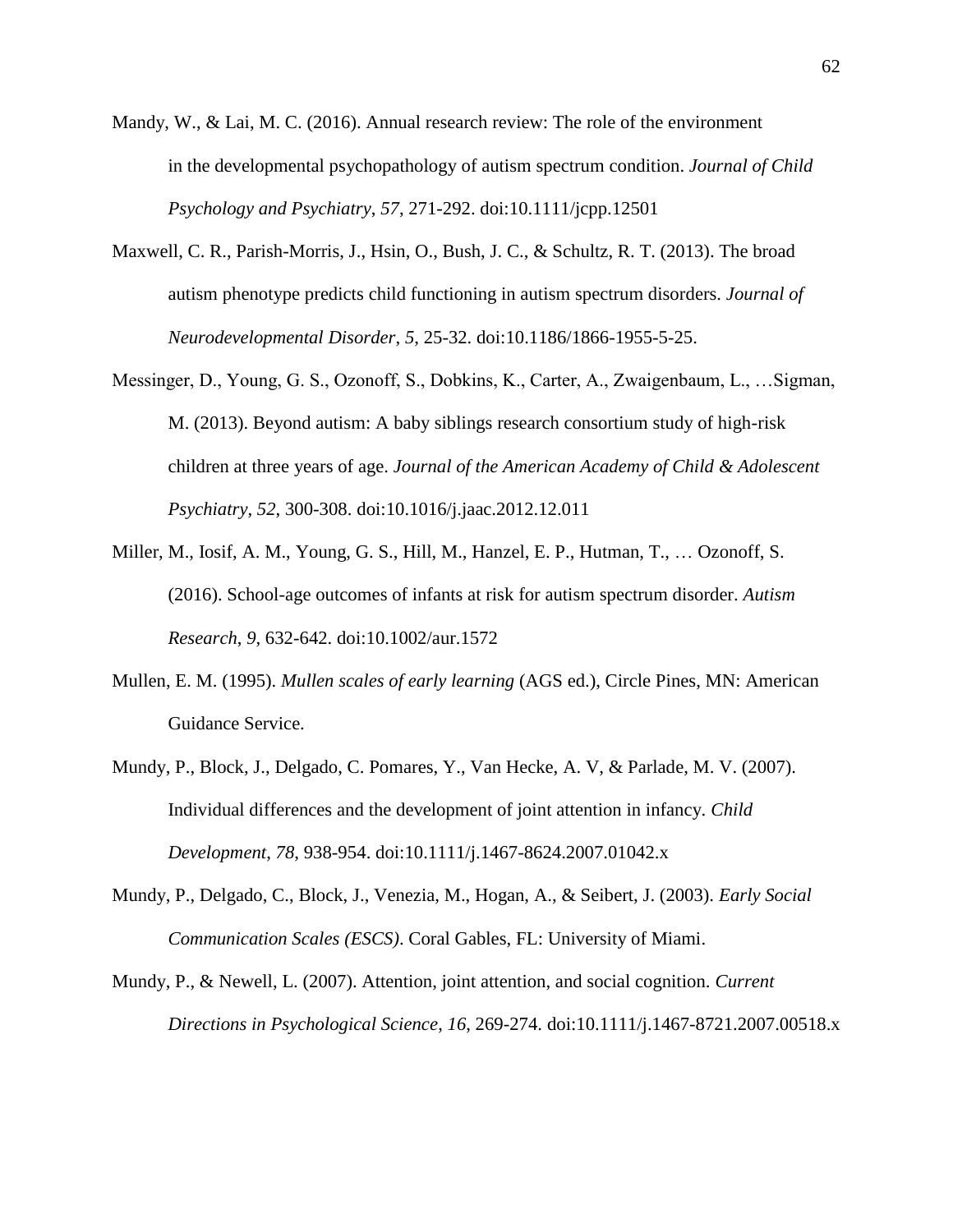Mundy, P., Sigman, M., Ungerer, J., & Sherman, T. (1986). Defining the social deficits of autism: The contribution of non-verbal communication measures. *Journal of Child Psychology*, *27*, 657-669. doi:10.1111/j.1469-7610.1986.tb00190.x

- Ozonoff, S., Iosif, A. M., Baguio, F., Cook, I. C., Hill, M. M., Hutman, T., … Young, G. S. (2010). A prospective study of the emergence of early behavioral signs of autism. *Journal of the American Academy of Child Adolescent Psychiatry*, *49*, 256-266. doi: 10.1016/j.jaac.2009.11.009
- Ozonoff, S., Young, G. S., Belding, A., Hill, M., Hill, A., Hutman, T., … Iosif, A. M. (2014). The broader autism phenotype in infancy: When does it emerge? *Journal of the American Academy of Child & Adolescent Psychiatry*, *53*, 398-407. doi: 10.1016/j.jaac.2013.12.020
- Ozonoff, S., Young, G. S., Carter, A., Messinger, D., Yirmiya, N., Zwaigenbaum, L., … Stone, W. L. (2011). Recurrence risk for autism spectrum disorders: A baby siblings research consortium study. *Pediatrics*, *128*, e488-e495. doi:10.1542/peds.2010-2825
- Ozonoff, S., Young, G. S., Landa, R. J., Brian, J., Bryson, S., Charman, T., … Iosif, A. M. (2015). Diagnostic stability in young children at risk for autism spectrum disorder: a baby siblings research consortium study. *Journal of Child Psychology and Psychiatry*, *56*, 988-998. doi:10.1111/jcpp.12421
- Pickard, K., & Ingersoll, B. (2015). Brief report: High and low level initiations of joint attention, and response to joint attention--Differential relationships with language and imitation. *Journal of Autism and Developmental Disorders*, *45*, 262-268. doi: 10.1007/s10803-014-2193-8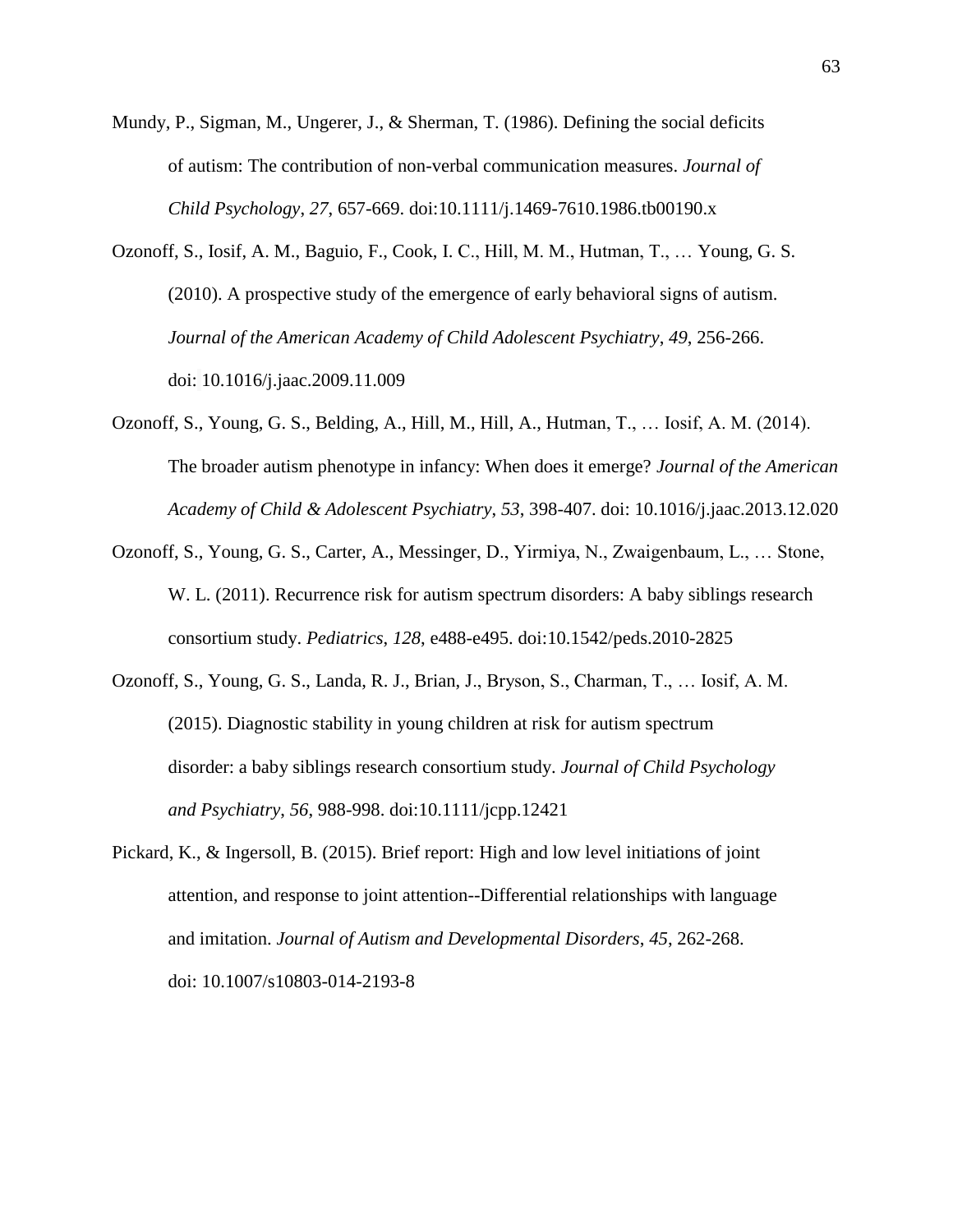- Pisula, E., & Ziegart-Sadowska, K. (2015). Broader autism phenotype in siblings of children with ASD: A review. *International Journal of Molecular Science*, *16*, 13217-13258. doi:10.3390/ijms160613217
- Poon, K. K., Watson, L. R., Baranek, G. T., & Poe, M. D. (2012). To what extent do joint attention, imitation, and object play behaviors in infancy predict later communication and intellectual functioning in ASD? *Journal of Autism and Developmental Disorders*, *42*, 1064-1074. doi:10.1007/s10803-011-1349-z
- Rice, M. L., & Wexler, K. (2001). *Rice/Wexler test of early grammatical impairment*. San Antonio, TX: The Psychological Corporation.
- Rozga, A., Hutman, T., Young, G. S., Rogers, S. J., Ozonoff, S., Dapretto, M., & Sigman, M. (2011). Behavioral profiles of affected and unaffected siblings of children with autism: Contribution of measures of mother-infant interaction and nonverbal communication. *Journal of Autism and Developmental Disorders*, *41*, 287-301. doi:10.1007/s10803-010-1051-6
- Rutter, M. (2013). Developmental psychopathology: A paradigm shift or just a relabeling? *Development and Psychopathology Development and Psychopathology*, *25*, 1201-1213. doi:10.1017/S0954579413000564
- Ruzich, E., Allison, C., Smith, P., Watson, P., Auyeung, B., Ring, H., & Baron-Cohen, S. (2015). Subgrouping siblings of people with autism: Identifying the broader autism phenotype. *Autism Research*, *9*, 658-665. doi:10.1002/aur.1544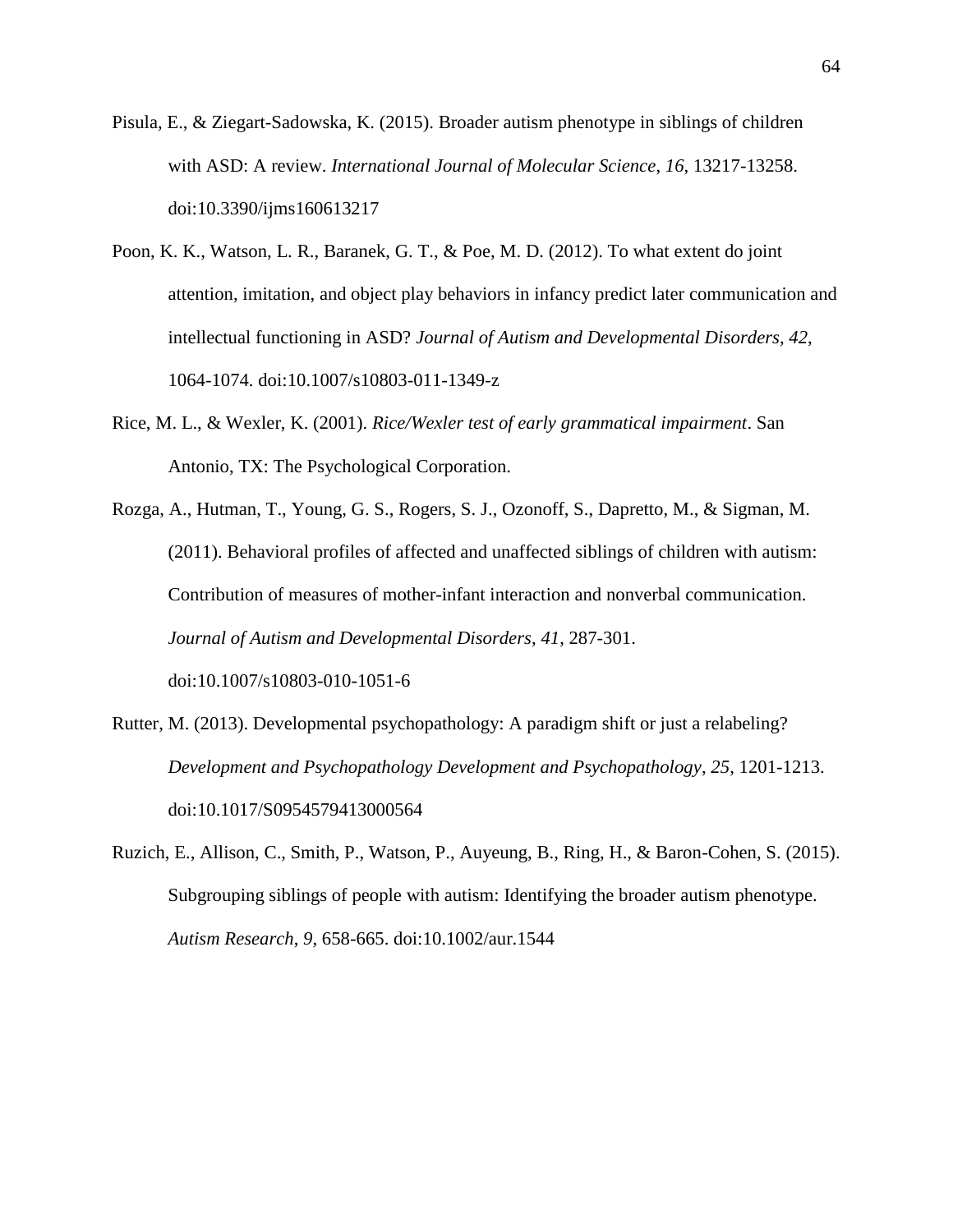- Sacrey, L. A. R., Bryson, S., & Zwaigenbaum, L.(2013). Prospective examination of visual attention during play in infants at high-risk for autism spectrum disorder: A longitudinal study from 6 to 36 months of age. *Behavioral Brain Research*, *256*, 441-450. doi:10.1016/j.bbr.2013.08.028
- Sacrey, L. A. R., Zwaigenbaum, L., Bryson, S., Brian, J., Smith, I. M., Roberts, W., … Armstrong, V. (2015). Can parents' concerns predict autism spectrum disorder? A prospective study of high-risk siblings from 6 to 36 months of age. *Journal of the American Academy of Child & Adolescent Psychiatry*, *54*, 470-478. doi:10.1016/j.jaac.2015.03.014
- Sameroff, A. (Ed.). (2009). *The transactional model of development: How children and contexts shape each other*. Washington, DC, US: American Psychological Association.
- Sameroff, A. J., & Fiese, B. H. (2000). Models of development and developmental risk. In C. H. Zeanah (Ed.), *Handbook of infant mental health* (2nd ed., pp. 3–19). New York: Guilford Press.
- Sasson, N. J., Lam, K. S. L., Childress, D., Parlier, M., Daniels, J. L., & Piven, J. (2014). The broad autism phenotype questionnaire: Prevalence and diagnostic classification. *Autism Research*, *6*, 134-143. doi:10.1002/aur.1272
- Schwichtenberg, A. J., Kellerman, A. M., Abu-Zhaya, R., Young, G. S., Miller, M., & Ozonoff, S. (in preparation). Dyadic synchrony and responsiveness in the first year.
- Schwichtenberg, A. J., Kellerman, A. M., Young, G. S., Miller, M., & Ozonoff, S. (in review). Mothers of children with autism spectrum disorders: Play behaviors with infant siblings and social responsiveness.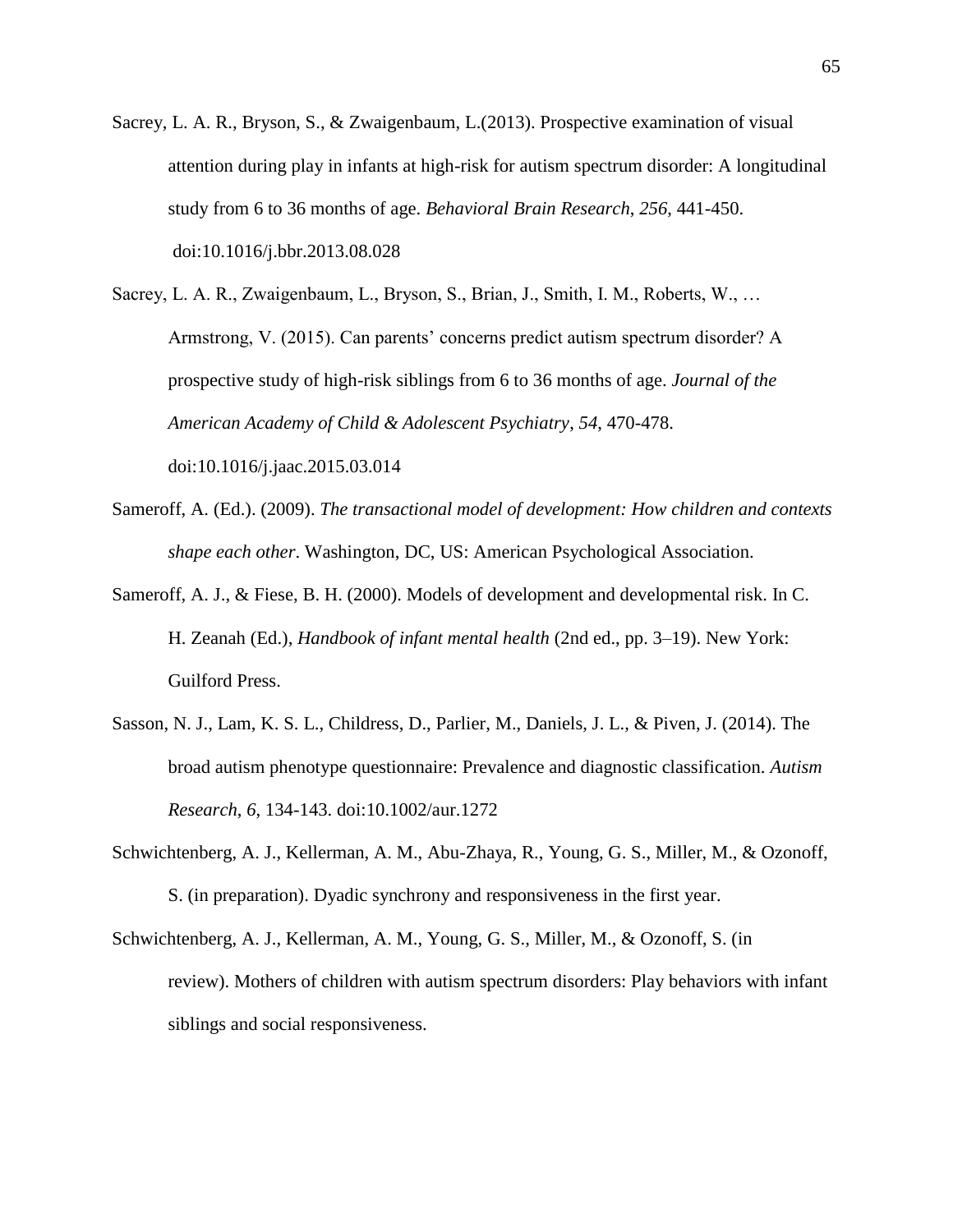- Schwichtenberg, A. J., Young, G. S., Sigman, M., Hutman, T., & Ozonoff, S. (2010). Can family affectedness inform infant sibling outcomes of autism spectrum disorders? *Journal of Child Psychology and Psychiatry*, *51*, 1021-1030. doi:10.1111/j.1469-7610.2010.02267.x
- Scott, F. J., Baron-Cohen, S., Bolton, P., & Brayne, C. (2002). Brief report: Prevalence of autism spectrum conditions in children aged 5–11 years in Cambridgeshire, UK. *Autism, 6*, 231- 237. doi:10.1177/1362361302006003002
- Shephard, E., Milosavljevic, B., Pasco, G., Jones, E. J. H., Gliga, T., Happe, F., Johnson, M. H., Charman, T., & BASIS Team. (2016). Mid-childhood outcomes of infant siblings at familial high-risk of autism spectrum disorder. *Autism Research*, *10*, 546-557. doi: 10.1002/aur.1733
- Shire, S. Y., Gulsrud, A., & Kasari, C. (2016). Increasing responsive parent-child interactions and joint engagement: Comparing the influence of parent-mediated intervention and parent psychoeducation. *Journal of Autism and Developmental Disorders*, *46*, 1737- 1747. doi:10.1007/s10803-016-2702-z
- Siller, M., Hutman, T., & Sigman, M. (2012). A parent-mediated intervention to increase responsive parental behaviors and child communication in children with ASD: A randomized clinical trial. *Journal of Autism and Developmental Disorders*, *43*, 540-555. doi:10.1007/s10803-011-1349-z
- Siller, M. & Sigman, M. (2002). The behaviors of parents of children with autism predict the subsequent development of their children's communication. *Journal of Autism and Developmental Disorders*, *32*, 77-89. doi:10.1023/A:1014884404276
- Small, N. J. H. (1980). Marginal skewness and kurtosis testing multivariate normality. *Journal of the Royal Statistical Society Series C Applied Statistics*, *29*, 85-87. doi: 10.2307/2346414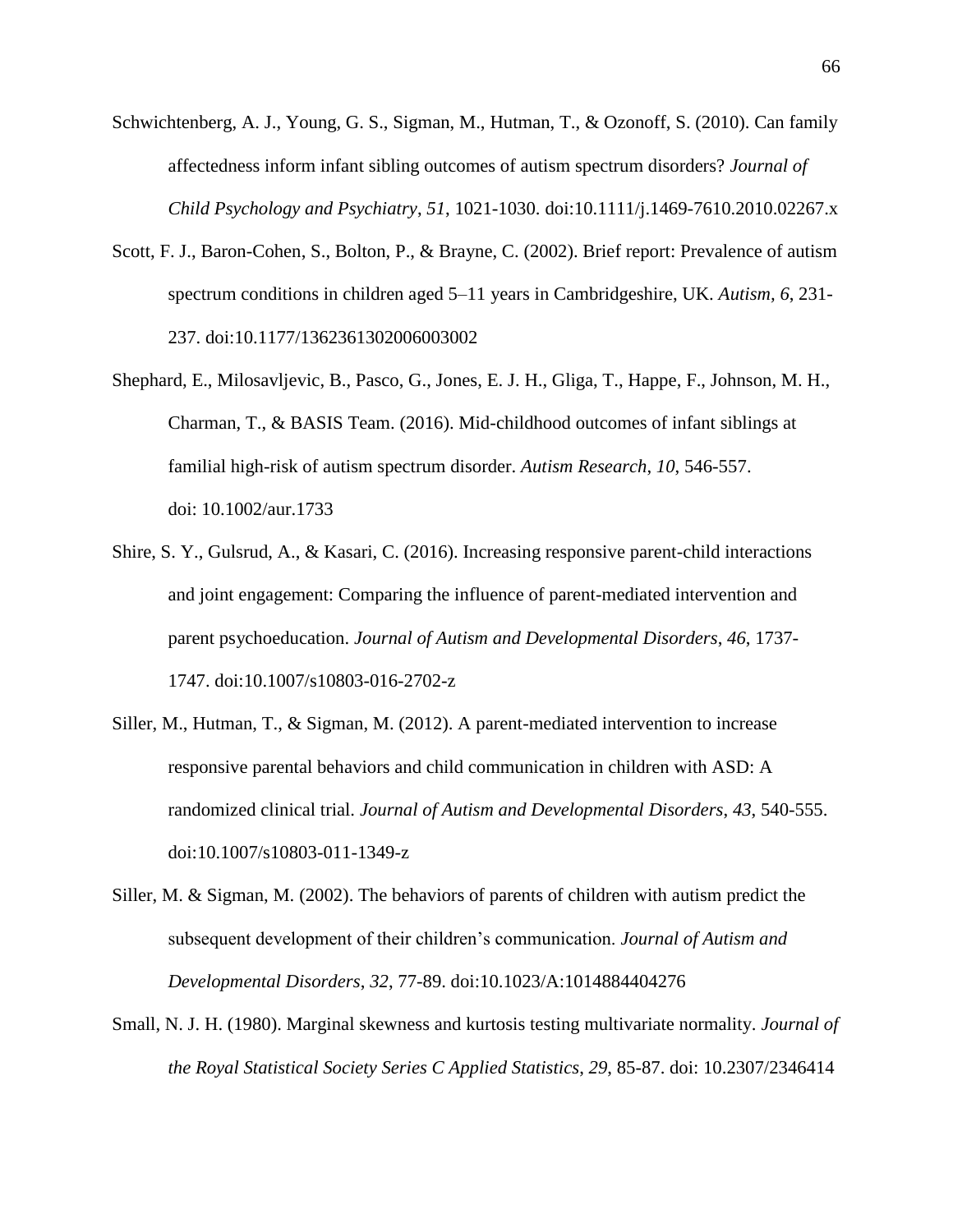- Sparrow, S. S., Balla, D. A., & Cicchetti, D. V. (1984). *Vineland Adaptive Behavior Scales*. Minneapolis, MN: American Guidance.
- Stern, D. N. (1985). *The interpersonal world of the infant: A view from psycho-analysis and developmental psychology*. New York, NY: Basic Books.
- Sucksmith, E., Roth, I., & Hoekstra, A. (2011). Autistic traits below the clinical threshold: Reexaming the broader autism phenotype in the 21<sup>st</sup> century. *Neuropsychological Review*, *21*, 360-389. doi:10.1007/s11065-011-9183-9
- Sullivan, M., Finelli, J., Marvin, A., Garrett-Mayer, E., Bauman, M., & Landa, R. (2007). Response to joint attention in toddlers at risk for autism spectrum disorder: A prospective study. *Journal of Autism and Developmental Disorders*, *37*, 37-48. doi:10.1007/s10803-006-0335-3
- Szatmari, P., Chawarska, K., Dawson, G., Georgiades, S., Landa, R., Lord, C., … Halladay, A. (2016). Prospective longitudinal studies of infant siblings of children with autism: Lessons learned and future directions. *Journal of the American Academy of Child & Adolescent Psychiatry*, *55*, 179-187. doi:10.1016/j.jaac.2015.12.014
- Toth, K., Dawson, G., Meltzoff, A. N., Greenson, J., & Fein, D. (2007). Early social, imitation, play, and language abilities of young non-autistic siblings of children with autism. *Journal of Autism and Developmental Disorders*, *37*, 145-157. doi:10.1007/s10803-006-0336-2
- Tronick, E., Als, H., Adamson, L. B., Wise, S., & Brazelton, T. B. (1978). The infant's response to entrapment between contradictory messages in face-to-face interaction. *Journal of Child Psychiatry*, *17*, 1-13. doi:10.1016/S0002-7138(09)62273-1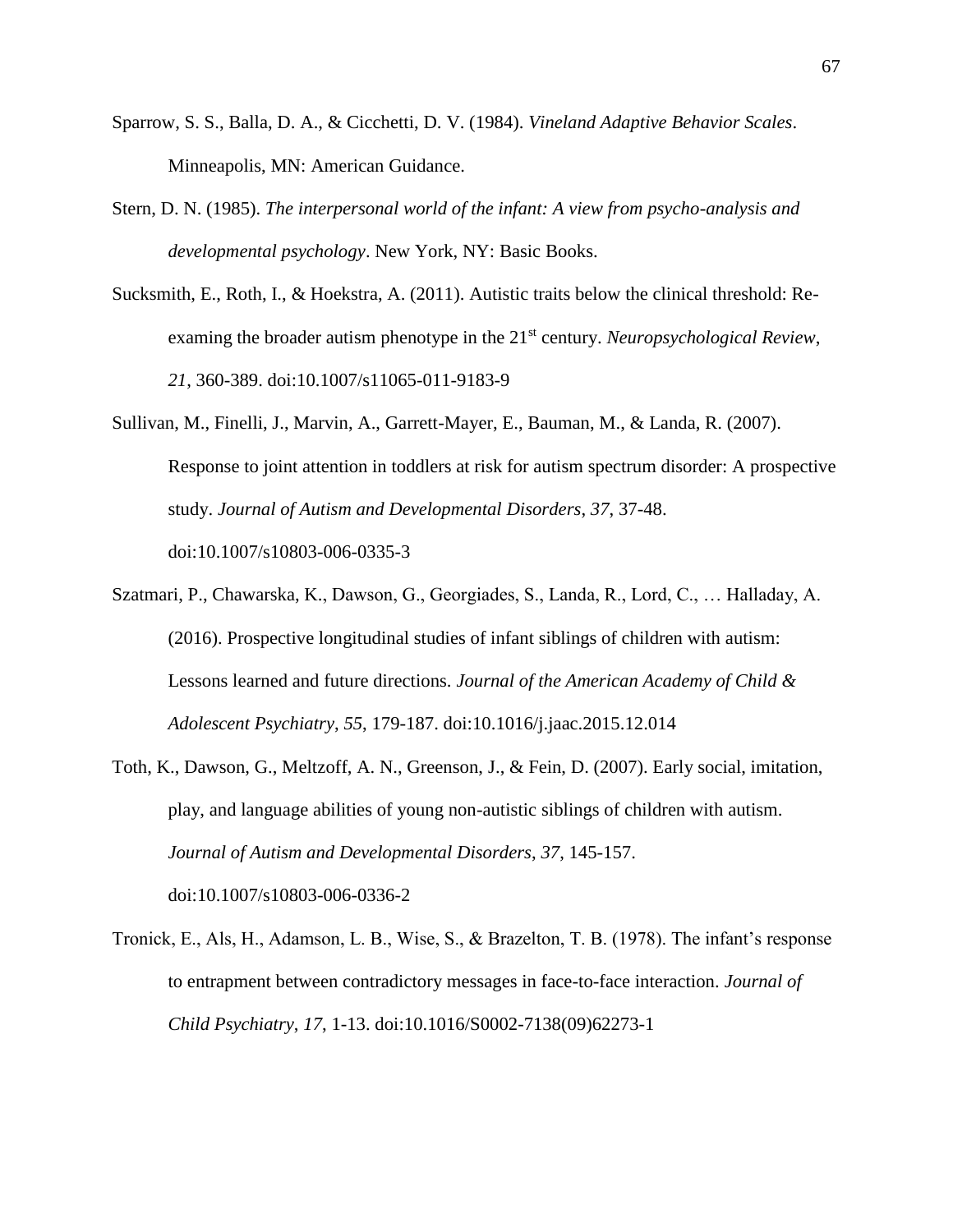- Tronick, E., & Cohn, J. F. (1989). Infant-mother face-to-face interaction: Age and gender differences in coordination and the occurrence of miscoordination. *Child Development*, *60*, 85-92. doi: 10.1111/j.1467-8624.1989.tb02698.x
- Tudge, J. R. H., & Winterhoff, P. A. (1993). Vygotsky, Piaget, and Bandura: Perspectives on the relations between the social world and cognitive development. *Human Development*, *36*, 61-81. doi:10.1159/000277297
- Vygotksy, L. S. (1978). *Mind in Society: The development of higher psychological processes*. Cambridge, MA: Harvard University Press.
- Wan, M. W., Brooks, A., Green, J., Abel, K., & Elmadih, A. (2016). Psychometrics and validation of a brief rating measure of parent-infant interaction: Manchester assessment of caregiver–infant interaction. *International Journal of Behavioral Development*, *41*, 542-549. doi:10.1177/0165025416631835.
- Wan, M. W., Green, J., Elsabbagh, M., Johnson, M., Charman, T., Plummer, F. (2013). Quality of interaction between at-risk infants and caregiver at 12-15 months is associated with 3 year autism outcome. *Journal of Child Psychology and Psychiatry, 54*, 763-771. doi:10.1111/jcpp.12032
- Warren, Z. E., Foss-Feig, J. H., Malesa, E. E., Lee, E. B., Taylor, J. L., Newsom, C. R., Crittendon, J., & Stone, W. L. (2011). Neurocognitive and behavioral outcomes of younger siblings of children with autism spectrum disorder at age five. *Journal of Autism and Developmental Disorders*, *42*, 409-418. doi:10.1007/s10803-011-1263-4
- Wheelwright, S., Auyeung, B., Allison, C., & Baron-Cohen, S. (2010). Defining the broader, medium, and narrow phenotype among parents using the Autism Spectrum Quotient (AQ). *Molecular Autism*, 1:10. doi:10.1186/2040-2392-1-10.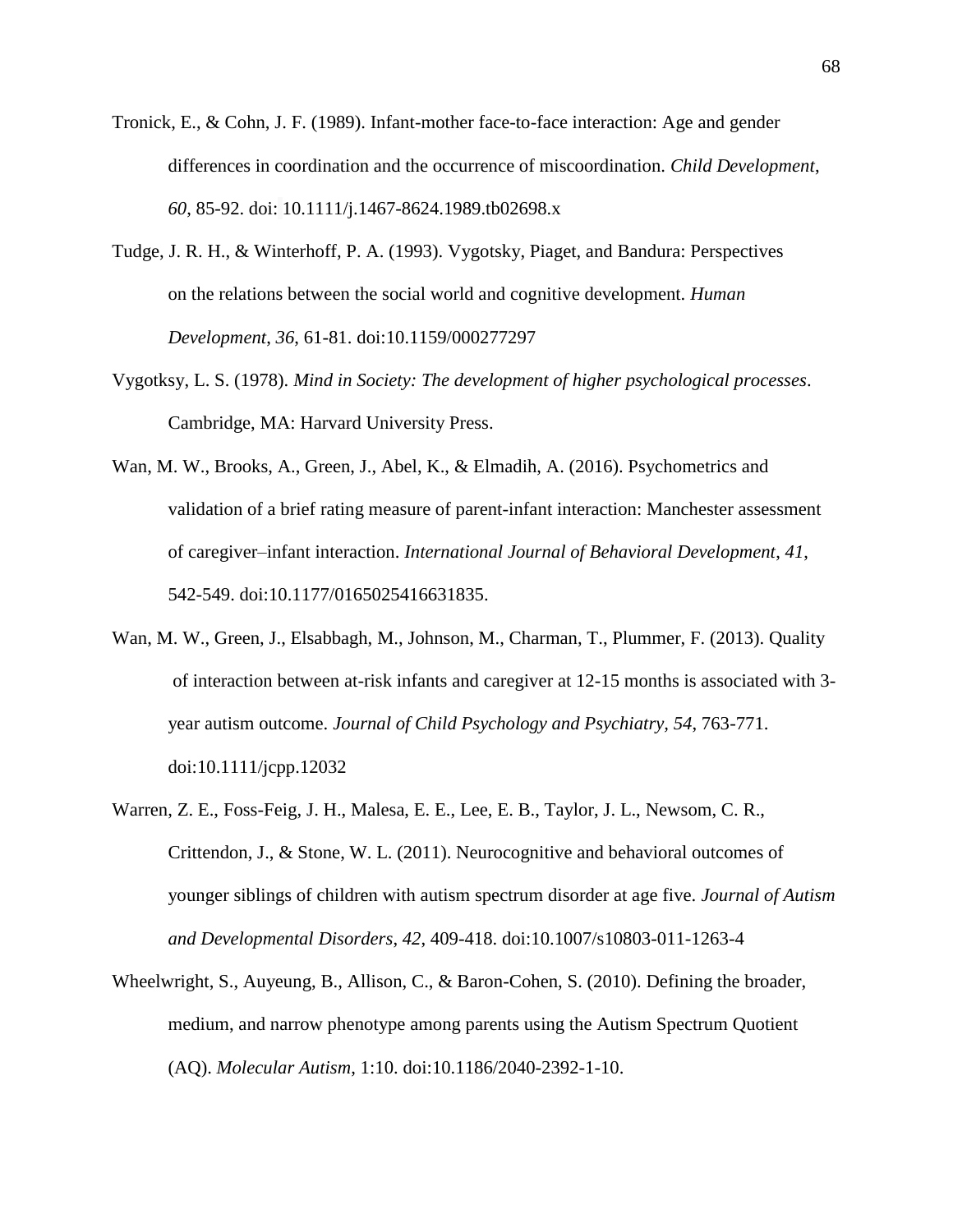- Yirmiya, N., Gamliel, I., Pilowsky, T., Feldman, R., Baron-Cohen, S., & Sigman, M. (2006). The development of siblings of children with autism at 4 and 14 months: Social engagement, communication, and cognition. *Journal of Child Psychology and Psychiatry*, *47*, 511- 523. doi:10.1111/j.1469-7610.2005.01528.x
- Yirmiya, N., & Ozonoff, S. (2007). The very early autism phenotype. *Journal of Autism and Developmental Disorders*, *37*, 1-11. doi:10.1007/s10803-006-0329-1
- Zwaigenbaum, L., Bryson, S. E., & Garon, N. (2013). Early identification of autism spectrum disorders. *Behavioural Brain Research*, *251*, 133-146. doi:10.1016/j.bbr.2013.04.004
- Zwaigenbaum, L., Bryson, S. E., Szatmari, P., Brian, J., Smith, I. M., Roberts, W., … Roncadin, C. (2012). Sex differences in children with autism spectrum disorder identified within a high-risk infant cohort. *Journal of Autism and Developmental Disorders*, *42*, 2285-2596. doi:10.1007/s10803-012-1515-y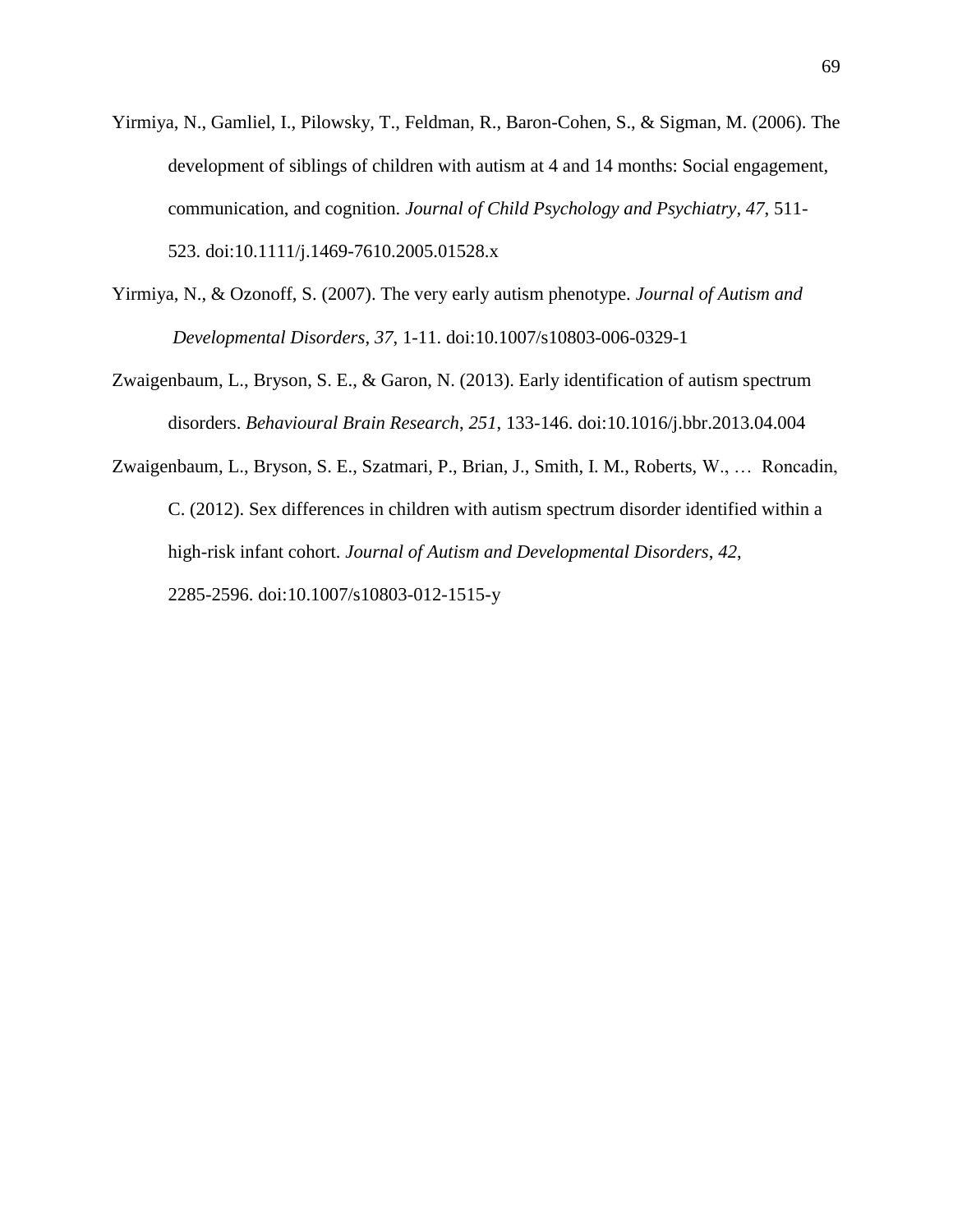## **APPENDIX A.**

## **Parent Child Play Behavior Coding Project: Gaze, Affect, and Vocalizations**

Excerpt from Ozonoff et al., 2010:

| Code                             | When to code                                                                                                                                                                                                                                                                                                                                                                                                                                                 |  |  |
|----------------------------------|--------------------------------------------------------------------------------------------------------------------------------------------------------------------------------------------------------------------------------------------------------------------------------------------------------------------------------------------------------------------------------------------------------------------------------------------------------------|--|--|
| look face                        | Target's face is on-screen and oriented towards an on-screen partner's face                                                                                                                                                                                                                                                                                                                                                                                  |  |  |
|                                  | Target's face is on-screen and a portion of the partner's body is visible to visualize<br>location of face from child's perspective                                                                                                                                                                                                                                                                                                                          |  |  |
|                                  | Gaze shift to off-screen partner's face is linked to the on-set of an off-screen voice                                                                                                                                                                                                                                                                                                                                                                       |  |  |
|                                  | Partner says something indicating that the target is looking at face: "Oh, now you're<br>looking at me."                                                                                                                                                                                                                                                                                                                                                     |  |  |
|                                  | If target looks off-screen and then partner comes into view at location the target is<br>fixating, back up and code "look face" from fixation point                                                                                                                                                                                                                                                                                                          |  |  |
|                                  | If gaze fixates to point off-screen where you recently saw the partner's face and you<br>are mostly sure that her location is maintained, code "look face".                                                                                                                                                                                                                                                                                                  |  |  |
| look object                      | Target's face is on-screen and looking at an object that:<br>is part of current task (e.g. all toys in box)<br>$\circ$<br>was previously used in a task<br>$\Omega$<br>was used as a reinforcer (i.e. toy cars or child's blanket or pacifier)<br>$\circ$<br>If gaze fixates to point off-screen where you recently saw the object and you are mostly<br>sure that the location is maintained, code "look object".                                           |  |  |
| <b>Positive</b><br><b>Affect</b> | Code when target is displaying positive affect (ALL INTENSITIES). Examples:<br>you can see (at least) one corner of the mouth up-turn<br>you can hear the child laughing<br>A smile can be seen in the corners of the mouth (one or both sides upturned) or in the<br>eyes (flexed orbicularis oculi muscle which raises the cheeks and forms crow's feet<br>around the eyes).<br>A laugh shows emotion (i.e., joy) with a chuckle or explosive vocal sound. |  |  |
| <b>Vocal start</b>               | Code at the start of any vocalization, which may include but is not limited to:<br>• Non-verbal sounds (open vowels like aaah or ooh, consonant vowel combinations<br>like gagaga, laughter, cry, coo, lip smacks, breaths, lip raspberries)<br>• Single words or word approximations (ball or bah)<br>• Multi word phrases (bye-bye ball)                                                                                                                   |  |  |